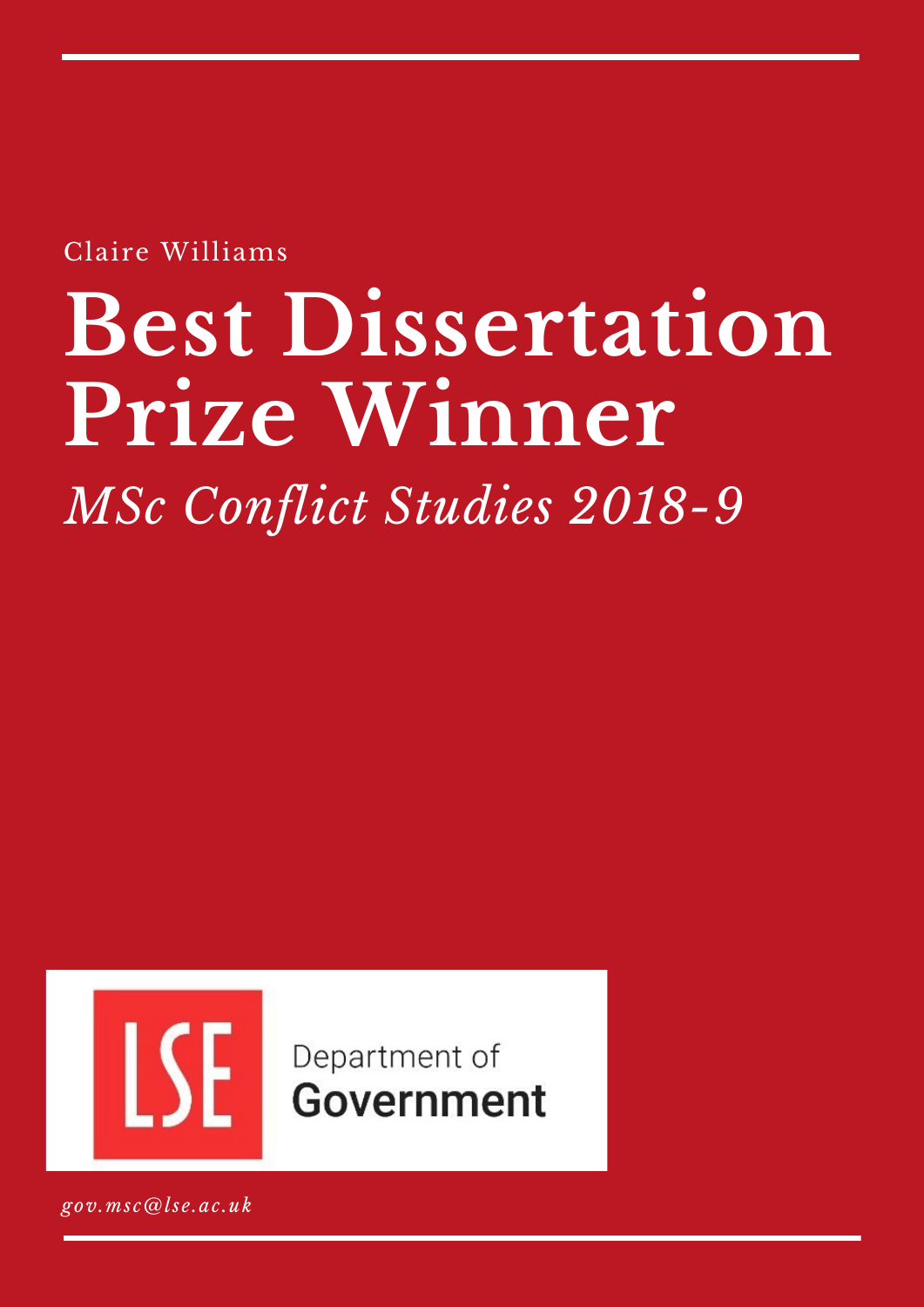**Truth and Reconciliation Commissions: Global norm or passing trend?**

A dissertation submitted to the Department of Government, the London

School of Economics and Political Science, in part completion of the requirements

for the MSc in Conflict Studies.

**Word count:** 10,132

August 2019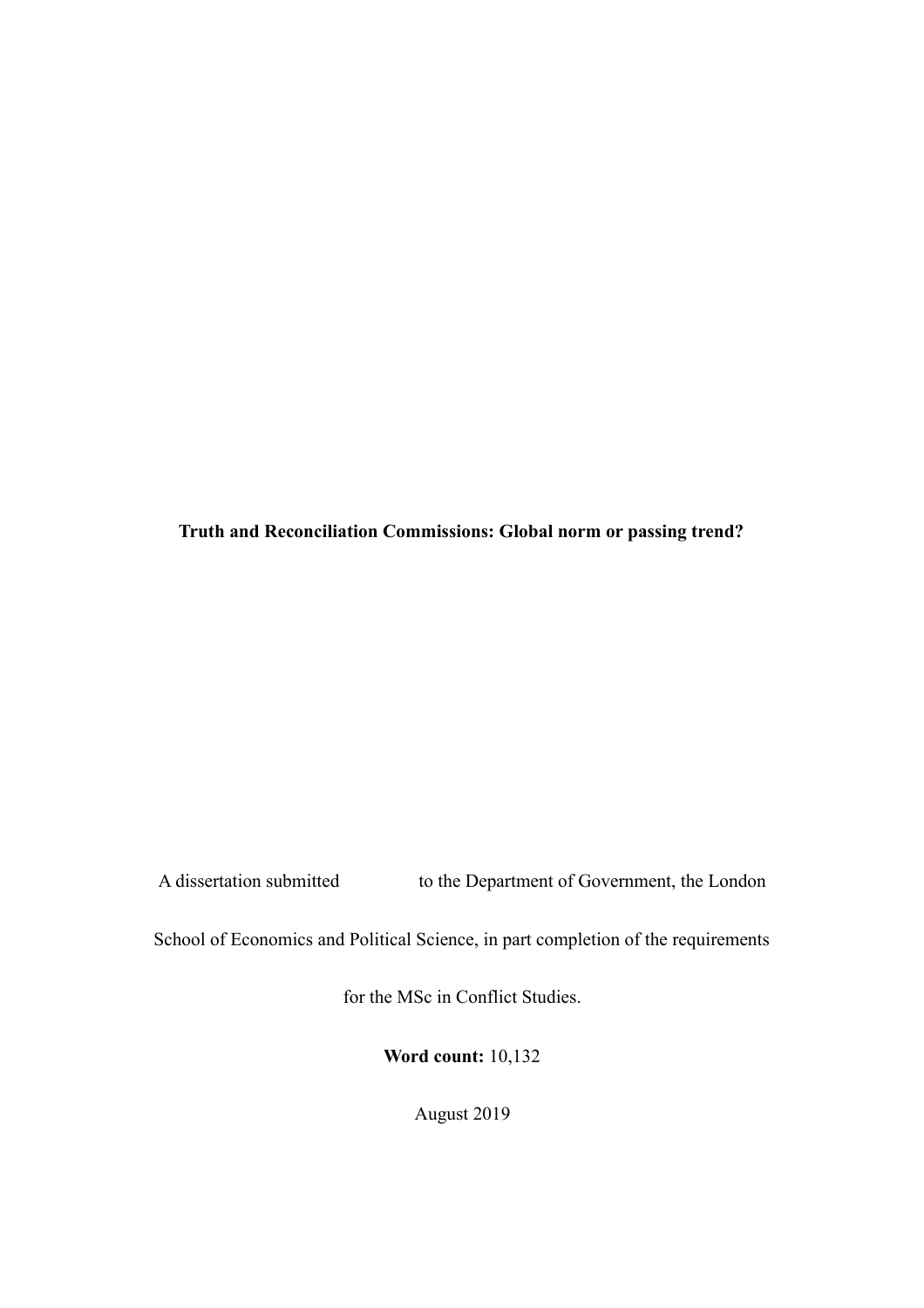### <span id="page-2-0"></span>**Abstract**

*Why do we keep implementing transitional justice mechanisms around the world when we do not know whether they work? Scholars declare that truth and reconciliation commissions (TRCs) are now an international norm in post-conflict reconstruction that appeal to states because of their ethical goals. Western donor states and NGOs treat them as a norm. Yet, domestic political elites use this approach to repackage their own political projects and to access benefits on the international stage, silencing citizens' claims of structural grievance. This paper disputes the claim that TRCs are adopted because they are 'morally correct'. International gatekeeping rather, has made TRCs imperative under a false 'universality'. This paper applies a post-colonial perspective to international norms. Setting out a critical conceptual framework, Chapter 1 traces critical junctures in thematic reconciliation discourse at the global level and Chapter 2 and 3 discuss its effects on two states that experienced protracted conflicts: Northern Ireland and Colombia. The contribution this dissertation makes is that due to political elite appropriation and variation in TRC implementation, scholars must bring in new ideas for how to ensure stability and deepen democracy after conflict.*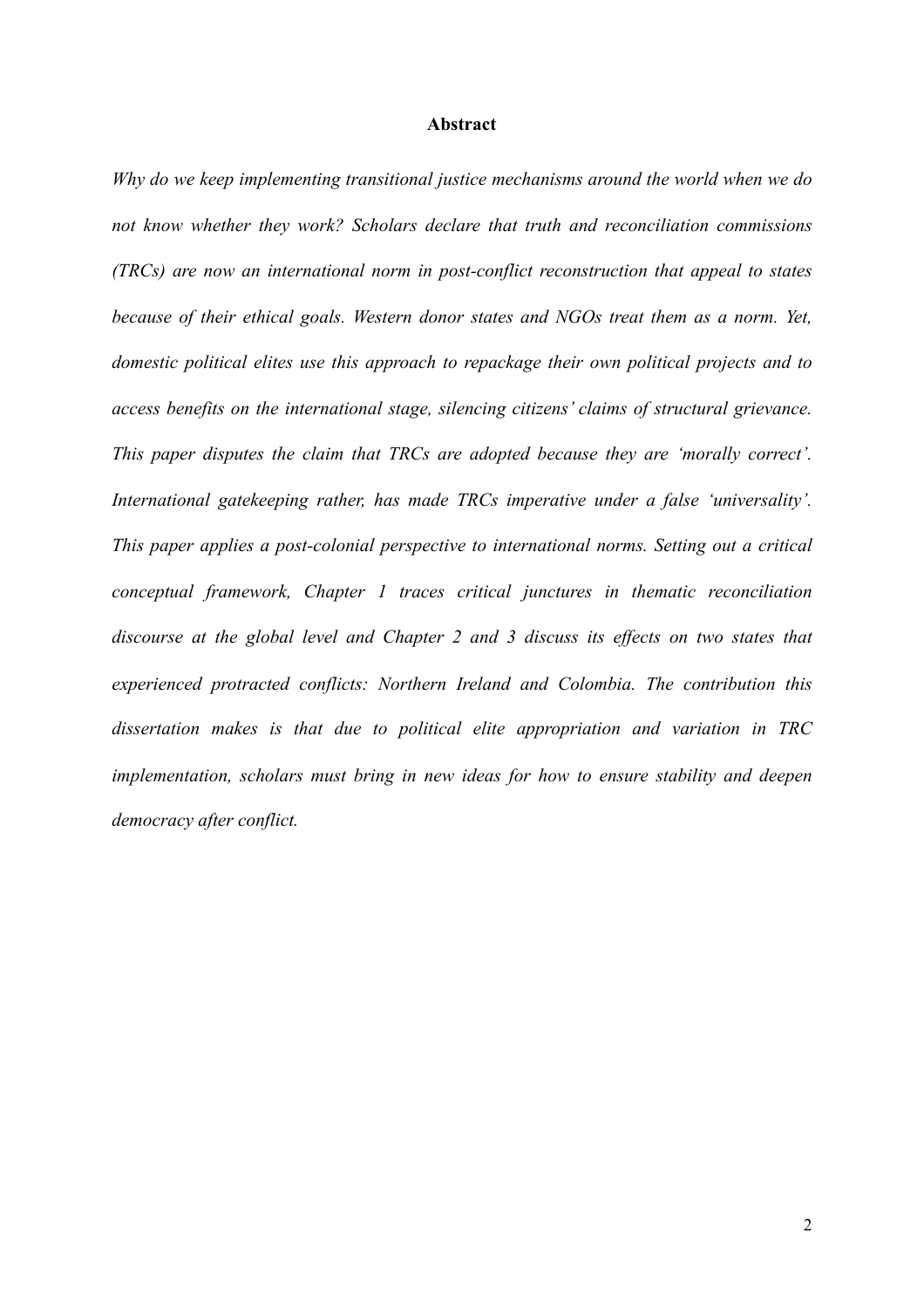# **Table of Contents**

| Abstract                                                                     | $\overline{2}$ |
|------------------------------------------------------------------------------|----------------|
| Introduction                                                                 | 5              |
| <b>Argument Structure and Methods</b>                                        | $\tau$         |
| Critical Conceptual Framework: Reconciliation as Political Construction      | 9              |
| <b>Chapter 1: Literature Review</b>                                          | 11             |
| 1.1 From suspicion to proliferation: the changing discourse surrounding TRCs | 11             |
| 1.2 Post-colonial critiques: Whose consensus?                                | 14             |
| 1.3 Structural and Universal Critiques                                       | 16             |
| 1.4 Transitional Justice's Gatekeeper: The ICTJ                              | 19             |
| <b>Chapter 2: Case Selection</b>                                             | 20             |
| 2.1 Conflict and Peace Process Backgrounds                                   | 21             |
| 2.2 The NI-Colombia Connection                                               | 22             |
| 2.3 Limitations                                                              | 23             |
| <b>Chapter 3: Analysis</b>                                                   | 24             |
| 3.1 The NI peace process: Post-conflict Reconstruction without a TRC         | 24             |
| 3.2 The Model's Exportable Discourse                                         | 28             |
| 3.3 With a Little Help from our Friends: Repackaging two Colombian TRCs      | 29             |
| 3.4 Great Global Expectations                                                | 34             |
| 3.5 Dodging Structural Inequality                                            | 36             |
| 3.6 What is Happening 'on the ground'?                                       | 37             |
| <b>Conclusions</b>                                                           | 38             |
| <b>Bibliography</b>                                                          | 40             |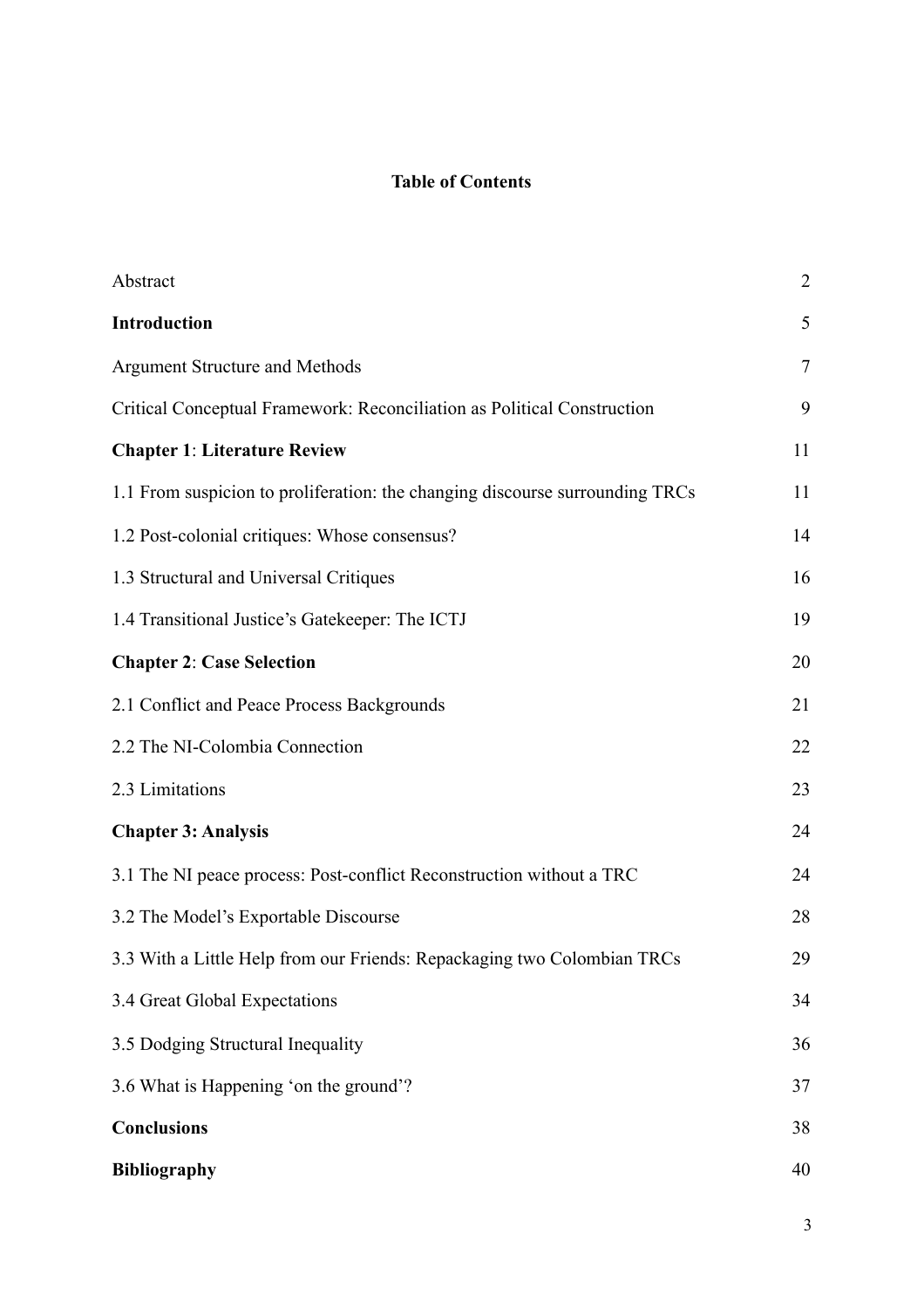### **ACRONYMS LIST**

**TJ –** Transitional Justice

**NI –** Northern Ireland

**TRC –** Truth and Reconciliation Commission

**ICTJ –** International Center for Transitional Justice

**NGO –** Non-governmental Organisation

**UN –** United Nations

**NATO –** North Atlantic Treaty Organisation

**EU –** European Union

**FARC-EP –** Fuerzas Armadas Revolucionarias de Colombia - Ejército Popular (Revolutionary Armed Forces of Colombia - People's Army)

**FARC (political party) –** Fuerza Alternativa Revolucionaria del Común (Common Alternative Revolutionary Force)

**ELN –** Ejército de Liberación Nacional (National Liberation Army)

**AUC –** Autodefensas Unidas de Colombia (United Self-Defence Forces of Colombia)

**IRA –** Provisional Irish Republican Army

**UVF –** Ulster Volunteer Force

**UDA –** Ulster Defence Association

**RUC –** Royal Ulster Constabulary

**SF –** Sinn Féin

**DUP –** Democratic Unionist Party

**CEV –** Comisión para el Esclarecimiento de la Verdad, la Reparación y la No-repetición (Commission for the Clarification of Truth, Reparation and Co-existence)

**JEP –** Jurisdicción Especial para la Paz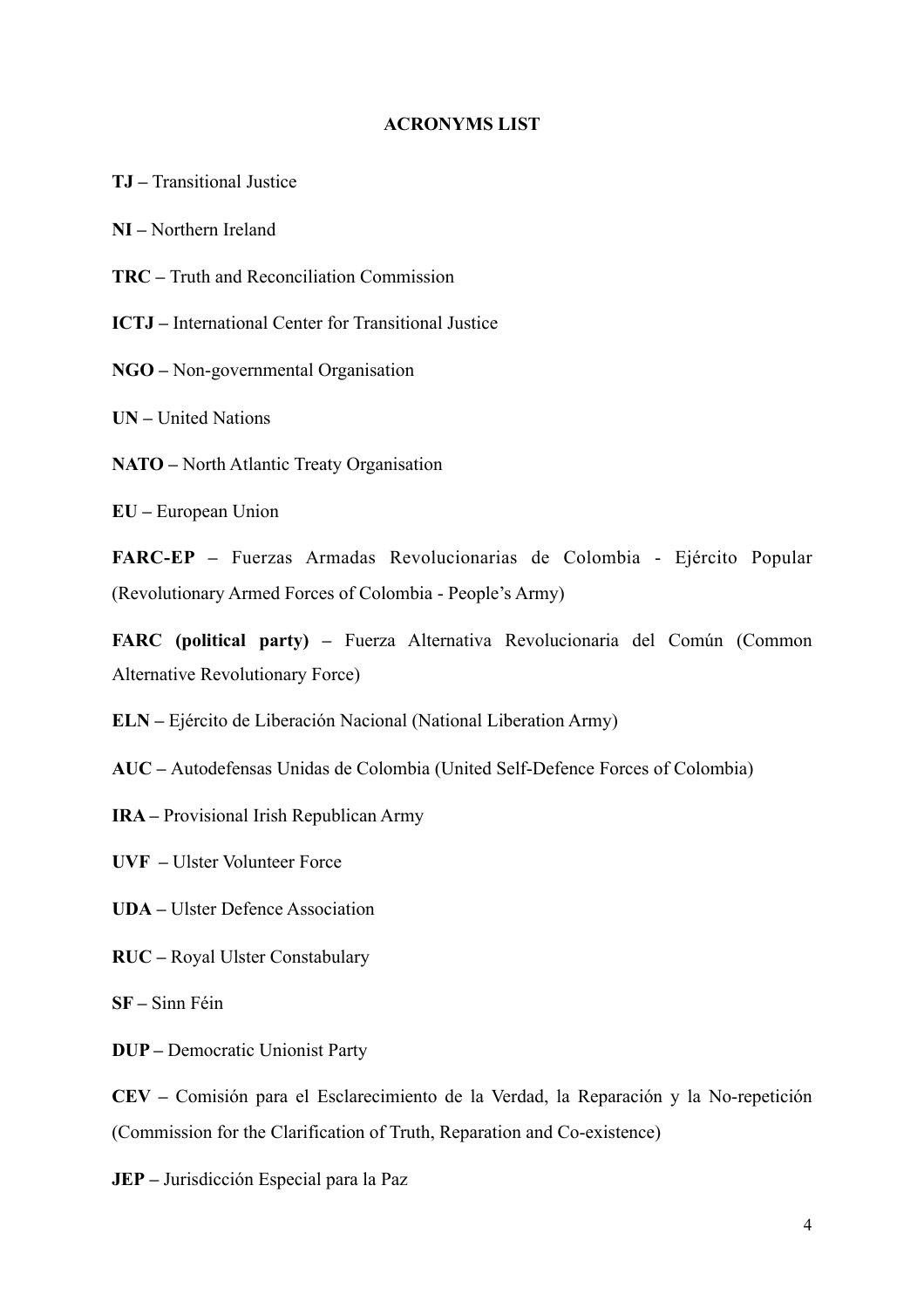# <span id="page-5-0"></span>**Introduction**

TRCs continue to be applied post-conflict even though it is unclear whether they work. Transitional justice addresses the challenges of moving from war to peace (Teitel 2014), bringing with it a global proliferation of truth commissions to post-conflict societies. Nevertheless, there is no empirical consensus on whether truth commissions deliver on the promise of societal transformation and reconciliation (Kissane 2016). In the age of political apologies, public confessions and state-led healing initiatives, it is not surprising that holding a TRC is portrayed as evidence that Western states are maturing and becoming more 'caring' (Moon 2008). With an increase in intrastate conflict since 1945 (Kissane 2016), former enemies will likely face living together post-conflict (Licklider 1995). Protracted conflicts in particular leave damaged, resentful societies in their wake that are susceptible to renewed violence (Friedman 2017). Recent memories of suffering, violence, and historical polarisation drive desires for societal change and explain why the reconciliation myth endures (Kissane 2016). State-led policies that aim for societal reconciliation after internal warfare are currently founded on the technocratic assumption (Kissane, 2016) that a perfect response to mass violence can be engineered (Brudholm, 2008). The assumption that TRCs produce societal reconciliation leading to lasting peace has become an "unquestioned policy mantra" that drives international funding, study and action (Hughes and Kostovicova 2018: 620).

Scholars assert that truth commissions "are here to stay" (Bakiner 2016; Hirsch 2014), and portray them as "imperative" for post-conflict societies (Bloomfield 2003, cited in Hirsch 2014; Hayner 2002). While some point to globalisation to explain TRC proliferation, other scholars go further in their claims, stating that TJ mechanisms have become an "accepted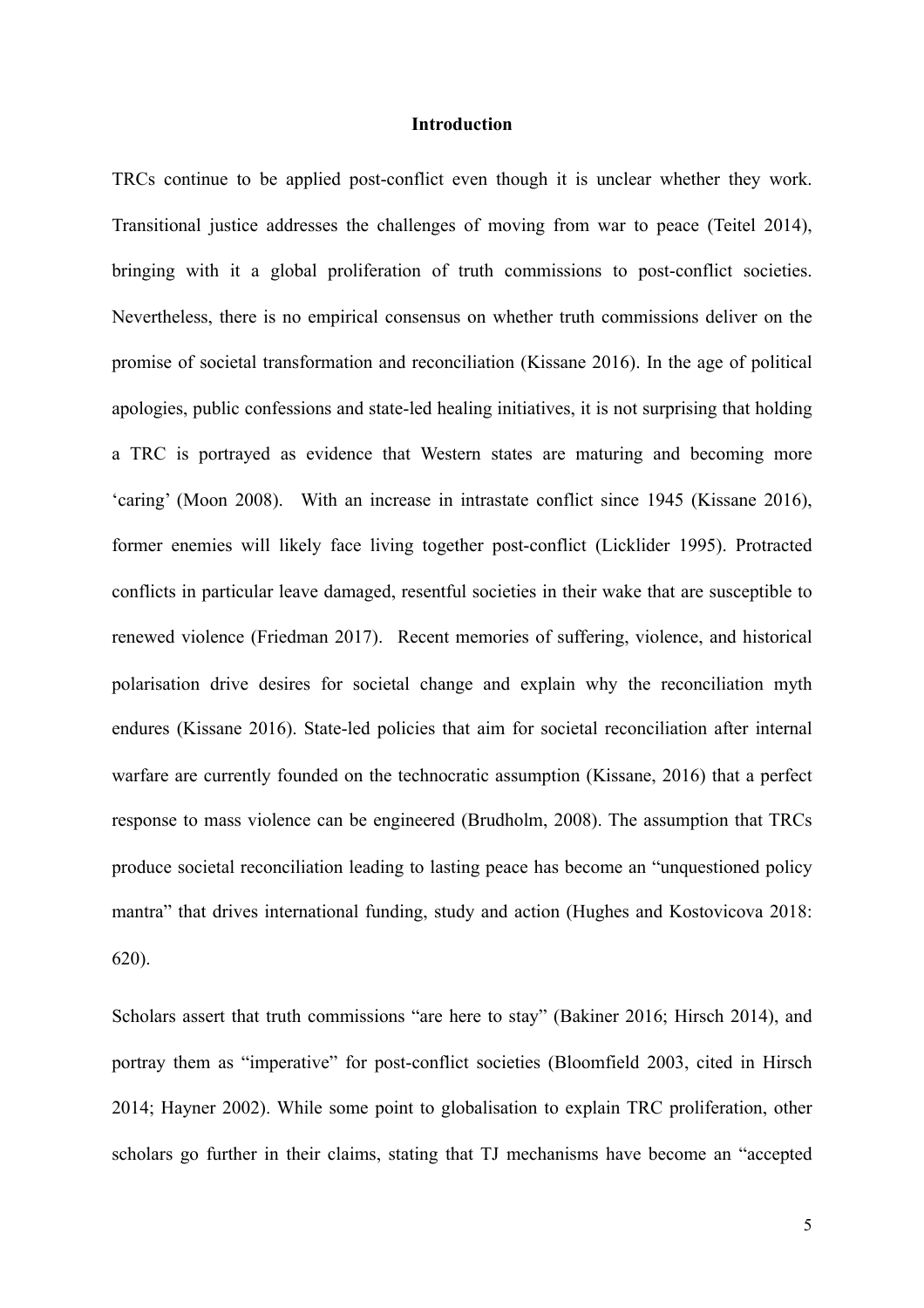norm of international peace-making" that guides state behaviour (Sharp 2013b, cited in Kostovicova and Bicquelet 2018: 281). Hirsch (2014: 825) offers a "content change proposition": Changes to TRCs post-2000 made them morally appealing to states. This apparently facilitated their global diffusion and permanent place "as a new standard of appropriate behaviour" (Hirsch 2014: 814) in post-conflict practice.

The claim that TRCs have become an international norm due to their ethical content must be examined critically. There is no evidence that truth-seeking avoids the repetition of atrocity (see Kissane 2016; Daly 2008; Bakiner 2016). In addition, many TRC recommendations and initiatives remain aspirational and have yet to be implemented, giving scholars "no empirical basis on which to build" (McAuliffe 2015: 71). With so much variation in TRC implementation (Bakiner 2016) and a lack of conceptual clarity concerning reconciliation, scholars declaring TRCs a 'norm' raises red flags.

The overarching question my dissertation seeks to answer is: Why are universal transitional justice mechanisms, specifically truth commissions, considered an essential component of building a lasting peace in post-conflict societies?

In this dissertation, I dispute the idea that TRC proliferation since 2000 means we are progressing "towards a more ethical or value-based" post-conflict practice (Björkdahl 2002: 22). Rather, I argue that TRCs are being used by international actors and Western governments to push non-universal conceptions of justice that are not evidence-based. I seek to demonstrate how new, international TRC discourse post-2000 exerts a powerful influence on domestic policy rationale for adopting TRCs. This is not due to TRCs' ethical content, but because implementing a TRC represents a route to legitimacy on the international stage. Furthermore, domestic actors' implement this mechanism and emulate dominant TRC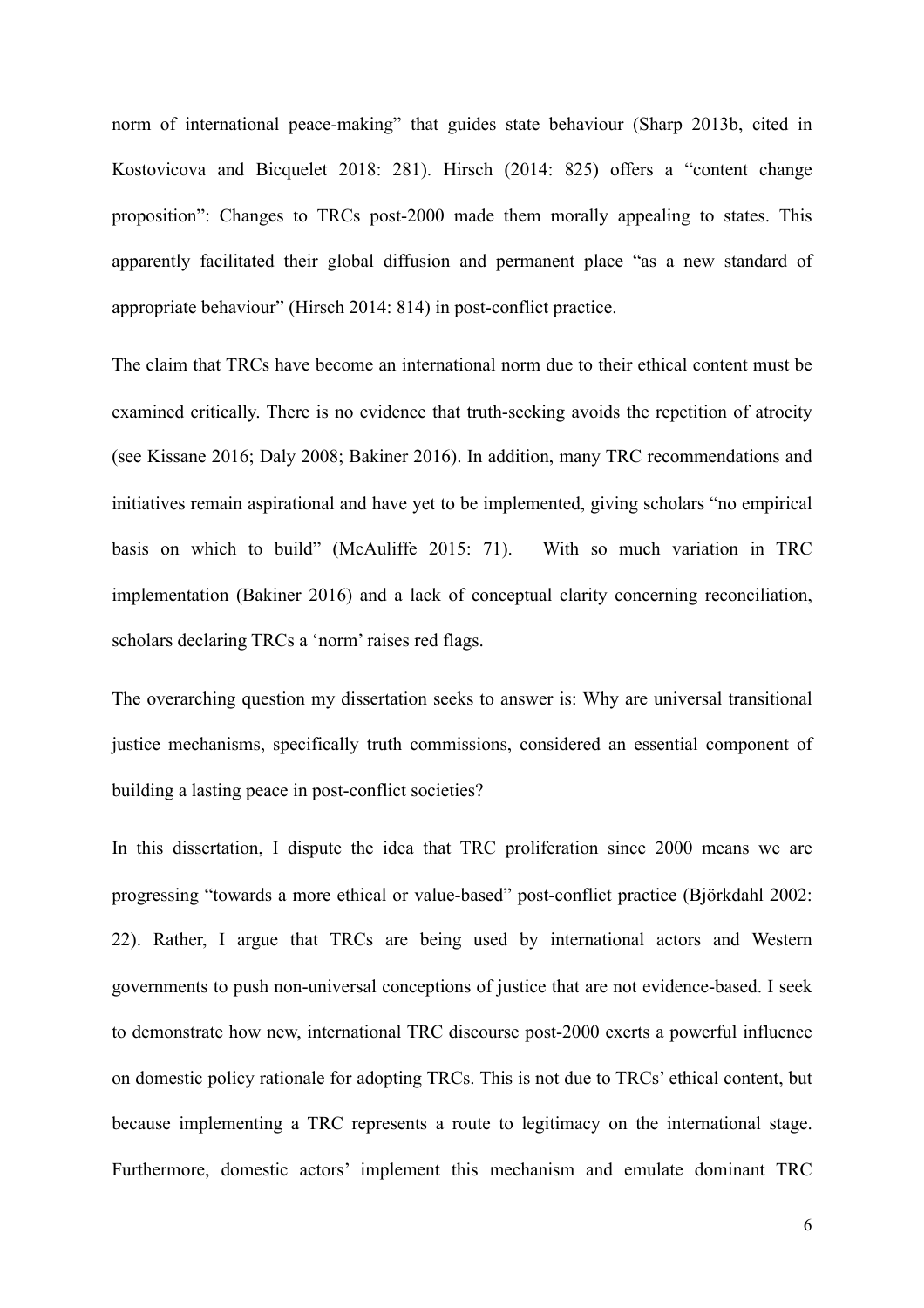discourse to repackage their political projects, silencing future claims of structural injustice. I argue that the conceptual flexibility of TRCs provide an alternative explanation for why they have become so appealing to political elites. I analyse these changes and their effects on Northern Ireland and Colombia.

My research attempts to contribute towards the larger question of whether TJ mechanisms, specifically truth commissions, are the best approach for societies recovering from protracted conflicts. My dissertation concludes with suggestions for future research. If academia is going to make a serious contribution to post-conflict reconstruction, it must assess whether TJ mechanisms lead to deeper democracy and equality, providing opportunities for nonviolent contestation in society (Friedman, 2017), or, whether they are simply policy trends particular to the 2000s that should be replaced with new ideas.

### <span id="page-7-0"></span>*Argument Structure and Methods*

To set out out the dissertation's critical conceptual framework, my introduction will define protracted conflicts and will clarify the fuzzy concepts of reconciliation and TRCs. I explain my process-oriented methods. Chapter 1 establishes an international-level timeline, tracing changes in TRC discourse in the post-2000 period. Post-colonial approaches to norms are then used as analytical tools for evaluating norm claims. Structural and universal critiques frame TRCs as an international gatekeeping strategy that provides a convenient way for domestic political elites to avoid addressing structural inequality. Chapter 2 explains why Northern Ireland and Colombia are selected and 'matter' together. Chapter 3 applies theoretical critiques to a domestic timeline using an interpretive, process-oriented analysis.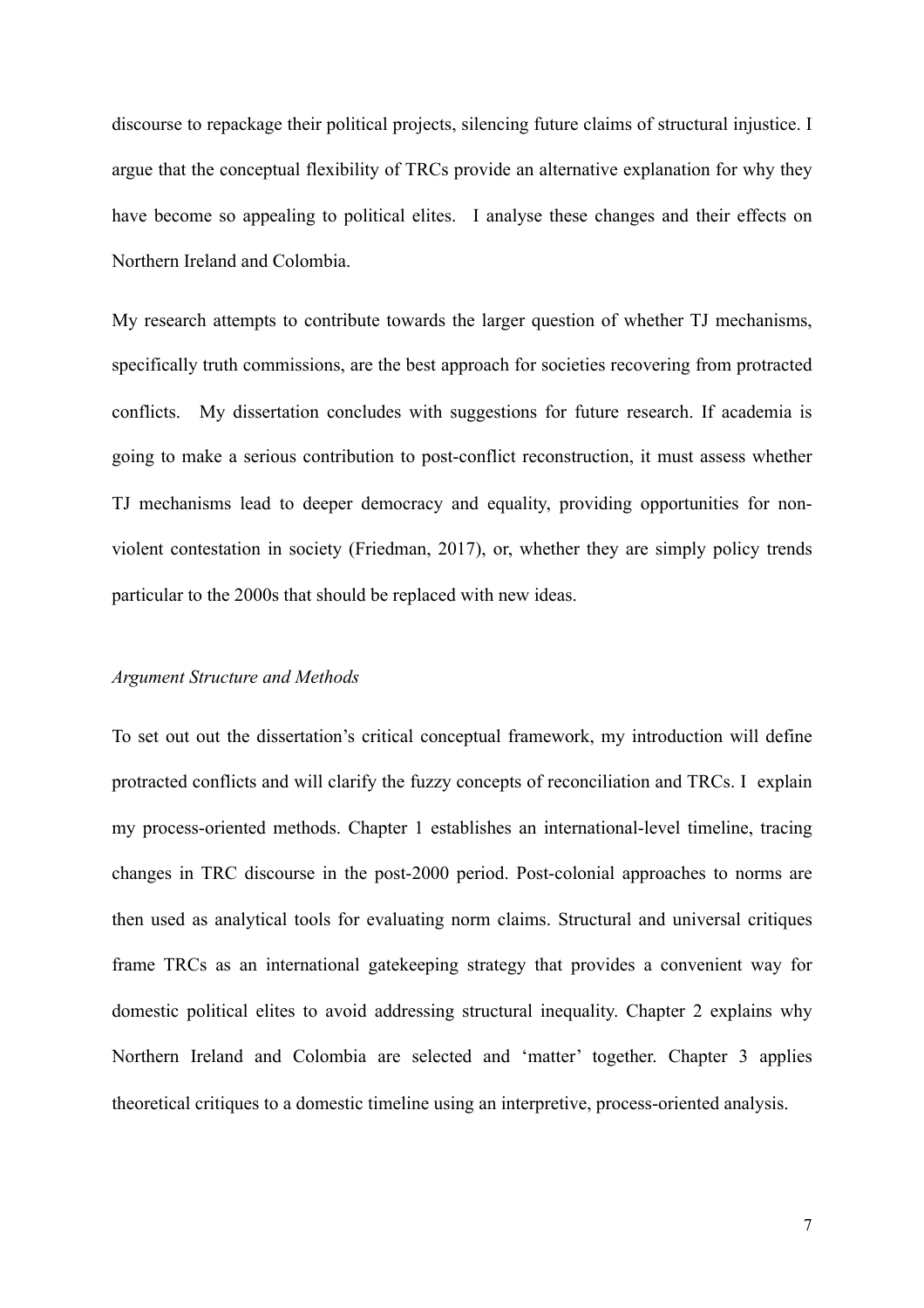For my methods, I trace two parallel timelines for the reader. The first is a global timeline of the TJ field's development noting two critical junctures after which, TRCs proliferated: The South African TRCs report publication and the ICTJ's founding. I disentangle thematic, discursive shifts that occurred post-2000 in the transitional justice field that directly influence policy appropriation in the second domestic timeline.

Northern Ireland and Colombia are treated as one case on this domestic-level timeline from 1998 to 2019. With both experiencing protracted conflicts lasting 30 and 52 years respectively, it seemed 'natural' that high-profile peace negotiators and politicians from Northern Ireland directly advised Colombian negotiators in peace talks with the FARC-EP in Havana from 2012 to 2016 [\(Vulliamy](https://www.theguardian.com/profile/edvulliamy) 2015). The interaction between these actors (who I categorise as political elites) creates an 'overlap' in the domestic-level timeline, meaning I will not compare the countries as individual cases in my timeline analysis. Finally, I analyse power imbalances observed 'on the ground' in both contexts in 2019, connecting them to structural and universal critiques of TRCs to inform future research.

Because I define reconciliation as a political construction (Moon 2008), I will use critical discourse analysis methods to examine discursive practices in post-conflict domestic politics (Bartlett and Vavrus 2016). I present evidence of "value-heavy metaphors" that by convey ing 'truths' through public discourse" (Bartlett and Vavrus 2016: 87-88) serve as repackaging strategies for political elites.

I use primary sources such as policy documents and reports, the 1998 Belfast Agreement and the 2016 Colombian Final Agreement. The BA is simultaneously a "political deal between negotiating parties and an international treaty" between British and Irish governments (Connolly and Campbell 2012). The Colombian Agreement reached in 2016 is solely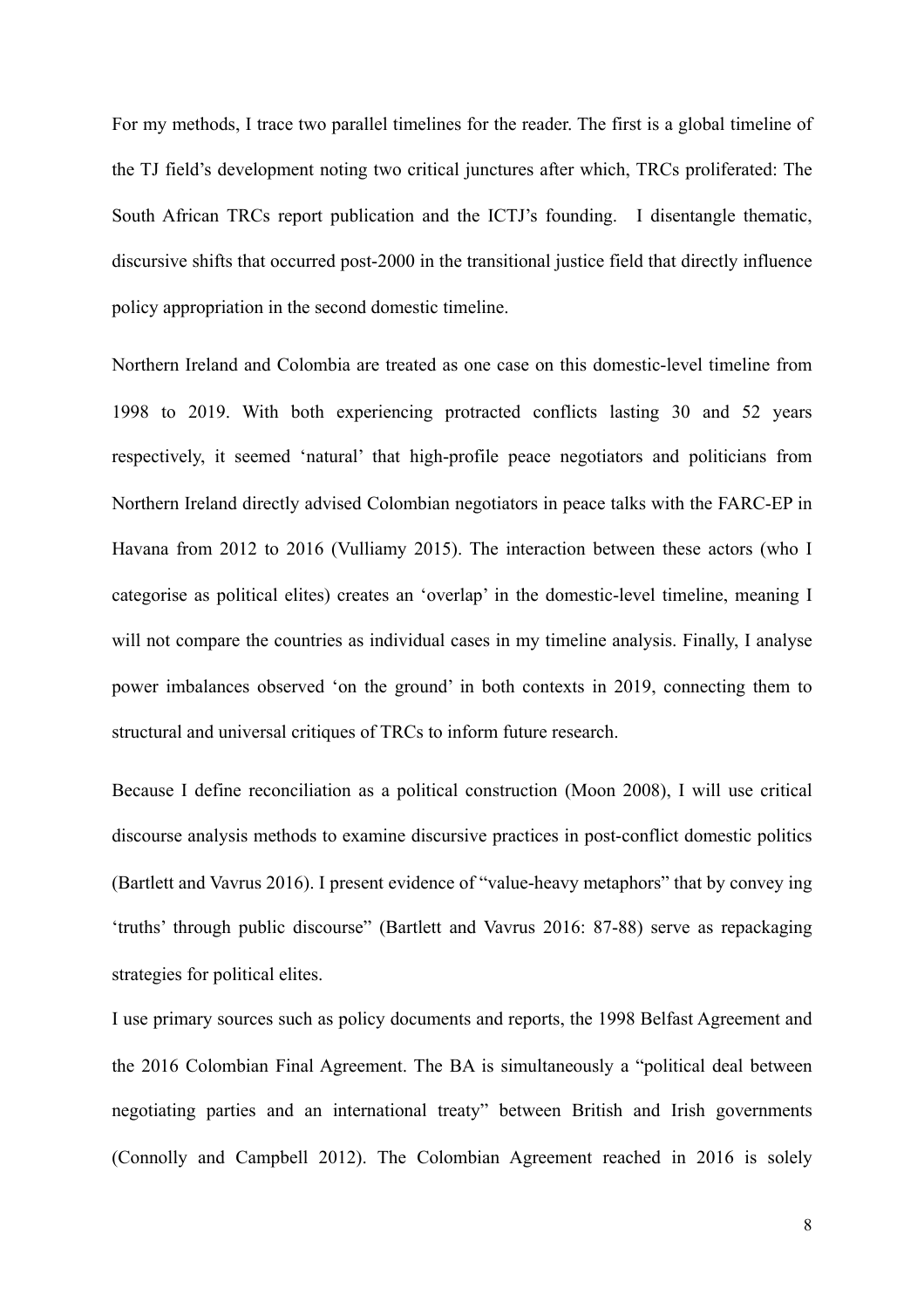between the FARC-EP and the government. Primary sources offer an 'anchoring' that allows me to contrast policy decisions with political elites' discourse. Colombian ex-president Juan Manuel Santos' speeches and interviews are used to analyse discourse. Spanish language sources cited in the bibliography are the dissertation author's translation.

I add the figures below to help the reader visualise the two parallel timelines:



**Figure 1:** International-level Timeline

| 1998                                         | 2002                                                      | 2012-2016                              | 2018                                         | 2019                                                 |  |
|----------------------------------------------|-----------------------------------------------------------|----------------------------------------|----------------------------------------------|------------------------------------------------------|--|
|                                              |                                                           |                                        |                                              |                                                      |  |
| BA signed:<br>transition<br>without<br>a TRC | TJ enters<br>public<br>discourse in<br>NI and<br>Colombia | NI negotiators<br>advise<br>Colombians | Colombian<br>TRC begins<br>3-year<br>mandate | <b>Both societies</b><br>divided on<br>truth-seeking |  |

# **Figure 2:** Domestic-level Timeline

<span id="page-9-0"></span>*Critical Conceptual Framework: Reconciliation as Political Construction* 

I define reconciliation as a political construction in my dissertation. Though reconciliation remains a contested concept in the scholarly literature (Skaar 2013), it supposedly leads to societal transformation after conflict (Kostovicova 2018: 682). I have chosen to study TRCs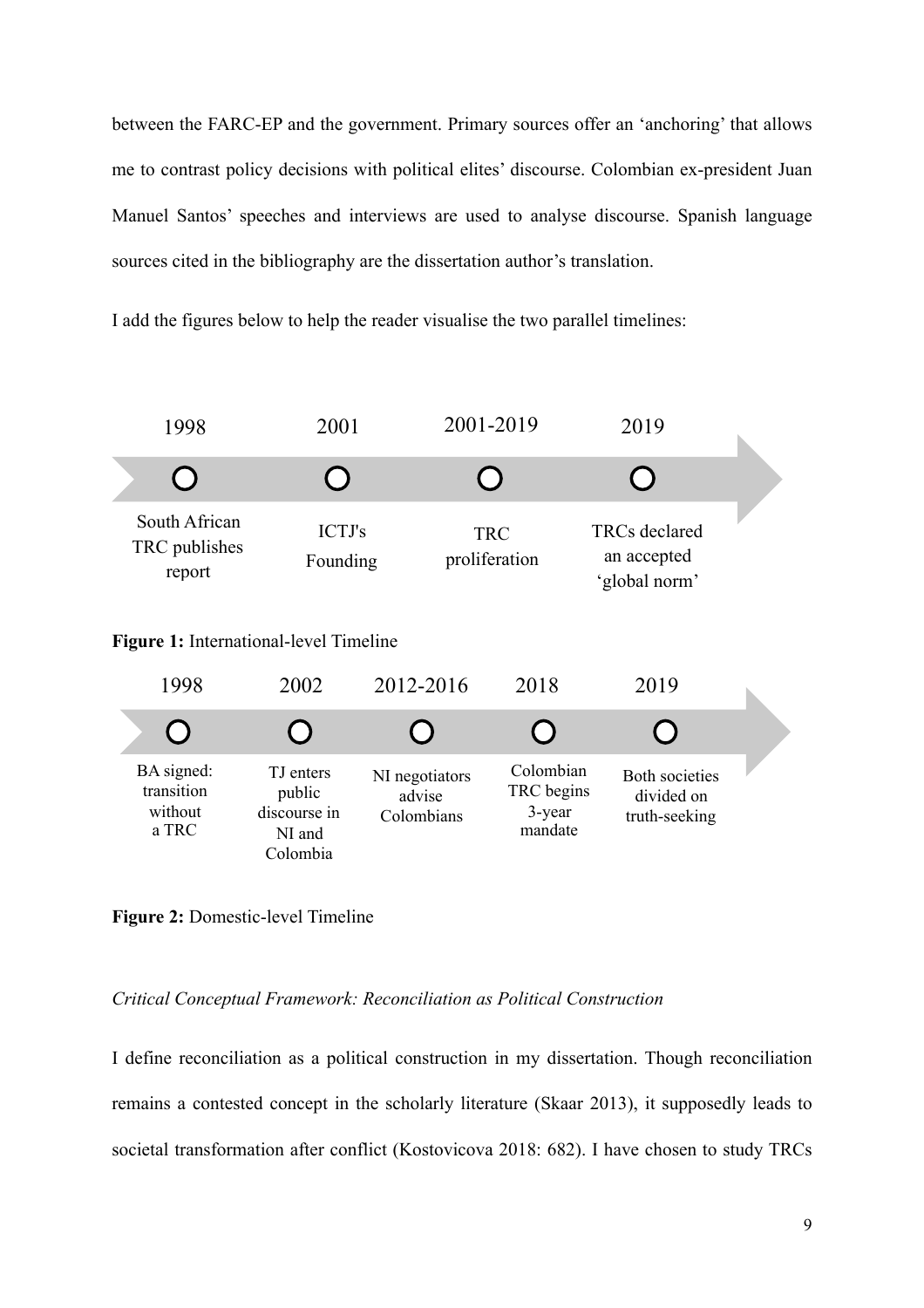because they are TJ's most recognisable mechanism that is specifically designed to elicit reconciliation (Moon 2008). Without a solid empirical basis, reconciliation is constructed as an "inevitable political process" (Moon 2008: 10) that simply occurs after TRC implementation. The mechanism's proliferation has engrained the truism that reconciliation is necessary for lasting peace and ensured that reconciliation is now the expected response for post-conflict societies (Moon 2008: 6).

TRCs are formally defined as state-led political-institutional bodies that investigate human rights abuses that occurred in the past (Bakiner 2016). Acknowledging the nature and causes violence, they culminate in an official report (Bakiner 2016). TRCs combine the goals of commissions of inquiry with activities meant to elicit cathartic truth-telling from those who suffered in conflict (Moon 2008).

I add a critical dimension to the definition. The assumption underpinning TRCs is that the therapeutic release of truth-telling combined with official, state acknowledgement of past wrongs creates a new, shared society (Teitel 2014) in which the likelihood of renewed conflict decreases (Bakiner 2016). Like reconciliation, TRCs are treated as an international construct in my dissertation, meaning I reject them as the inherently moral choice (Moon, 2009: 6). I use my critical conceptual framework to evaluate 'norm claims', arguing that TRCs have not proliferated due to their 'ethical' content, but, borrowing from Rowen (2017), because they have become more discursively and conceptually "malleable".

I raise concerns about the transformative effects of TRCs when applied to protracted conflicts. The specific properties of protracted conflicts have implications for post-conflict policies, as they are prolonged and often stem from a crisis of state legitimacy (Azar 1990). They are further characterised by cycles of violent relapse, and arise from deep, structural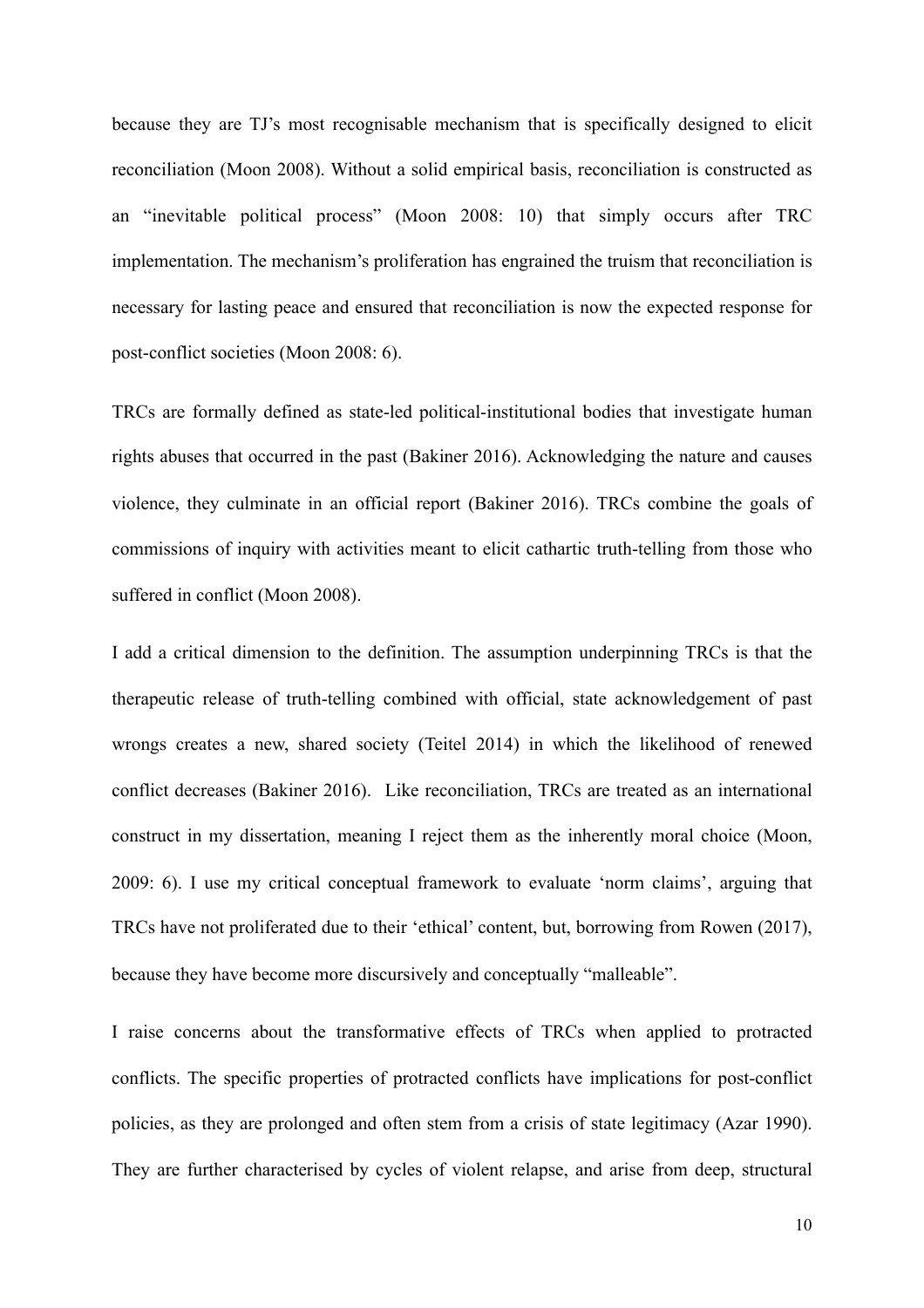inequalities in society, and the historical exclusion of certain groups from economic, social and political institutions (Friedman, 2017). After negotiated transitions, structural issues do not disappear. Truth-seeking initiatives create contention in these divided societies since the causes and forms of violence remain polarising (Friedman 2017).

# <span id="page-11-0"></span>**Chapter 1: Literature Review**

### <span id="page-11-1"></span>**1.1 From Suspicion to Proliferation: The Changing Discourse Surrounding TRCs**

Transitional justice was first applied as a response to 1980s democratic transitions in the Southern Cone (Friedman 2017). Its aim was to ensure repressive leaders left power peacefully, while providing some degree of legal accountability for state-led torture, disappearance, and murder of dissidents (Ben-Josef Hirsch 2014). When it was not politically possible to convict perpetrators, truth commissions were used as a second-best compromise for "real justice" (i.e. trials) (Hirsch 2014). At minimum, states would not be able to deny their role in past abuses (Cohen 2001). During this period, even suggesting reconciliation was viewed with suspicion and as taking an apologist stance towards the former regime (Friedman 2017). Until the mid-1990s TRCs were viewed as a regionally-specific mechanism that legal scholars hoped would be contained (Hirsch 2014).

Transitional justice has since evolved from the peripheries of global politics to its current status as a supposedly mainstream, globalised phenomenon (Sharp 2013b). TRCs have simultaneously proliferated since the early 2000s, their logic becoming increasingly appealing to states (Bakiner 2016). TRCs are now applied to a wide range of political contexts, from settler colonial states to states transitioning from war to peace (Teitel 2014).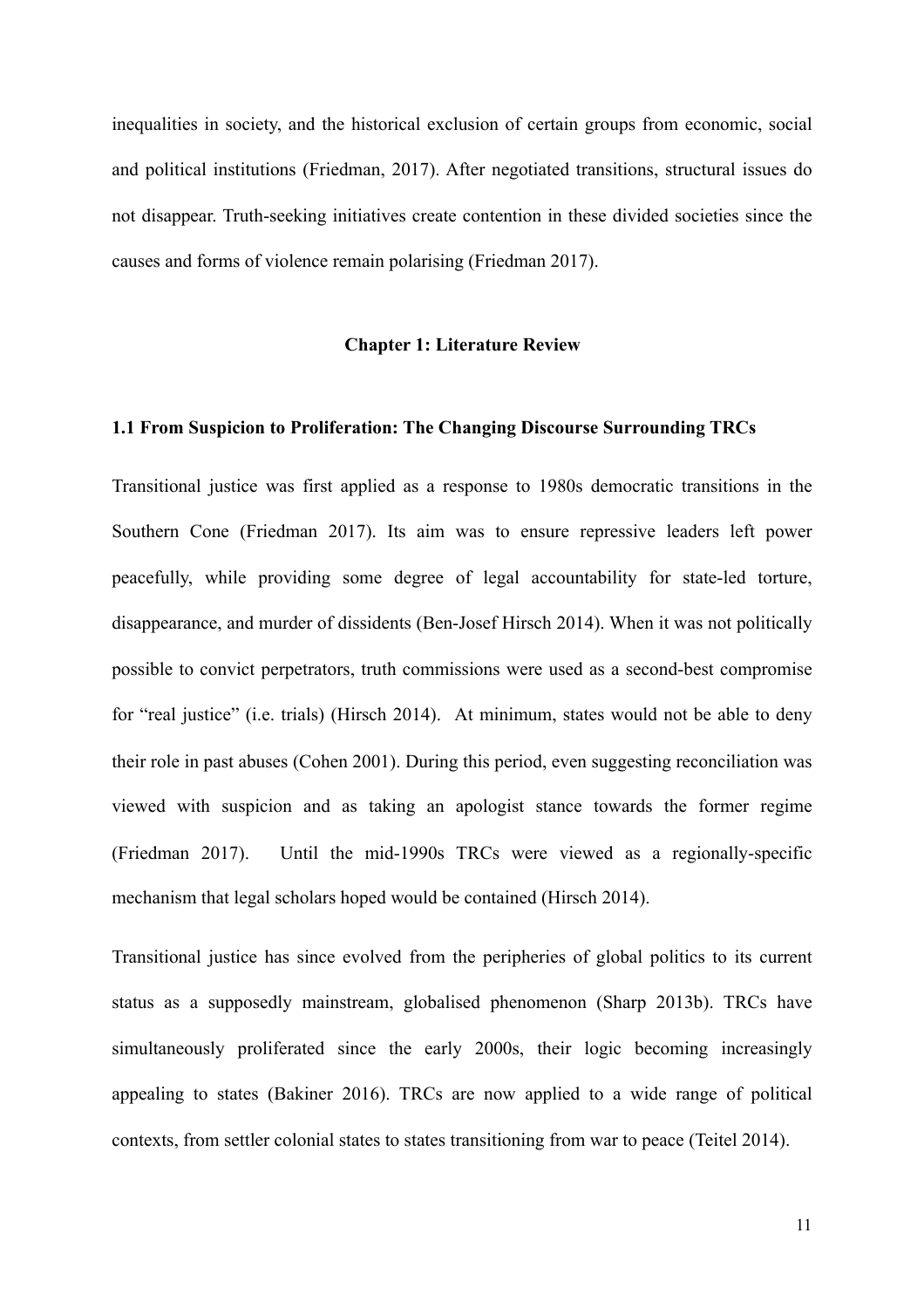How TRCs became 'expected' policies post-conflict can be explained by tracing the development of the TJ field and its integration with peacebuilding. Historically, peacebuilding and TJ were separate fields of scholarship and practice (Baker and Obradovic-Wochnik 2016). Peace-building is concerned with strengthening democratic institutions to ensure the durability of peace after a comprehensive agreement is reached (Jarstad 2008), while TJ uses political-institutional mechanisms to address past human rights violations (Baker and Obradovic-Wochnik 2016). Classic peace versus justice debates dominated negotiated transitions (Ben-Josef Hirsch 2014). Agreements were constrained by the political demands of perpetrators of mass violence wanting to avoid prosecution postnegotiation and the ethical downsides of impunity. The integration of both fields' discourse and practice was "forged in international post-conflict reconstruction practice in the early 2000s" (Baker and Obradovic-Wochnik 2013: 282). Now, TJ institutions are "specifically mandated for peace-building purposes" (Friedman 2017: 22), with TJ provisions in peace agreements rising dramatically over time (Bell and Badanjak 2019).

A fundamental discursive shift occurred after the South African Truth and Reconciliation Commission in 1996 because of its novel characteristics (Hirsch 2014). Unlike previous truth commissions in the Southern Cone, it allegedly demonstrated how the power of 'dialogue' and 'forgiveness' can have transformative effects in society (Friedman 2017). Often criticised for its narrow, short-term legalistic approach, the TJ field could now showcase a mechanism that supposedly served different and even 'better' functions than trials (Hirsch 2014). Following the critical juncture of the South African TRC's report in 1998 (Hirsch 2014: 825), TRCs underwent an "ideational shift" that produced a powerful discursive truism: Truthseeking is in itself a form of justice (Hirsch 2014). This idea did not spread immediately and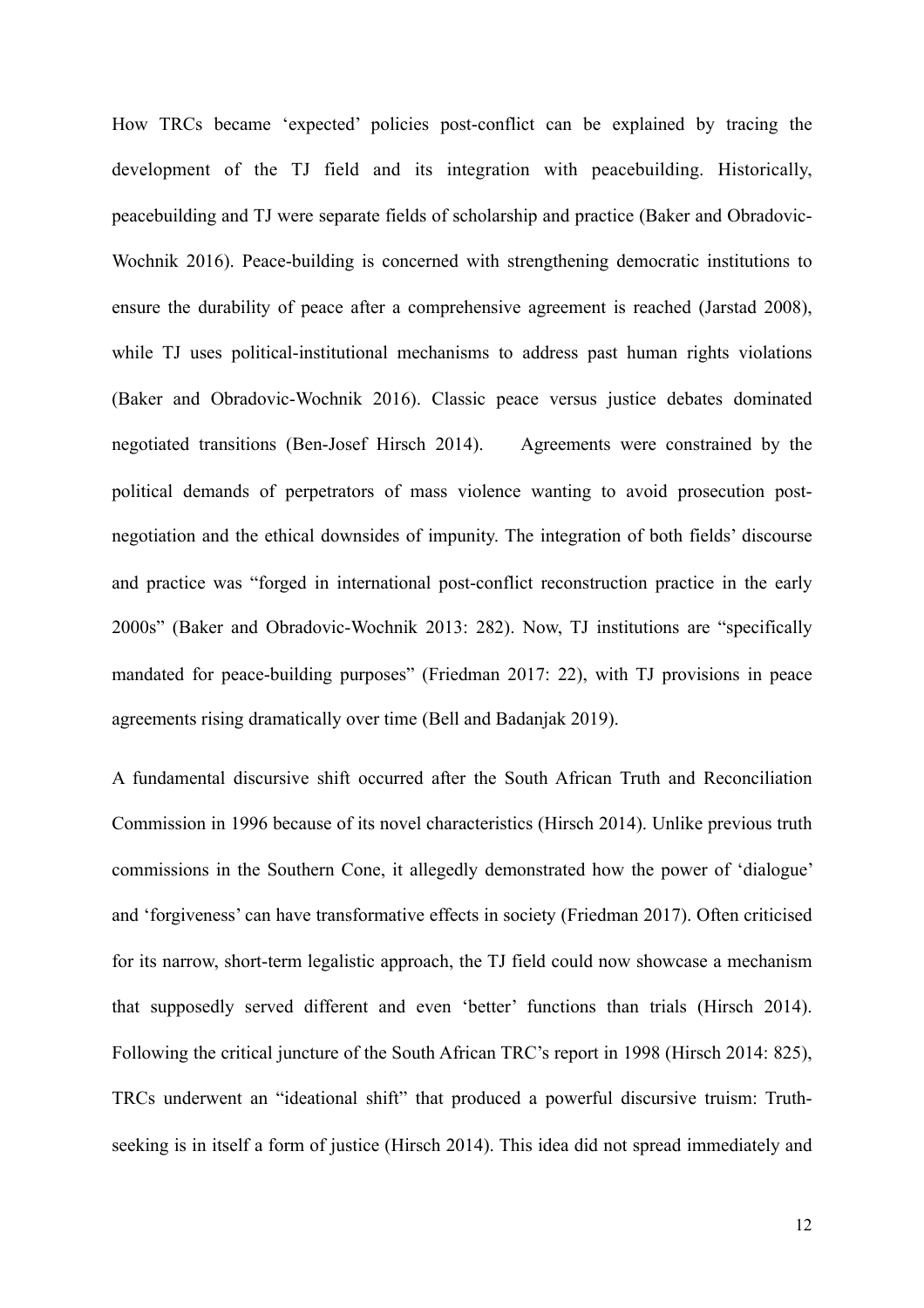transitional peace process in the late 1990s (Guatemala, Nigeria, Ecuador and Nigeria) all held truth commissions before 2001 without a "reconciliation clause", modelled on Southern Cone initiatives (Hirsch 2014: 823). Of the 32 TRCs implemented post-2000 however, all but one exception imported new ideas from South Africa (Hirsch 2014).

Post-2000, we can observe that this significant discursive shift moved peace and justice from an unfortunate trade-off into a "symbiotic relationship" (Baker and Obradovic-Wochnik 2016). Establishing the truth about the root causes of conflict and patterns of violence was constructed as the foundation for a healthy democracy (Hirsch 2014). After 2000, TRCs were perceived to "eliminate desires for revenge, clarify a state's contested past, and signal positive intentions in negotiations" (Hirsch 2014: 820). Thus, the democratising goals of TJ and peacebuilding had coalesced. Far from being a helpful development, blending the aims and practices of both fields has led to a stretching of concepts. TRCs and reconciliation are taken as "de facto starting points, not constructs for analysis" (Baker and Obradovic-Wochnik 2016: 291).

This discursive shift in the functions of TRCs can be directly linked to the ICTJ's founding in 2001. Human rights lawyers and activists who participated in the South African TRC in 1996 comprise the ICTJ's founding staff (Subotić 2012). The ICTJ contributed its technical assistance and expertise to various TRCs starting work in the early 2000s with the goal of achieving societal reconciliation. After South Africa, trials increasingly came to be perceived as a retributive form of vengeance and gave way to a hybrid approach in policy (Moon 2008). These new goals gave TRCs an elevated moral value over trials (Hirsch 2014). Now, the question is whether they should occur before or after trials (Sharp 2013b). In sum, TRCs evolved to become an essential feature of peace agreements in the 2000s. Implementing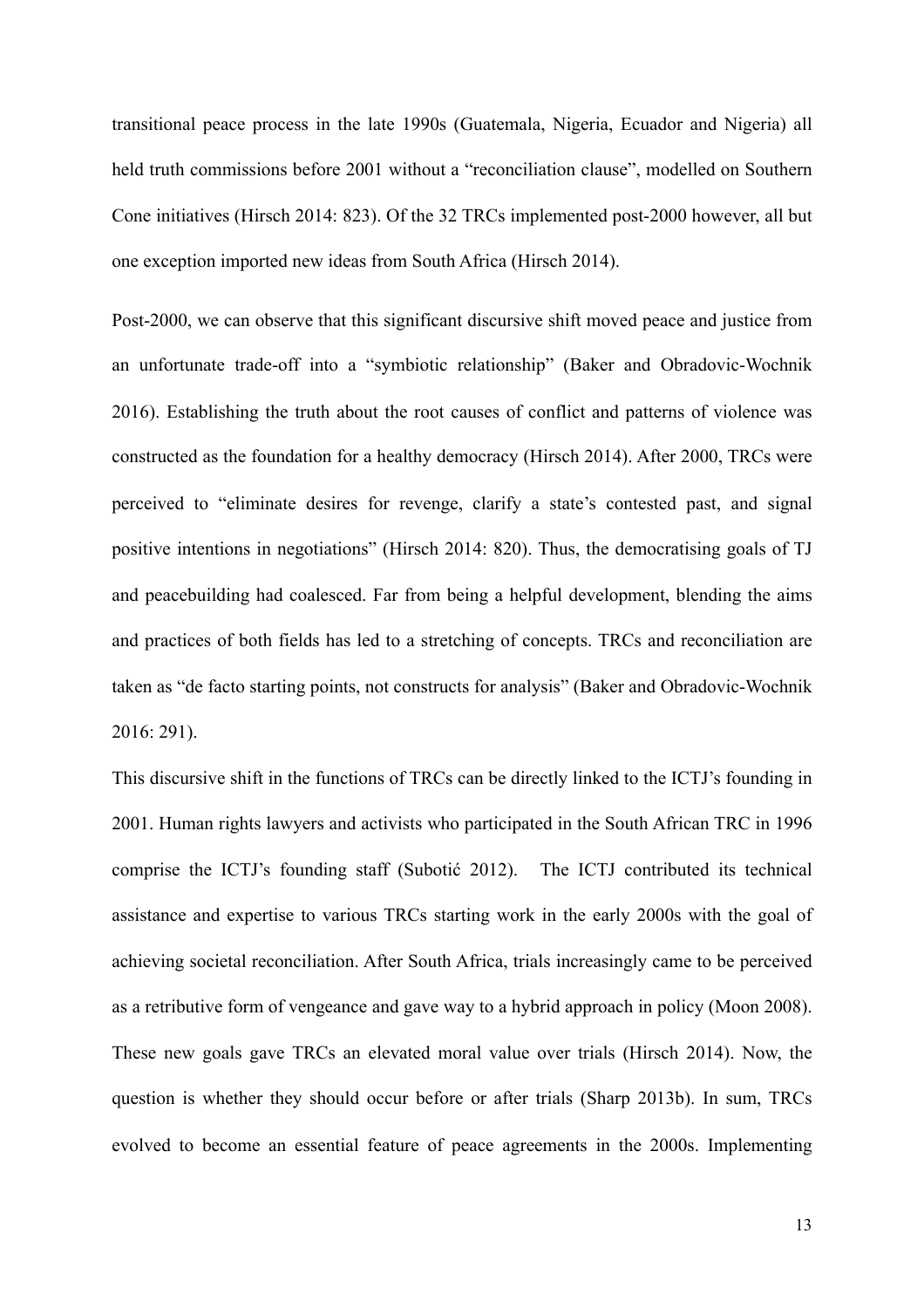TRCs in post-conflict environments however, raises new sets of concerns about the goals of truth commissions (Subotić 2009) and the agenda-setting role played by the ICTJ.

### <span id="page-14-0"></span>**1.2 Post-colonial critiques: Whose consensus?**

Scholars consider post-conflict TRC implementation to be an international peace-building norm. Though the study of social norms stems from sociology, when applied to international society, norms shape state behaviour (Finnemore 1996: 3). In Finnemore and Sikkink's classic constructivist definition, a norm is "a standard of appropriate behaviour for actors with a given identity" (1998: 891). Why one gets chosen over another (Florini 1996: 363) is based on mutual consensus about what is good and ethical among states (Finnemore 1996). Finnemore and Sikkink (1998) caution however, that because norms are not exactly tangible, we often rely on indirect evidence that they exist.

With its focus on human rights and justice, TJ has an intrinsically normative agenda (Sharp 2013b). The emerging 'consensus' post-2000 was that TRCs that serve desirable social ends (promoting "truth-seeking, justice and reconciliation", etc.) (Subotić 2009: 167). For Subotić (2009), TRCs are institutionalised norms because they represent a substantial change in how the international community addresses past crimes. For these norm proponents, TJ has evolved past Finnemore's and Sikkink's (1998) first two stages of emergence and diffusion in the norm life cycle, and is now in a third, 'global' phase of institutionalisation and internalisation (Teitel 2014).

Post-colonial scholarship offers an alternative perspective: it does not take norms as a given. It critiques classic constructivist approaches to norms because they "neglect studying power in shaping ideational international orders (Epstein 2014: 301). Not all norms are "normative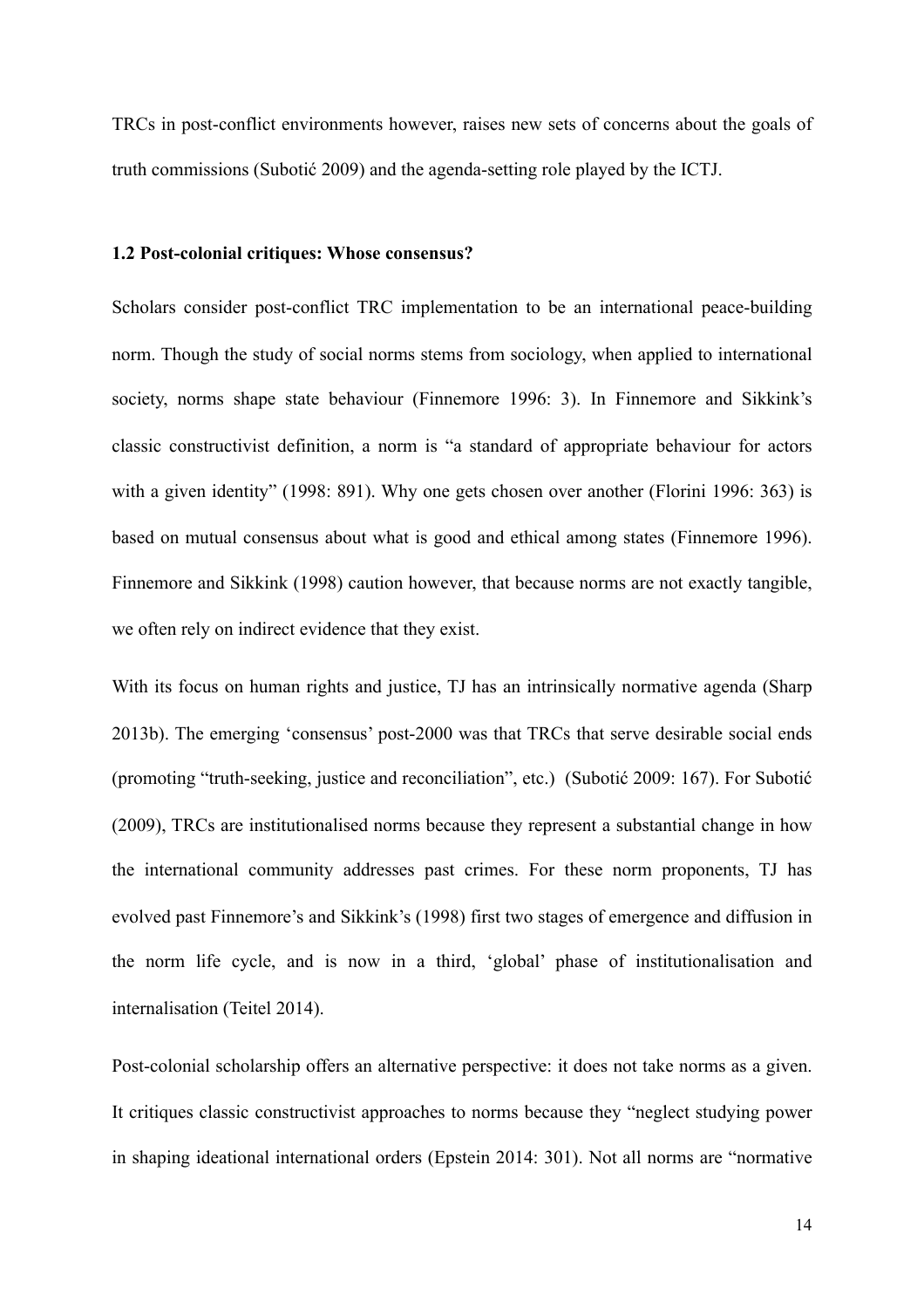or moral" (Björkdahl 2002: 14). Slavery and colonialism contained sets of international norms. Thus, postcolonial scholars question norm definitions rooted in "moral cosmopolitanism" that have tended to universalise, creating an "implicit dichotomy between good global norms and bad local norms" (Achaya 2004: 242). What is constructed as "global" tends to be Western (Achaya 2004). These scholars' rejection of the idea that international changes are "marked by the liberal arrow of progress" (Epstein 2014: 306) informs my argument.

Post-colonial critiques help deconstruct this 'TRCs as norms' claim. Although the ease with which scholars declare TRCs institutionalised norms is suspect, it is beyond the scope of this paper to engage further with international norm debates. As discussed above, the TRCs as norms question is unclear. I am more concerned with the interests at stake in calling TRCs a norm of international peacebuilding because they are an intrinsically ethical mechanism. It is more revealing to look at "processes of normalisation" and the international power structures influencing what is considered appropriate and good international behaviour (Epstein 2014). This opens critical pathways to reveal whose norm it really is (Kostovicova and Bicquelet 2018), and whose norms matter (Achaya 2004) on the international stage: those of Western states and NGOs. An examination of the domestic level, however, indicates that there is no 'one global approach' in TRC implementation but rather, a powerful, dominant discourse that influences domestic actors. In contrast to the mainstream norm diffusion literature, postcolonial perspectives allows us to ask why certain ideas gain currency (Rowen 2017), and what existing local power dynamics shape policy adaptation and instrumentalisation.

Rather than being an ethically-infused norm, TRCs now represent a path to legitimacy on the international stage for states (Teitel 2014). Subotić (2009) explains that 'norm hijacking'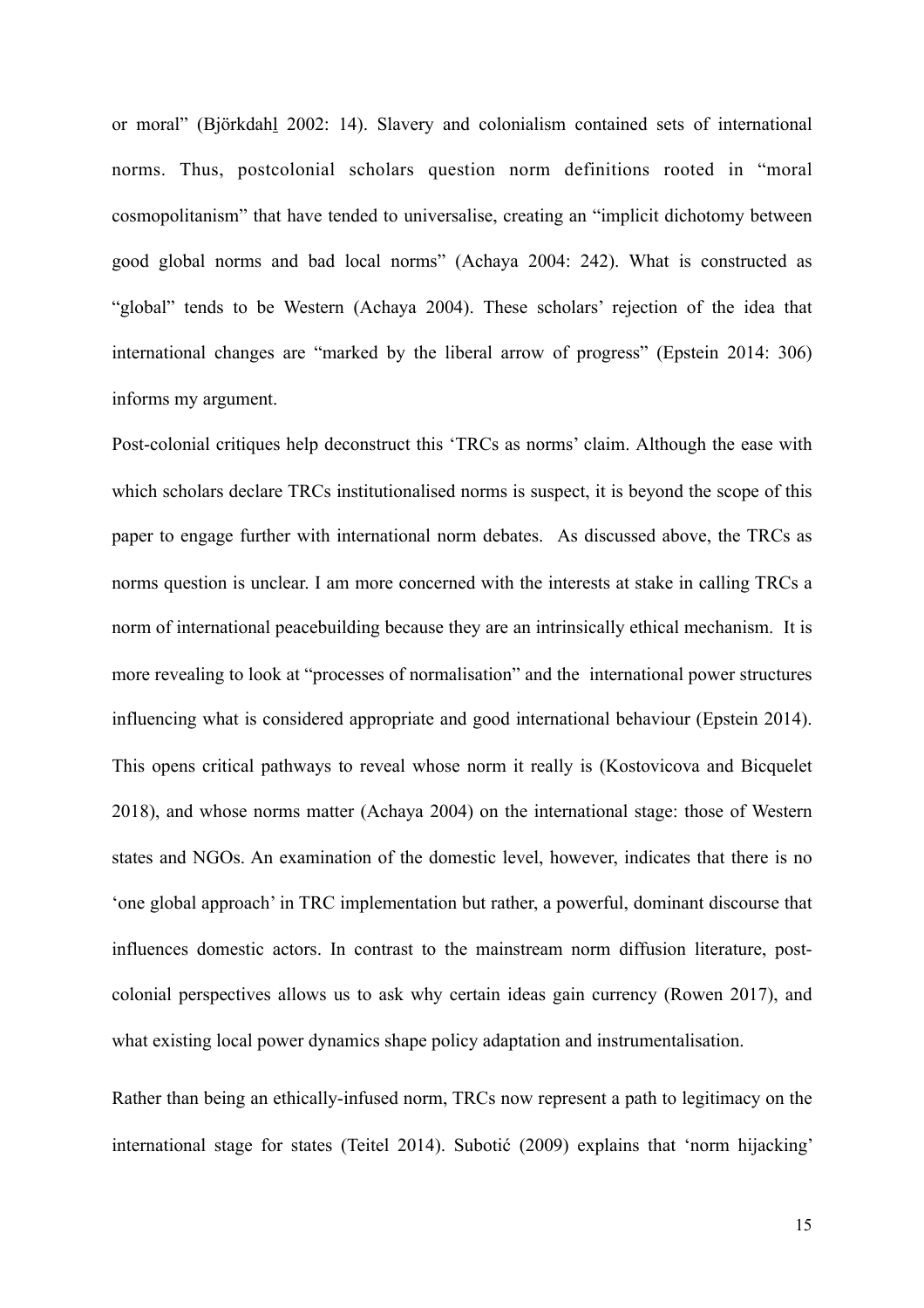occurs when TJ ideas are strategically appropriated by different local elites at the domestic level. Though Subotić takes norms as a given, her reasoning is useful. TJ standards, such as TRCs, only require local domestic political elites to use them as "window dressing", that enhances their legitimacy. Elites ensure their states are invited into international clubs (i.e. the EU and NATO) (Subotić 2009). Gaining the international reputation of being "good global citizens" (Subotić 2009: 32) motivates political elites to lead TJ processes. These advantages allow them to further "position themselves as internationalist and reformist forces in society" (Subotić 2009: 35). Upon further scrutiny, the implementation of TRCs is "instrumental and directly tied to international symbols of reputation and status" (Subotić 2009: 37) Adding to Subotić's ideas, the next section makes use of two key criticisms of TRCs that help frame the dissertation.

### <span id="page-16-0"></span>**1.3 Structural and Universal Critiques**

Rich, critical scholarship emerges as a result of the South African TRC, fundamentally questioning the concept of reconciliation and the moral legitimacy of forgiveness in politics (See Brudholm 2008; Moon 2008, 2009; Dwyer 1999; Murphy 2003; Derrida 2001). After 2000, "powerful, parallel critiques" are aimed at transitional justice and peacebuilding (Sharp 2013a: 169): both fields are apolitical, Western, white (McEvoy 2018), top-down, selfserving inventions (see Madlingozi 2013; Nagy 2008; McEvoy 2018; Sharp 2013a) that treat post-conflict policy with a "naïve technicism" (McAuliffe 2015: 104). The fields' managerial, "tool-box approach" applied to radically different contexts overlooks local power dynamics and policy instrumentalization (McAuliffe 2015: 98). TRCs in particular are guided by the assumption that society's knowledge concerning the truth about past atrocities (sometimes in painful detail), leads to the non-recurrence of violence (Daly 2008). TJ academics and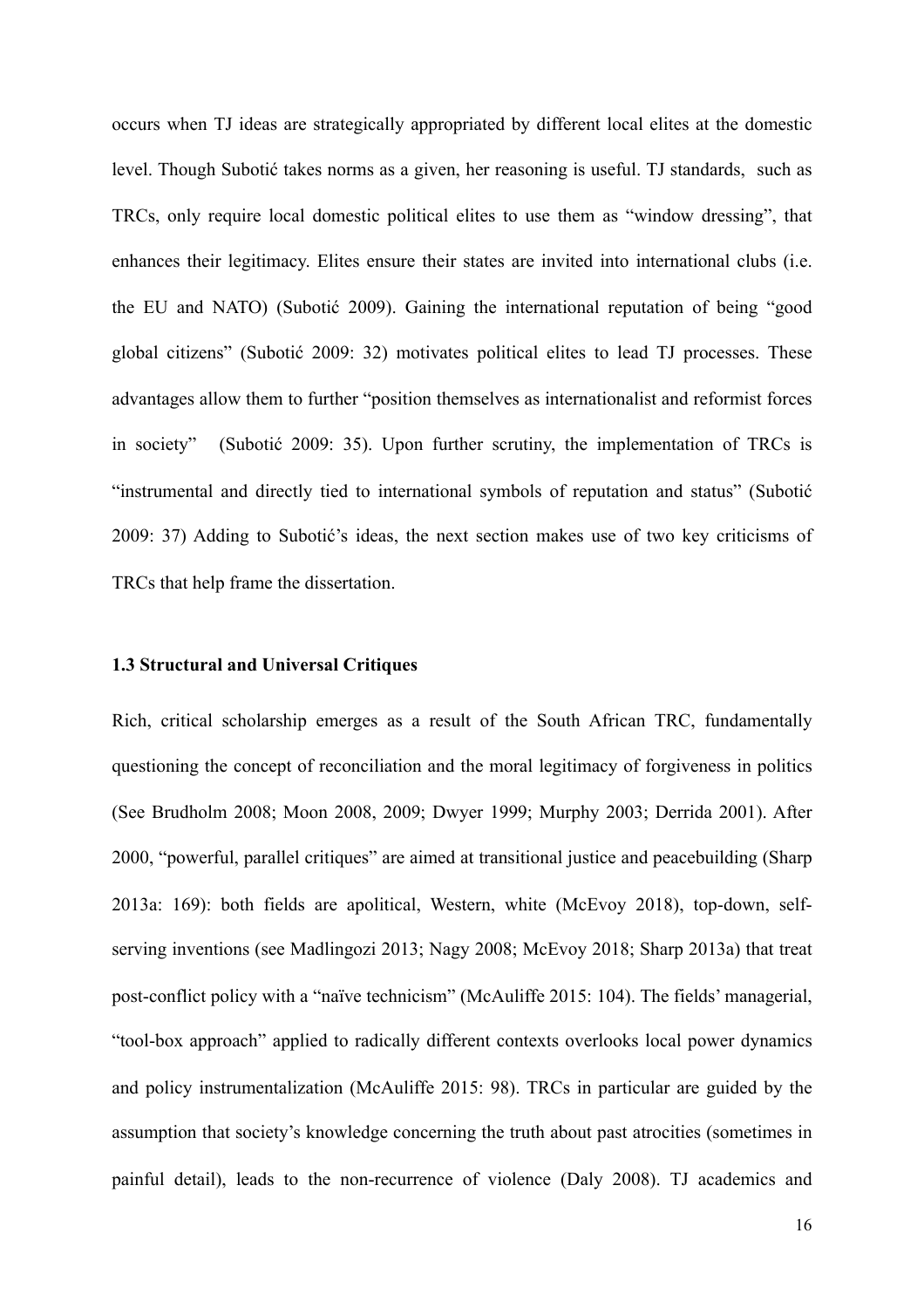practitioners ascribe truth with the "curative powers" (Daly 2008: 23) required for societal reconciliation after conflict, raising societal expectations on what the truth can accomplish. However, as Daly (2008) poignantly asserts, simply *knowing* the specifics of violence and repeating their 'truth' does not improve the lives of those who suffered in conflict. As for the deterrent effects of truth-telling, we need not look far for conflicts that repeat vicious violence and atrocity despite the global spread of truth commissions (i.e. Syria and Yemen).

TRCs rely too heavily on a false universal applicability. Though the South African transition and TRC shaped post-conflict practice around the world, Kissane (2016) cautions about the great expectations globalisation creates for post-conflict societies. Peace processes that include TRCs have become standardised regardless of conflict-affected societies' particularities (Kissane 2016). In the 2000s, TRCs were a "fast-travelling" policy (McEvoy 2018: 187): networks of political elites advised each other on post-conflict lessons, which shaped the 'fast traffic' of TJ ideas around the world.

Rather than being universal, assumptions present in TRC stem from Western paradigms and "models of governance" that apply therapeutic ideas of 'healing' to entire nations (Moon 2009: 85). TRCs are constructed as a mechanism we can all comprehend because of our 'shared humanity'. Donor countries set the agenda on the importance of the past (Baker and Obradovic-Wochnik 2016). This over-reliance on universality ensures TJ is mainstreamed into peacebuilding checklists (Sharp 2013b), purposely obscuring the particularities of postpolitics and structural inequality (McAuliffe 2015).

In deeply divided or unequal societies, structural factors are often the underlying cause of violence (Friedman 2017). It is doubtful that truth recovery can help people even agree, let alone 'settle' the root causes of conflict (Sharp 2013a). Focusing on physical violence, TRCs

17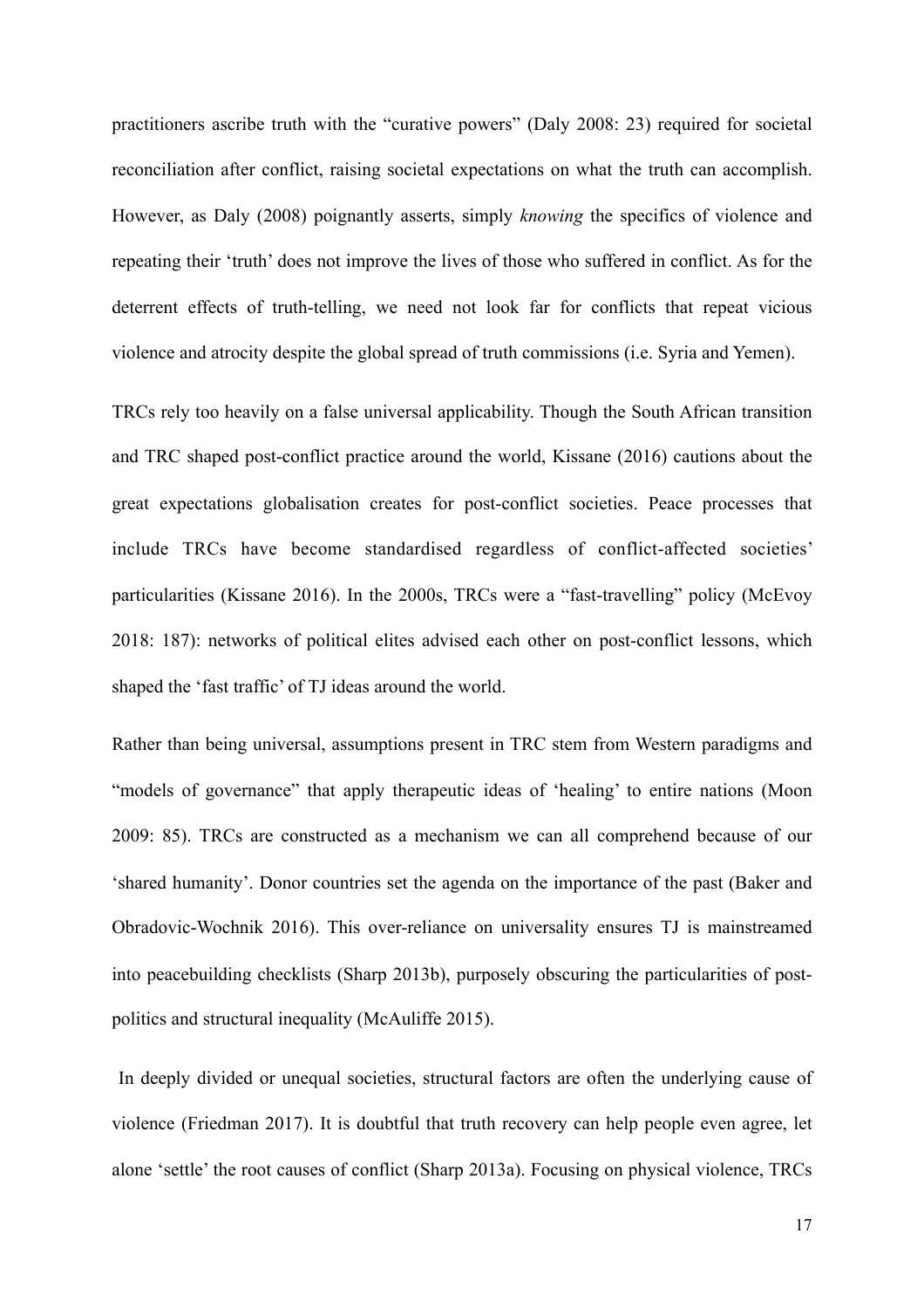can construct suffering as an extraordinary deviation from normal life (Thomason 2015). They miss how discrimination, exclusion and violence may have been intrinsic to society's structure before conflict.

After a TRC, post-conflict societies may be less violent, still not socioeconomically just (Bakiner 2016). Going further, the "constructed invisibility" of the socioeconomic in TRC implementation reveals a "surprising tepidity" in terms of actual proposals on how to achieve economic redistribution (McAuliffe 2015: 95). While certain scholars attribute this to TJ's tendency to assume neoliberal models of democracy are inevitable (McAuliffe 2015: 96), others are more cautious, owing this under-analysis to feasibility concerns. TRCs are simply not equipped to deliver structural transformation and redistribution. Still, it is important to discuss *why* policy-makers' use TRCs as a "quick fix solution" (McEvoy, McEvoy and McConnachie 2006: 95) to long-term structural problems.

TRCs use a "pacifying discourse" that "goes out of its way to fabricate a sharp divide", a before and after in a state's collective story (Coulthard 2014: 121). This false temporality serves to absolve states from enacting the tremendous policy changes required to remedy structural injustice (Hughes 2018). Since the state has already acknowledged its role in suffering, and perhaps 'apologised', TRCs transfer the burden of healing onto citizens. Enacting public truth-telling allows states to claim they are doing something, and any persistent problems are because of a problematic polity, effectively silencing any further calls for action (Coulthard 2014). The danger of placing too much faith in these mechanisms is that academics and practitioners at best fail to criticise structural inequality and at worst, actively neutralise it with "apolitical human rights talk" (McEvoy 2018: 188). The next section focuses on the key actor that epitomises these debates and concerns: the ICTJ. With its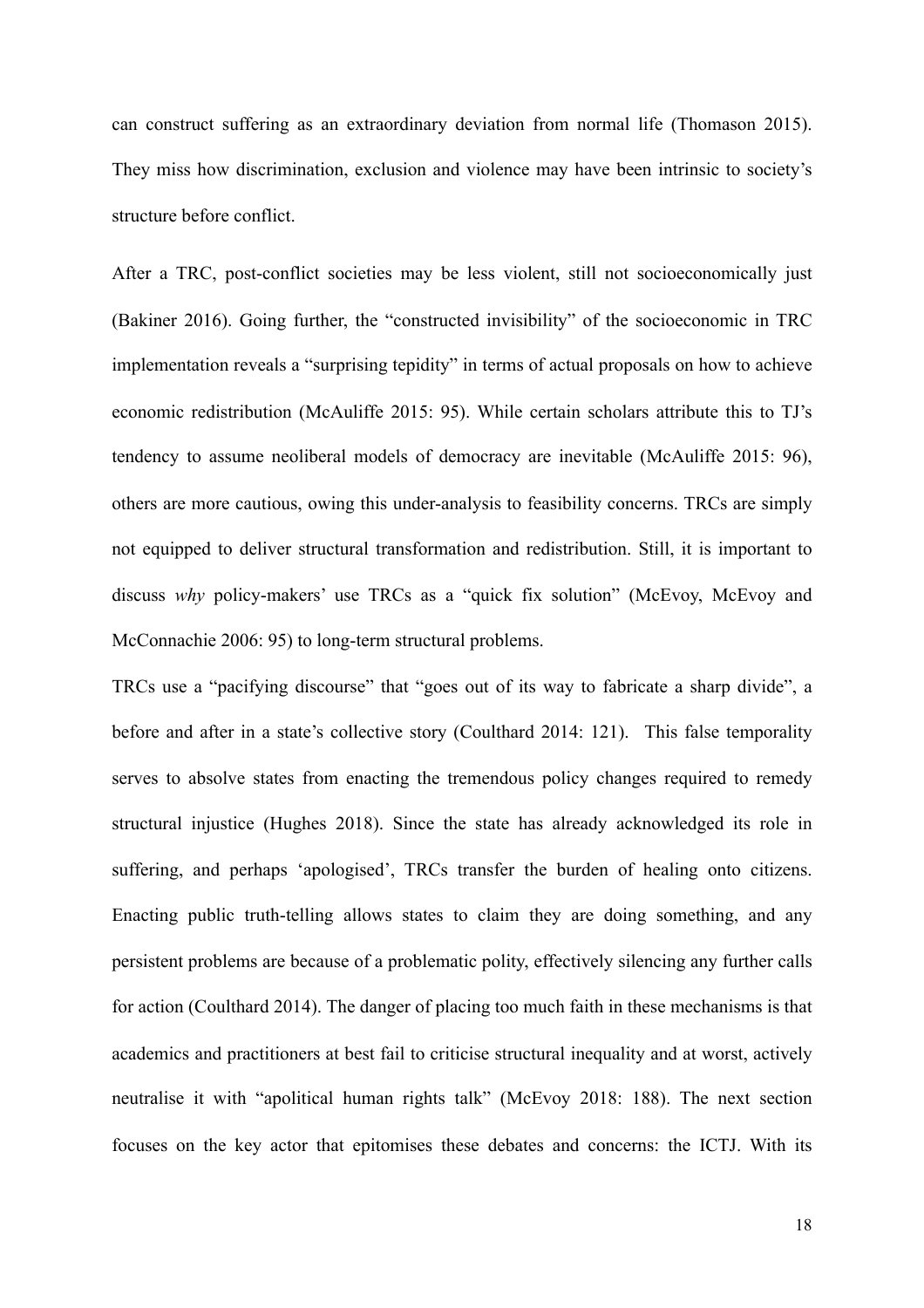'respectable' legal and academic credentials, it attempts to turn TJ into a 'science' of sorts has led to the proliferation of a universal, 'best practices' approach to post-conflict societies.

### <span id="page-19-0"></span>**1.4 Transitional Justice's Gatekeeper: The ICTJ**

The ICTJ institutionalised the TJ field in the post-2000 timeline. Though it is formally an NGO, it currently defines the TJ field's parameters, contributing to its gate-keeper status with states. ICTJ initially favoured trials over TRCs. It eventually became a dominant advocate of a hybrid approach to post-conflict justice, which meant mixing trials and TRCs (Hirsch, MacKenzie, and Sesay 2012). In the late 1990s, with many regimes in the Global South discounted as democratically illegitimate, there was an accepted shift onto the 'third sector' to fill this empty role, favouring "the growth of a market-like space for the provision of services related to peacebuilding" (Dezalay 2017: 216). Their new role in conflict environments made international TJ advocacy NGOs deeply involved in the political outcomes of conflicts, moving their action for that of "interested observers into the realm of alternative policymakers" (Subotić 2012: 123). For this reason, my dissertation focuses on the 'best practices' the ICTJ advocated at the international level.

'Respectable' elements (McEvoy 2018) of the ICTJ's work allow it to dominate the "subsector of post-conflict justice" and influence states' discourse (Dezalay 2017: 220). Initially, TRCs were not a go-to choice for the ICTJ, as it began its work amidst the 'naming and shaming'-style human rights advocacy of the late 1990s and early 2000s (Dezalay 2017). At the time of its founding, due to the heavy 'lawyerisation' of these activist spaces, the dominant view was that TRCs were a soft option (Dezalay 2017). The organisation sought to differentiate itself with a more neutral, research-based approach (Dezalay 2017: 215). The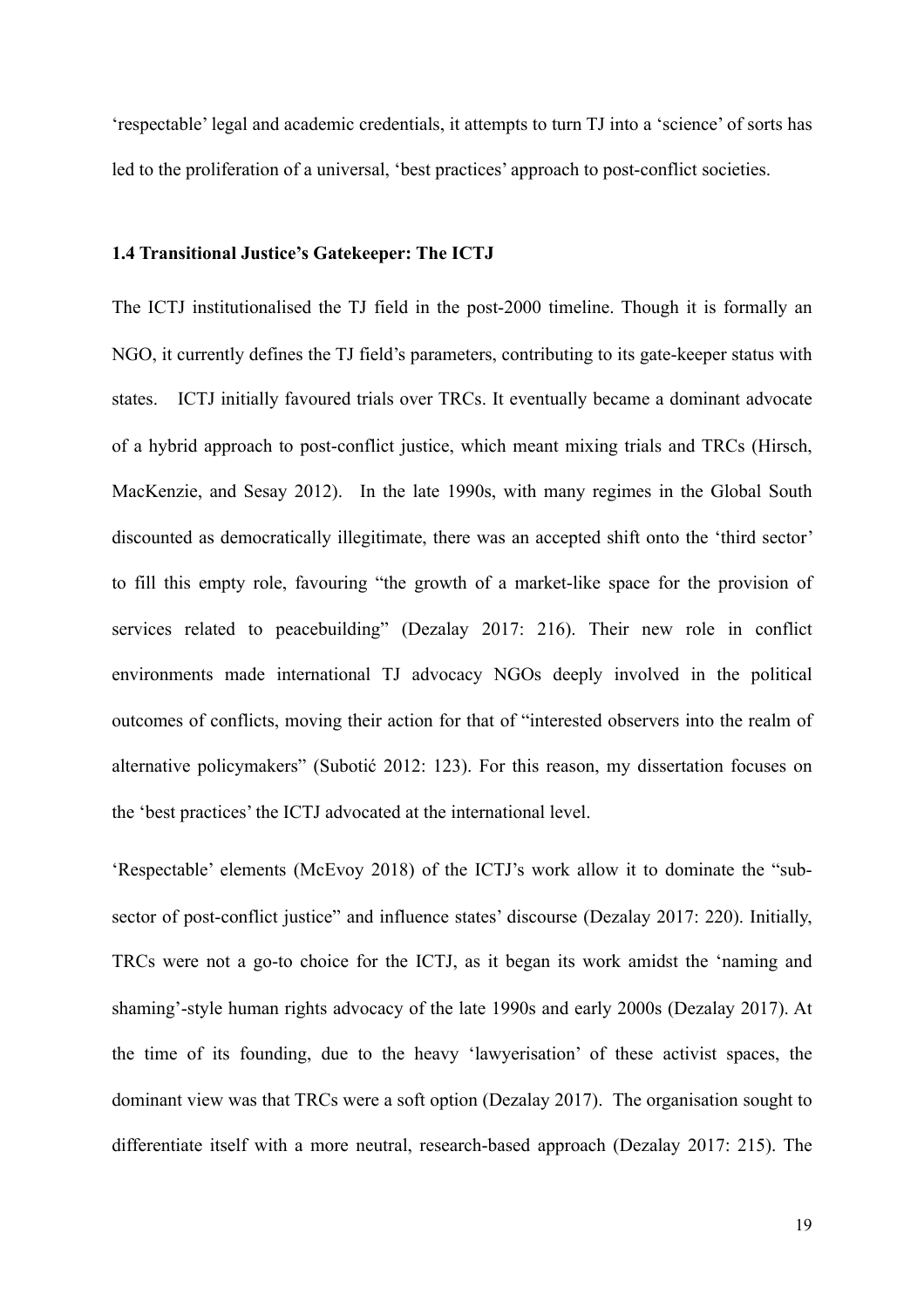ICTJ staff's academic credentials enabled the creation of the *International Journal of TJ* (Dezalay 2017) solidifying TJ's respectable professional image. This augmented "its capacity to define and impose its own categories of action in relation to donors" (Dezalay 2017: 217). The ICTJ's proximity to elite "US campuses, US media and US power centres of New York and DC foreign policy establishment" (Dezalay 2017: 213) contributed to its gatekeeping role. The ICTJ's move to endorse of TRCs was undeniably influential and contributed to the dominant view that TRCs are an 'indispensable' or 'essential' pillar for resolving conflicts (Bloomfield et al. 2003). The mixing of policy, practice and academia in this NGO however, means that the same individuals fulfil both academic and practitioner roles and evaluate each other's work (Hirsch, MacKenzie, and Sesay 2012). These methodological biases create great incentives frame TRCs as an institutionalised, international norm.

Chapter 2 has troubled the idea of norms as a 'given', arguing that they reflect the dominance of a Western agenda. It has identified two key theoretical critiques that help explain why TRCs may be a gate-keeping strategy and an attractive quick-fix option for policymakers. Tracing the development of TJ and TRC proliferation in post-conflict transitions, it has created a timeline of global-level changes in TRC discourse before and after critical junctures. The timeline approach demonstrates that a proliferation of South Africa-like TRCs coalesces with the second critical juncture: the ICTJ's founding. Chapter 2 justifies my case selection.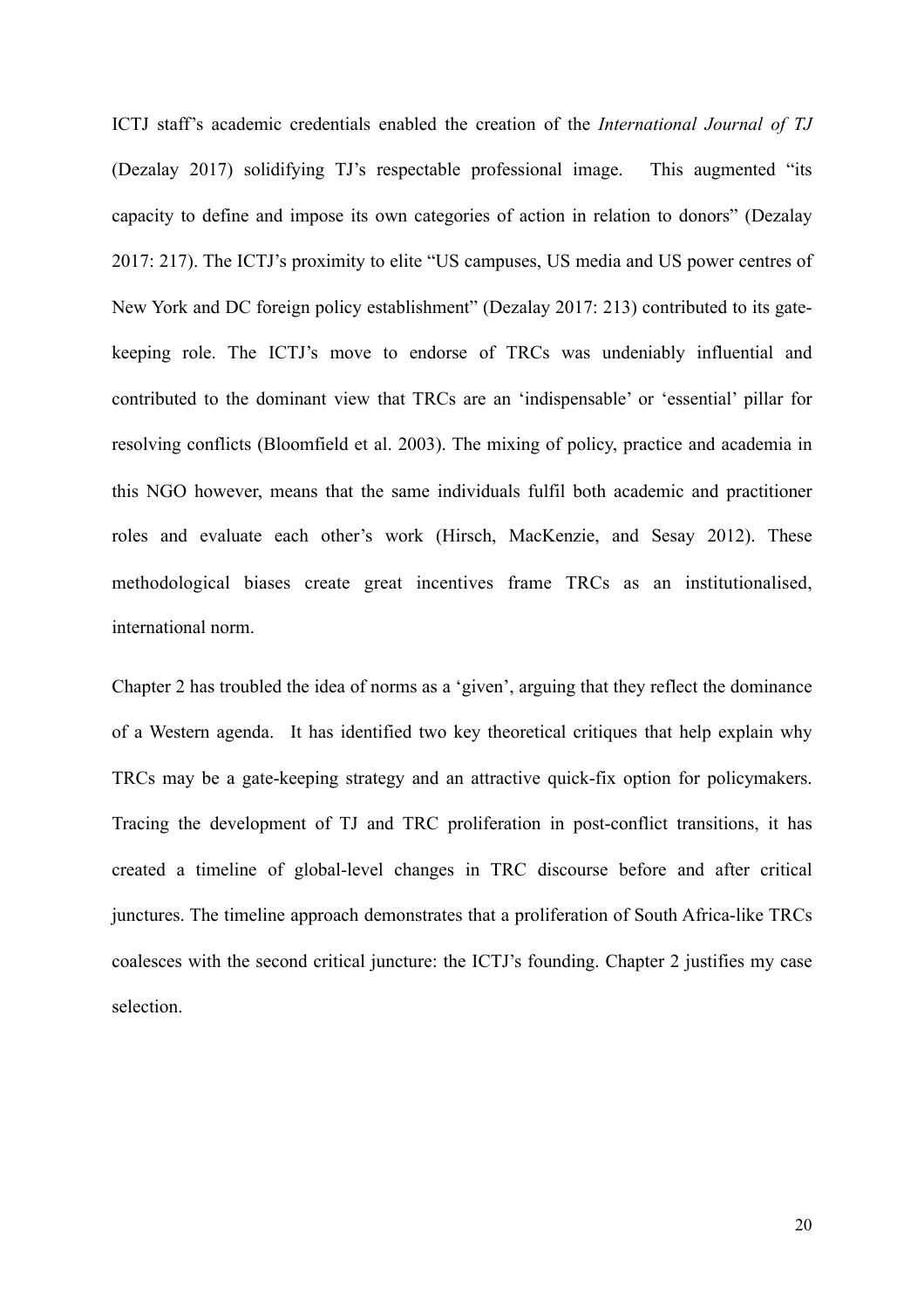### <span id="page-21-4"></span><span id="page-21-0"></span>**Chapter 2: Case Selection**

Chapter 2 begins with the brief backgrounds of the Colombian and Northern Ireland conflicts, then discusses the significance and strength of the Northern Ireland-Colombia relationship and why this matters for my analysis.

### <span id="page-21-1"></span>**2.1 Conflict and Peace Process Backgrounds**

The Colombian conflict began in 1964 and has left 220,000 people dead and approximately 7 million forcibly displaced (Al Jazeera 2013). It involved a variety of armed non-state actors besides FARC-EP insurgents (other leftist guerrilla groups like the  $ELN<sup>1</sup>$  $ELN<sup>1</sup>$  $ELN<sup>1</sup>$ [,](#page-21-2) right-wing paramilitary groups, drug trafficking organisations and Colombian state actors) (Rowen 2017). From the FARC-EP's perspective, the conflict was about land redistribution and the dismantling of an unjust capitalist economic system. For the state and its supporters, violence was used in legitimate defence of the nation against an insurgent turned terrorist threat. Between 2012 and 2016 in Havana, the FARC-EP and the Colombian government brokered an accord drawing on significant international conflict resolution expertise (Joshi and Quinn 2019). The agreement supposedly tackles the root cause of the conflict: the fact that Colombia has some of the most unequal land distribution in the world (Brett 2018). The agreement integrates the FARC-EP into electoral politics under the same acronym (Díaz Pabón [2](#page-21-3)018).<sup>2</sup>

<span id="page-21-5"></span>Violent conflict from 1968 to 1998 in NI led to 3,700 deaths (Lawther 2013), and left tens of thousands of people injured (Lawther 2013). NI's small population of 1.6 million at the time of the BA's signing meant most families were affected in some way by the conflict,

<span id="page-21-2"></span> $<sup>1</sup>$  $<sup>1</sup>$  $<sup>1</sup>$  The ELN remains active at the time of writing.</sup>

<span id="page-21-3"></span>[<sup>2</sup>](#page-21-5) See Acronyms List above.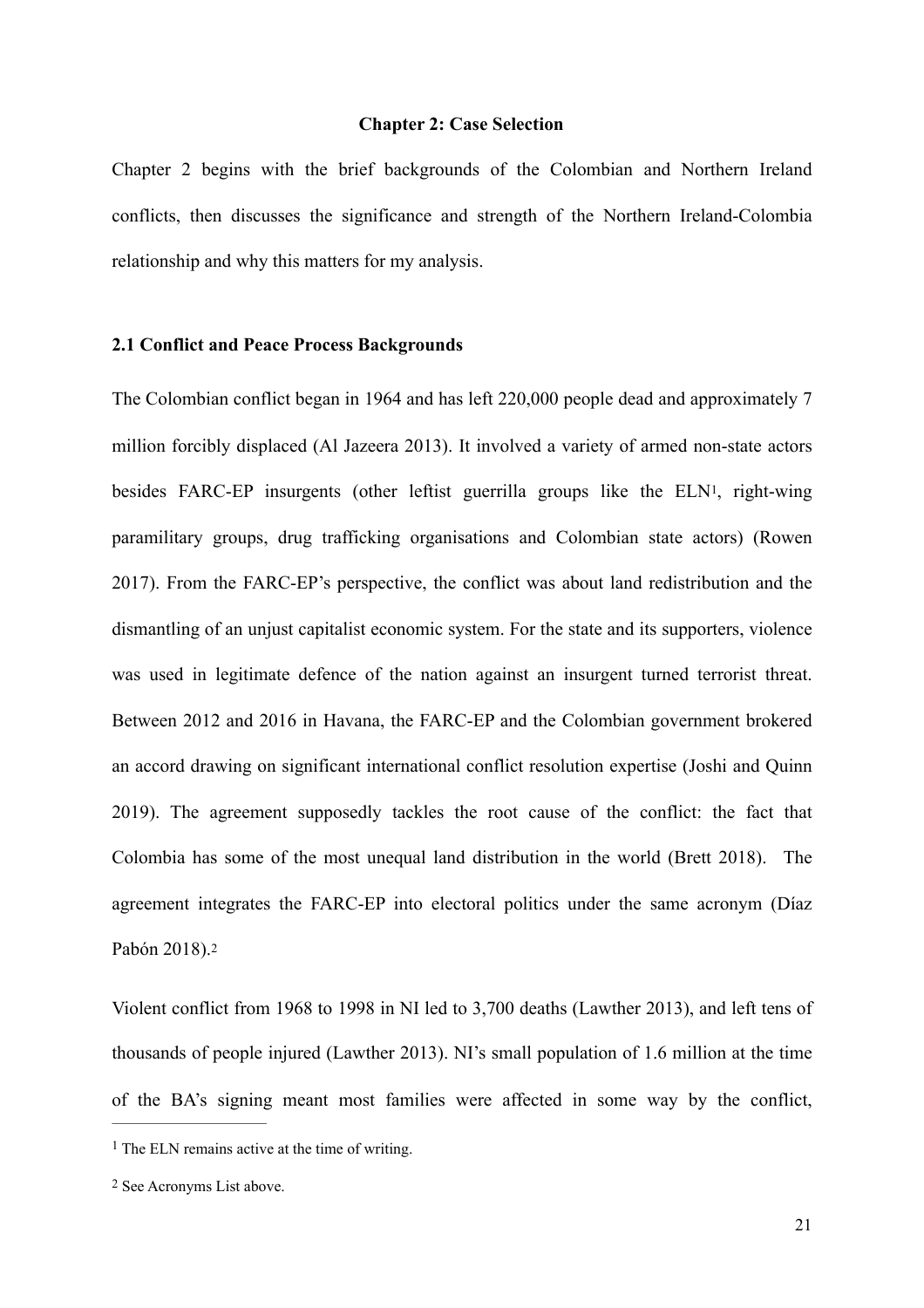particularly within working class communities (McEvoy et al 2006). Political violence in NI was among three broad groups (Connolly and Campbell 2012). The republican movement, (represented predominately by the IRA), sought to liberate counties in the province of Ulster from British rule and unite the island of Ireland after its wrongful partition in 1921 (Powell 2008). British state security forces (British armed forces and the RUC) and groupings of Loyalist paramilitaries (UDA and UVF) fought to defend British sovereignty over the region (McEvoy et al 2006). The political manifestations of republicanism and unionism (Lawther 2014) are SF and the DUP respectively, who were among the parties involved in the talks resulting in the Belfast Agreement.

# <span id="page-22-0"></span>**2.2 The NI-Colombia Connection**

The Northern Ireland-Colombia connection is highly relevant to my argument. It illustrates the strength of the problematic assumption of universality used in peacebuilding and TJ. Political elites have stressed similarities between both conflicts and peace processes (Powell 2016) that strengthened the NI-Colombia connection and legitimised the transferability of universal lessons: Both countries suffered incredibly protracted and complex conflicts in which armed groups (often labelled as terrorist) challenged state legitimacy. The metaconflict dispute remains unresolved ("conflict over what the conflict was about") (McGarry and O'Leary 1995: 355) in both contexts. Previous peace talks failed. Profound structural discrimination, inequality and a historical exclusion from politics were reasons for taking up arms in both conflicts.

Top advisors and negotiators involved in the British-Irish peace process (for example, Irish Labour MP Eamonn Gilmore, Tony Blair's Chief of Staff and British lead negotiator in NI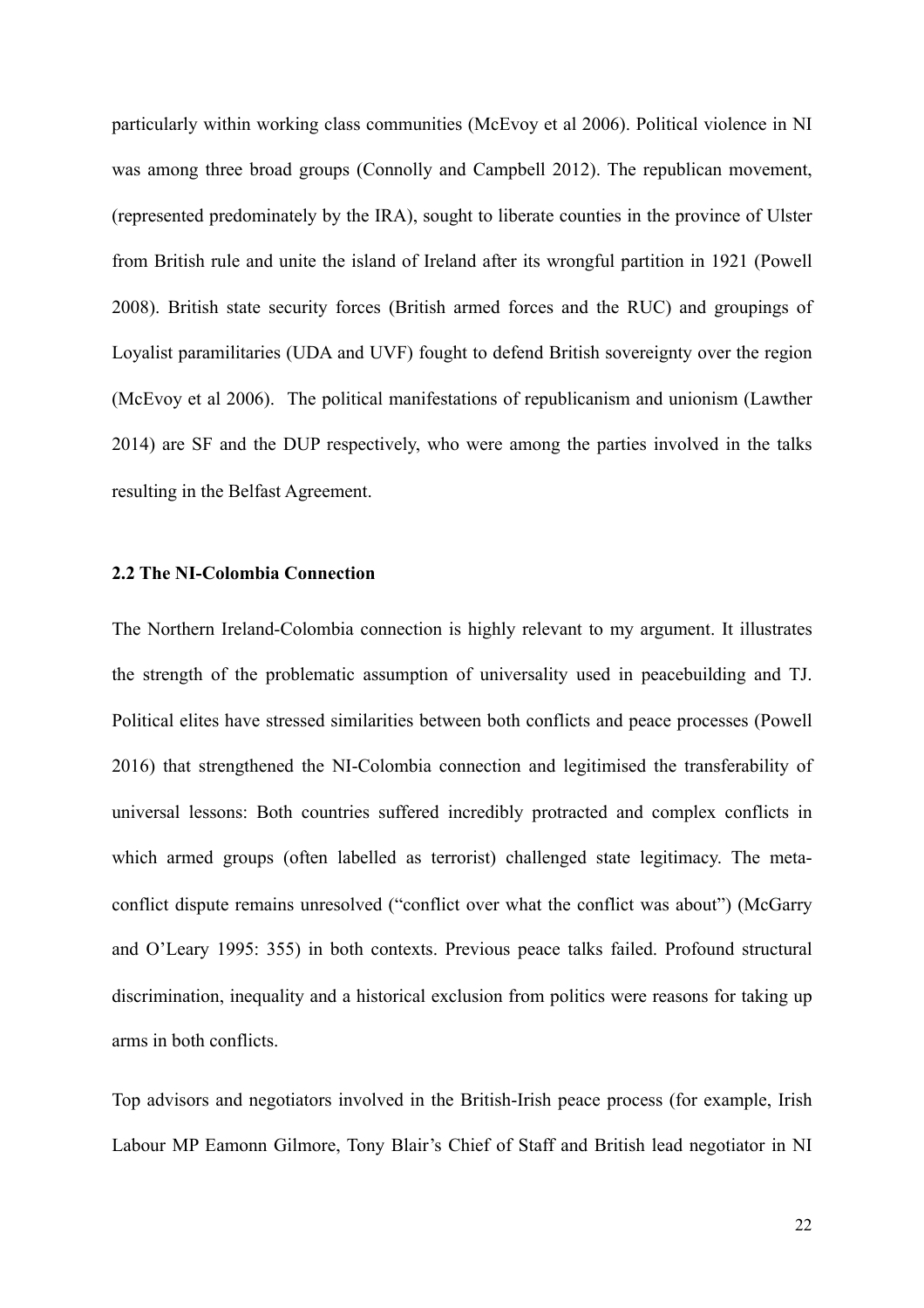Jonathan Powell, former NI Assembly Speaker John Thomas Alderdice, and the late Martin McGuinness) were invited to the Colombian government's negotiations with the FARC-EP in Havana. The BA has had an impact on subsequent peace agreements at the global level (Political Settlements Research Programme 2019). Colombians used its '*nothing is agreed until everything is agreed'* principle in their talks, citing Northern Ireland's direct influence (Political Settlements Research Programme 2019).

Juan Manuel Santos visited Belfast in 2016 to express his thanks to Stormont politicians whose expertise was crucial in Havana (Waltz and Brodinsky 2016). This visit secured UK government funding for a NI-Colombia strategic partnership "to share expertise on peacebuilding" (Northern Ireland Office 2016). Strengthening this connection is UK funding for the Colombian peace process, with a contribution of £28 million in Conflict Stability and Security Funding since 2015 (HC Deb 18 June 2019).

# <span id="page-23-0"></span>**2.3 Limitations**

Initially intent on studying the peace process in Colombia as a single-case study, I am forfeiting the richness of this method for greater leverage in answering my research question. Placing two contexts on a timeline, tracing processes and changes, helps tell a richer analytical story of how TRCs became part of a "complex set of TJ expectations" for postconflict states (Subotić 2009: 3).

Due to space constraints, my dissertation only engages with the "broad contours" (McEvoy et al 2006: 84) of both conflicts and their resolution. By placing NI and Colombia on a timeline, I combine different kinds different levels of socioeconomic inequality, histories, and regional characteristics into one analytical case. To avoid homogenising contexts I choose not to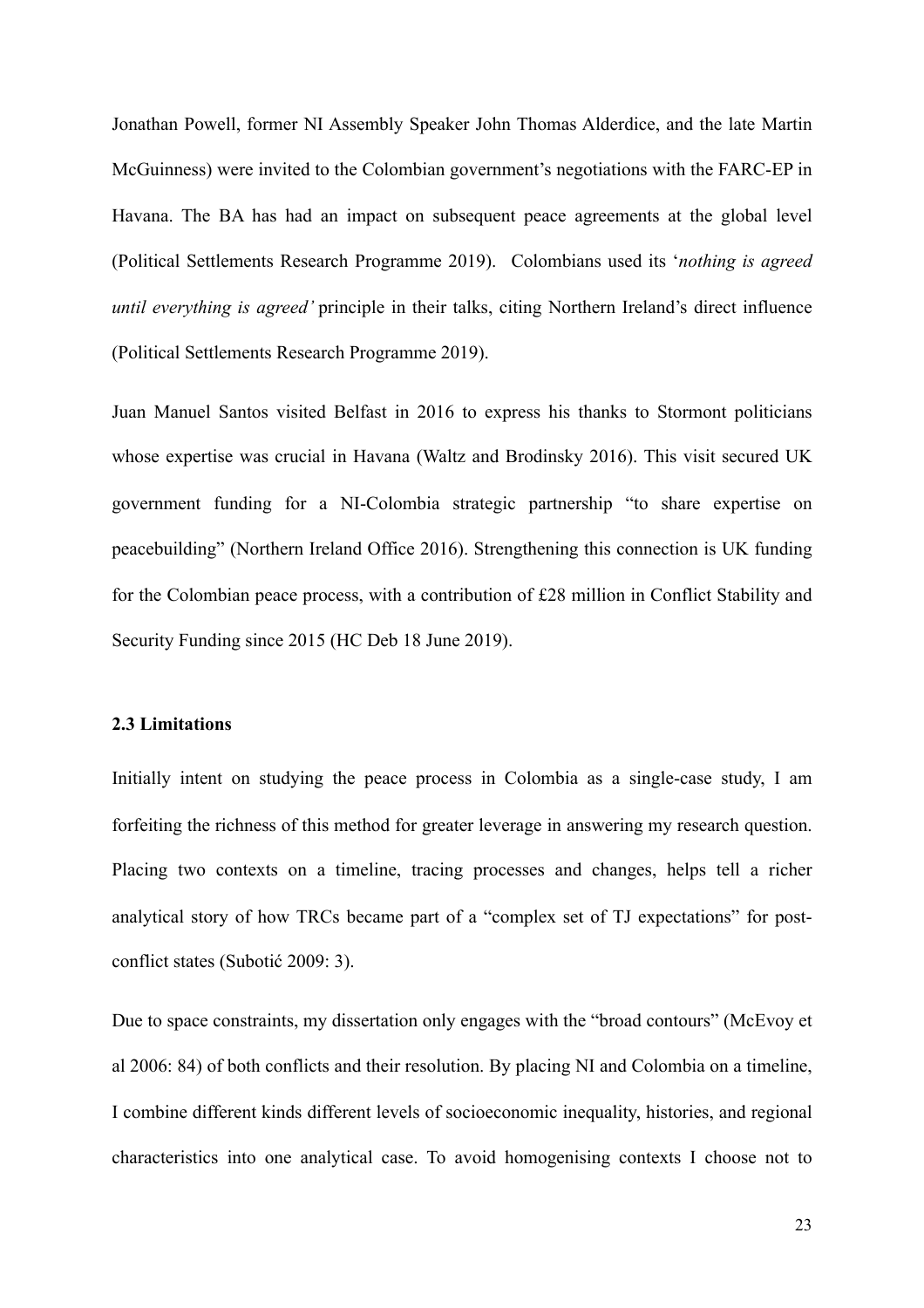compare them. Instead, my research argues that false universality is in fact a serious flaw in the TJ paradigm, and intends to highlight the ways in which this unfolds domestically.

I identify potential problems with the evidence used in my dissertation. Since it was a closed-door process and minutes are not available, we cannot know exactly what NI negotiators advised Colombians. They may have assisted with pragmatic policy minutiae or shared broader lessons, or advised for or against holding a TRC. I can only compare agreements and policy choices in primary sources with what political elites touted at the discursive level using interviews, speeches and statements. Clearly, political elites are motivated to repeat truisms to portray themselves and their choices in a positive light. At first glance their statements may not appear analytically useful. I argue that discourse *does* matter in the current global context. Western dominance may be 'softer', but it is still the status quo.

### <span id="page-24-0"></span>**Chapter 3: Analysis**

Chapter 3 applies my arguments and critical conceptual framework to a domestic-level timeline. I present an analysis of how NI was able to market its 'model' status despite having no TRC after the BA. Recall that international discourse changed after 2001, influencing NI's approach to truth-seeking policies. Calls for a TRC are still rhetorical and point to political elites' instrumentalisation of TJ discourse. To secure continued relevance on the international stage, NI negotiators touted 'the power of dialogue' to account for the model's success. Learning from NI political elites, Juan Manuel Santos used this discursive strategy to repackage his political project. He took TRC discourse further to rationalise his policy choices post-2016. I propose two alternative explanations that motivated Santos to implement a TRC: the great expectations of the international community and domestic-level power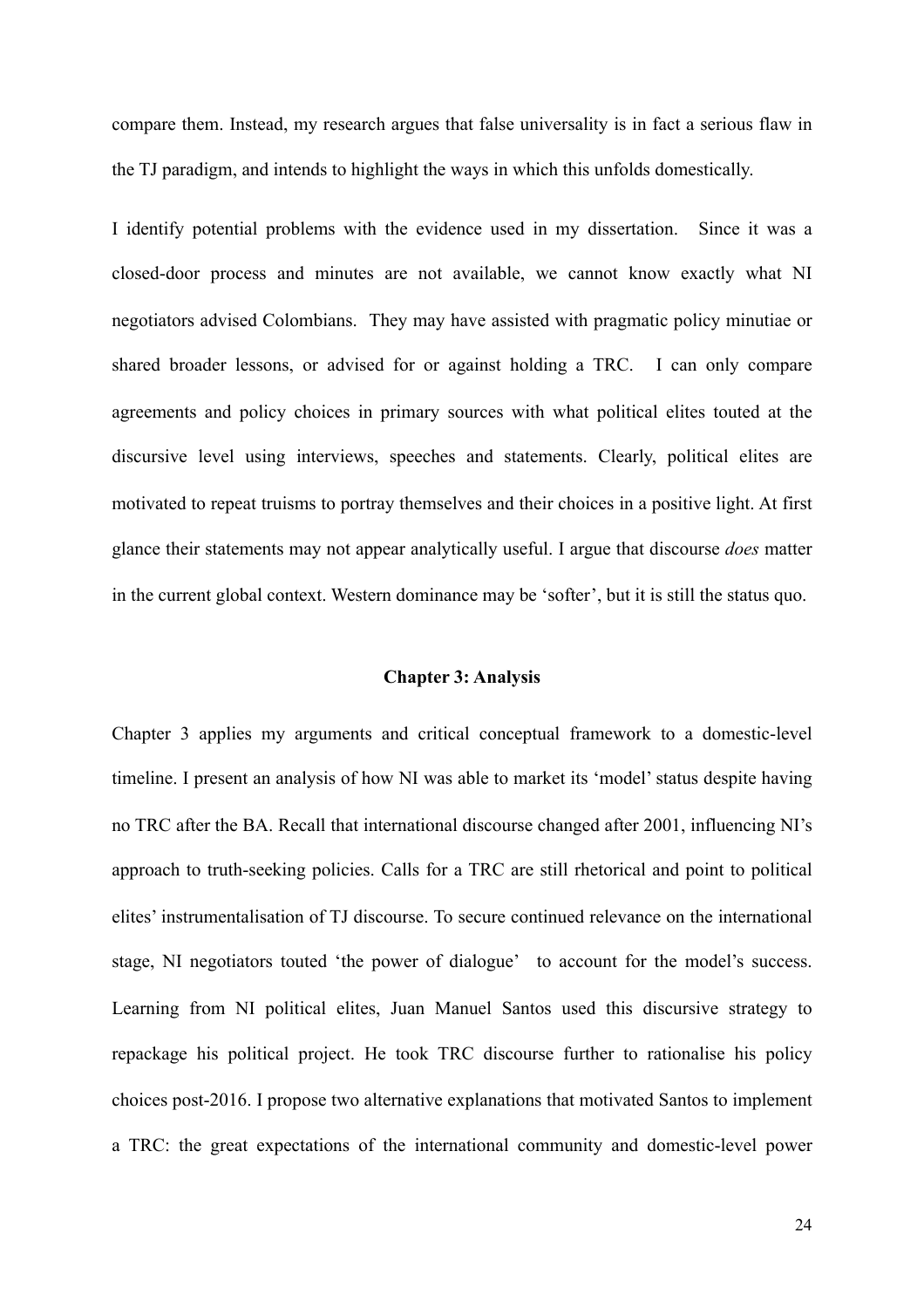imbalances. I briefly analyse structural issues that persist at the domestic level that are genuine impediments to peace in both contexts.

### <span id="page-25-0"></span>**3.1 The NI peace process: Post-conflict Reconstruction without a TRC**

Since the BA was signed in 1998, political elites and scholars continue to tout Northern Ireland (NI) as a conflict resolution model (Hughes 2015). Its reputation as a leader in the field (Ruane and Todd 2010) persists at the international level though no formal TRC process took place (Lawther 2014). The BA does not mention the need for formal truth recovery (Belfast Agreement 1998). Northern Ireland's global influence is still considered relevant because its leaders stressed the 'power of dialogue', which fits into TJ's redemptive narrative (Hughes 2015b). 'TRCs as norms' claimants could posit that NI missed out on the benefits of a norm that emerged and institutionalised itself post-2000. As the next section explains, this is not the case.

In the aftermath of the NI peace process, truth-seeking to promote reconciliation was viewed with caution, if not with outright disdain. Sir Kenneth Bloomfield's *Report on Victims* published 18 days after the BA had a tentative question mark hanging over the idea of a truth commission. Evaluating the South African experience and its applicability to NI, Bloomfield cautioned against overly zealous hopes that truth would bring reconciliation, stating: "unhappily, 'truth' can be used as a weapon as well as a shield. If any such device were to have a place in the life of Northern Ireland, it could only be in the context of a wide-ranging political accord" (Bloomfield Report on Victims 1998: paragraph 5.37). Ex-combatants and those who suffered in the conflict rejected TJ mechanisms. To them, reconciliation was a 'dirty word' (McEvoy and Shirlow 2006). People were already weary of the concept, as it had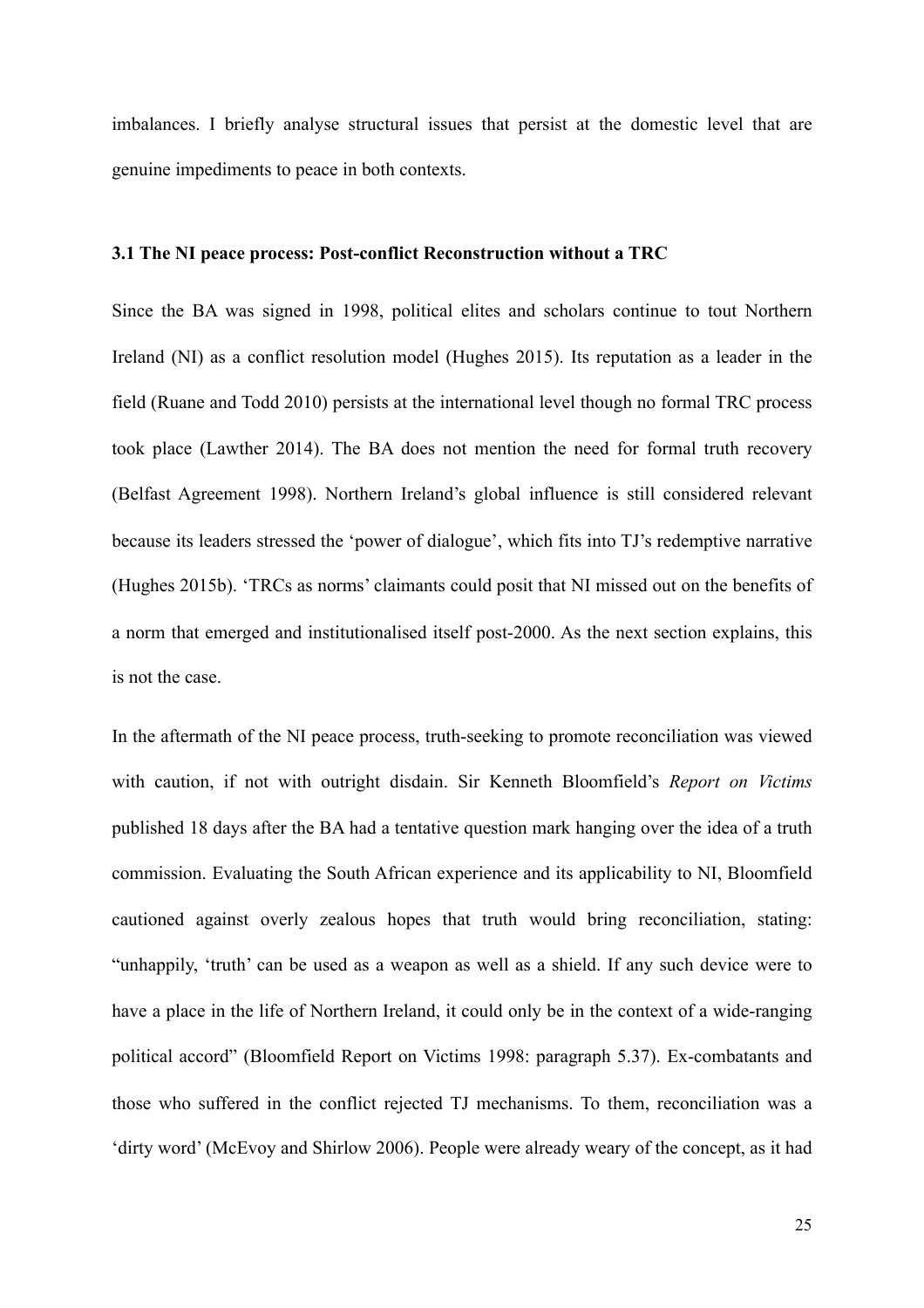become synonymous with intermittent British-imposed 'community relations' policies (McEvoy, McEvoy and McConnachie 2006). A Community Relations Commission was established as far back as 1969, demonstrating that half-hearted attempts at promoting intercommunity dialogue between Catholic and Protestant "religious blocs" had no effect on ending the conflict (McEvoy, McEvoy and McConnachie 2006). Commentators noted that in the peace processes and subsequent BA, community relations/reconciliation discourse was "refreshingly absent" (McEvoy, McEvoy and McConnachie 2006: 93). In NI, transitional justice issues were peripheral to the subsequent elite power-sharing agreement (Hughes 2015). Nevertheless, into the 2000s, critical junctures at the international level caused TRC discourse to shift: Peace in Northern Ireland was depicted as 'unfinished business' because of the absence of formal truth recovery.

After excitement around the agreement waned, the BA started receiving criticism for its failure to address "truth, reconciliation and 'legacy' issues" (Hughes 2018: 635-636). After 2000, direct influences from the ICTJ are observed in "the conceptualization and jargon of policy approaches to reconciliation in Northern Ireland" (Hughes 2015: 262). Jonathan Powell, who had initially stated that negotiating parties were too focused on complex powersharing provisions to concern themselves with reconciliation (Hughes 2015), changed his rationale in 2008. For Powell, peace was *almost* guaranteed, but the past had to be "exorcised before the two sides could become truly reconciled" (Powell 2008: 308). To accomplish this, he advocated something like the truth and reconciliation process "that helped heal the wounds in South Africa" (Powell 2008: 308).

Truth-seeking reappears in government policy over the 2000s, but only rhetorically. The clearest impact of this dominant policy jargon are contained in the 2005 *Shared Future:*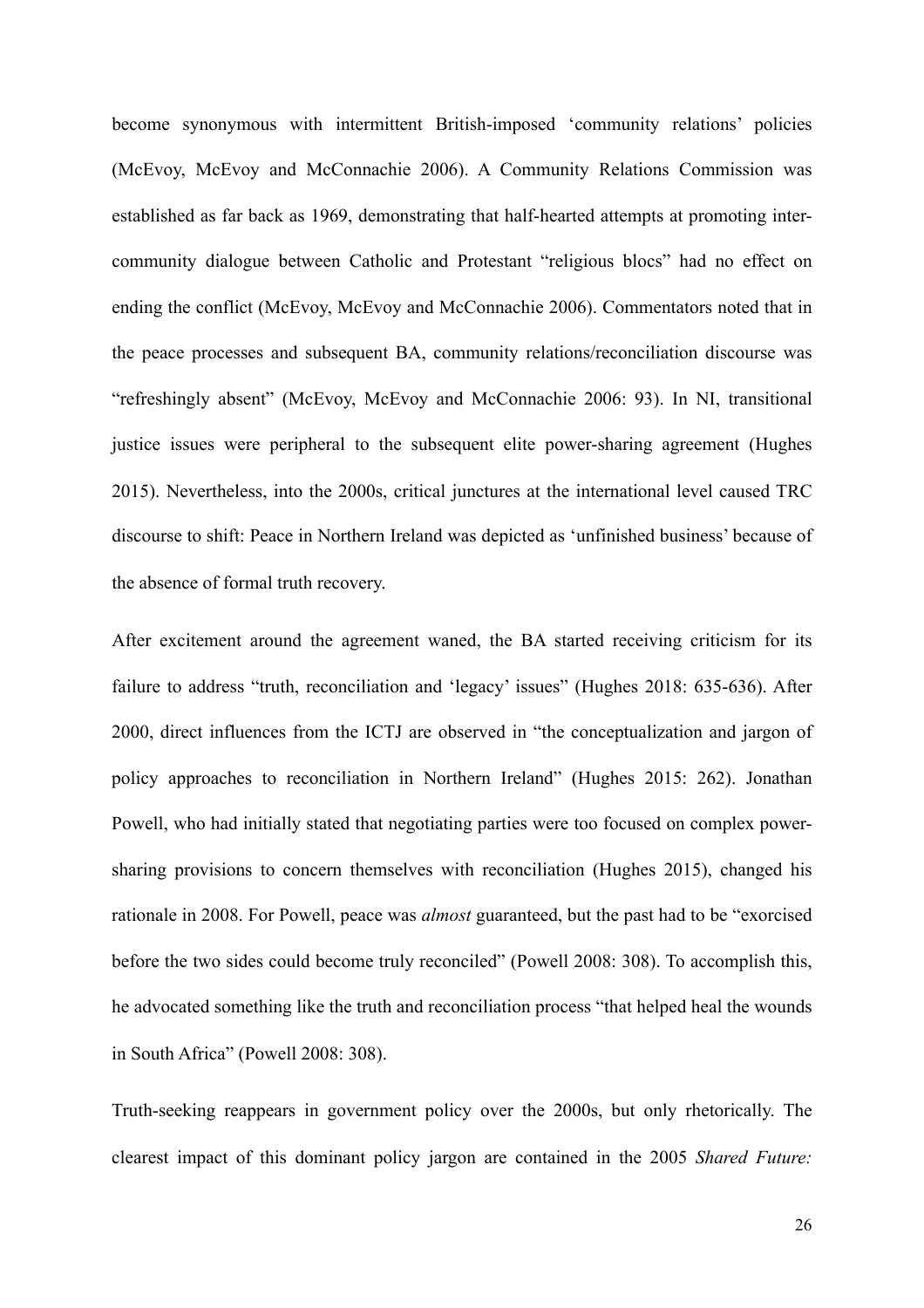*Improving Relations in Northern Ireland* Report (Ruane and Todd 2010). *Shared Future* demonstrates TJ discourse's force of habit: it discounts structural issues (segregation in housing, the "duplication" of education and health services) as neither immediate nor pressing (Ruane and Todd 2010). In 2009, the Consultative Group on the Past — its leaders appointed by the British government — published a report calling for a 'Legacy Commission' (Lawther 2014). Though the CGP's report is the most comprehensive survey approach to date, none of its recommendations have been implemented (Lawther 2014). The Bloody Sunday Inquiry in 2010 is so far the "most visible form of truth recovery" (Lawther 2014: 43). Perceived as an atomised approach however, (Lawther 2014) it raised expectations for more holistic truth-seeking initiatives (Connolly and Campbell 2012). In 2013, former US diplomat Richard Haass called for an examination of the past's legacy in NI (Political Settlements Programme 2019). The banal repetition of 'the past needs to be addressed' continued in proposals for an Independent Commission on Information Retrieval (ICIR) in the Stormont House Agreement (2014: paragraphs 9-10). These ideas remain on paper as NI has had no formal truth recovery to this date. Policymakers' calls for truth with no substantive action suggest they are employing truth-seeking discourse to give legitimacy to a peace process that never had a TRC.

An alternative explanation is that political elites in NI may see TJ mechanisms as a "sites of opportunity" (Connolly and Campbell 2012) . This manifests differently within the 'triangle': The SF and the DUP have incentives to instrumentalise a TRC politically to tell "their" truth (Lawther 2014). Unionists tend to frame TRCs as a way to evoke repentance from republicans (Lawther 2014). By setting the bar high in its calls for a UN or internationally officiated, formal TRC, SF can make sure it does not happen, validating its claim that the British state is intent on covering up the past (Connolly and Campbell 2012). The British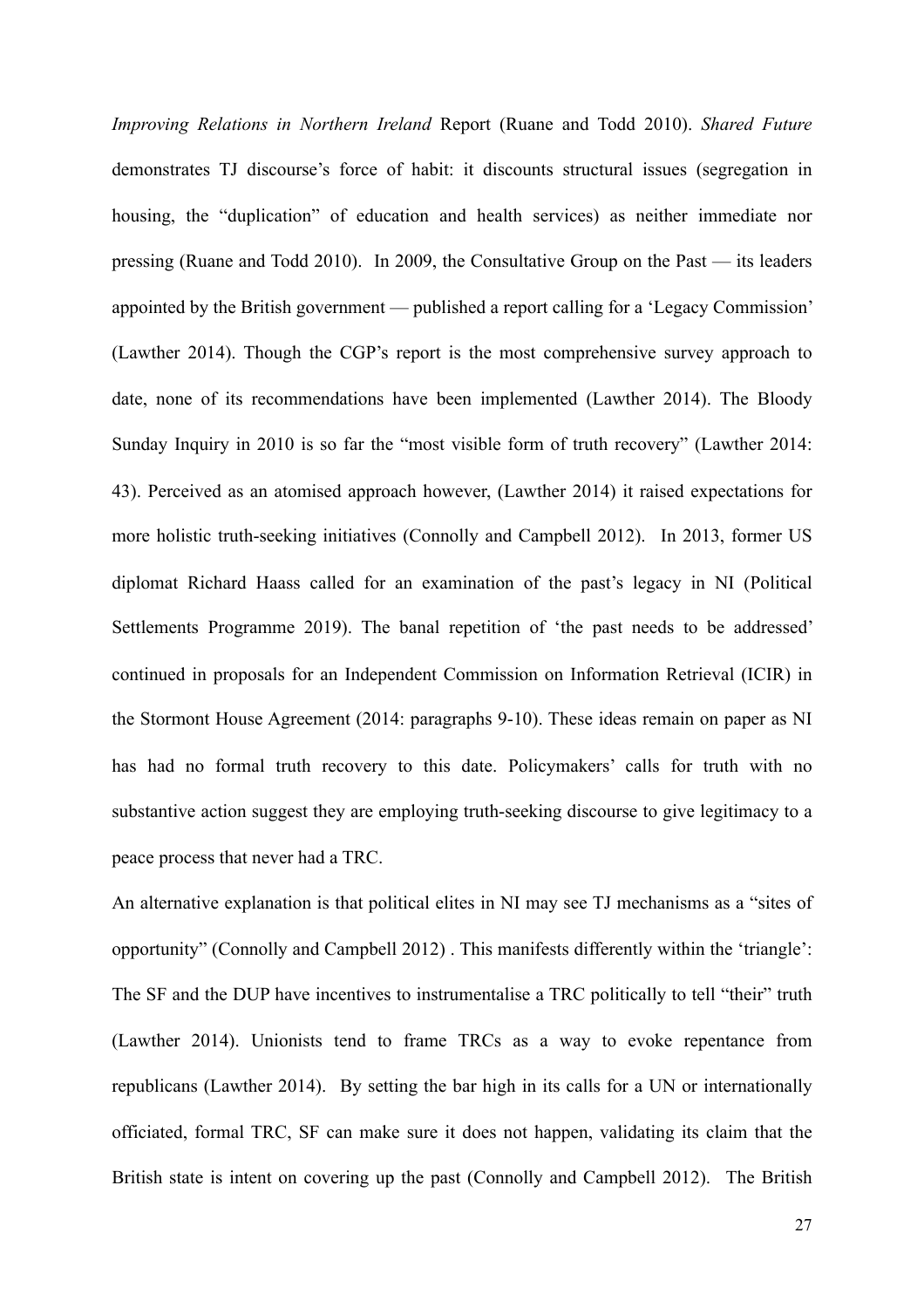state's atomised strategy to truth recovery indicates it is not enthusiastic about deeper examinations of its activities during the conflict (Lawther 2014). Hypocritically, it has touted TRC and dialogue discourse around the world, particularly in Colombia.

### <span id="page-28-0"></span>**3.2 The Model's Exportable Discourse:**

UK, Irish and international elites predominantly cite dialogue as the reason for success in ending the NI conflict (Hughes 2018). Powell (2008: 66) asserts that a guiding principle for successful negotiations is that "it is always right to talk to your enemy however badly they are behaving". His more controversial claim is that the power of dialogue can and should be harnessed even with those labelled 'terrorists' (Powell 2008; Hughes 2015). 'Dialoguing' became a golden rule applicable to other conflict-affected contexts. Powell's key lesson fits into the dominant redemptive narrative (Teitel 2014) underpinning the TRC mechanism, which begins with "contact and dialogue", which lead to "truth recovery to justice" and produce a "harmonious society" (Hughes 2018: 625). The 'power of dialogue' discourse has been promoted and adopted worldwide simply because it is more 'exportable'. 'The boring', or the highly particular elements of the NI peace process are difficult to market internationally.

Critics assert that "disproportionate weight" is placed on the mere *process* of dialogue for bringing peace in NI (LSE Ideas 2011:21). More tangible factors leading to the final agreement are downplayed (Hughes 2015), "over-simplified, or, over-conceptualised in a way that fails to acknowledge the ragged edges of real historical experience" (LSE Ideas 2011: 17). Hard power factors, (like the IRA's *realpolitik* calculations concerning its declining military strength (LSE Ideas 2011: 20)) figured more strongly in their decision to sit at the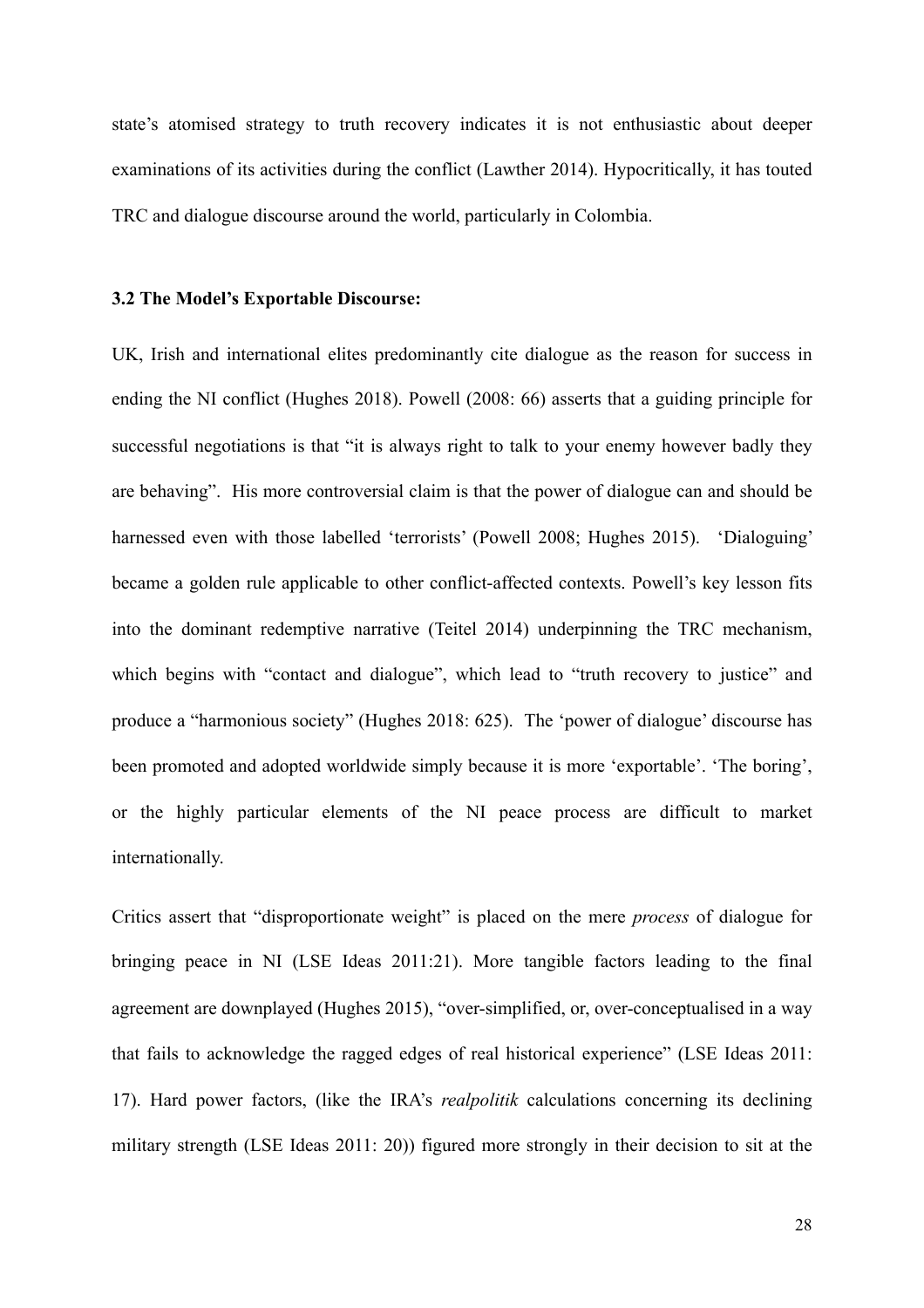table. Institutional engineering and consociational power-sharing between political elites do not fit into an international political environment obsessed with 'inspirational' post-conflict narratives.

NI negotiators have bolstered the country's peacebuilding reputation on the basis of exportable discourse. It has also paid dividends for their careers. Inter Mediate, Jonathan Powell's NGO, advises in peace processes around the world and participated directly in the Colombian negotiations in Havana (Powell 2016). NI's 'Model' branding meant their presence was afforded certain gravitas in the Colombian peace process.

### <span id="page-29-0"></span>**3.3 With a Little Help from our Friends: The Repackaging of two Colombian TRCs**

As in NI, TJ and reconciliation in Colombia were already familiar terms before the 2016 peace agreement called for a TRC. TJ language entered the public discourse in full force during the Álvaro Uribe administration's 2002 negotiations with AUC paramilitaries (Uprimny and Saffon 2008). At the time, a formal transition away from conflict was nowhere in sight. State collusion primarily with the AUC incentivised negotiations and a TRC-like approach. This false transition is a clear example that TRCs were not implemented because of their ethically-infused content. Rather, they were chosen because of the flexibility they permitted (Rowen 2017), enabling a blatant misuse of TJ and a classic 'hijacking' of its principles (Subotić 2009) to suit domestic actors' political goals. Thanks to their ties with those who were close to Uribe (landowning elites, bureaucrats and state agents), paramilitary groups forged strong economic and political ties that were more valuable than their military strength (Uprimny and Saffon 2008). Being pro-state and anti-guerrilla, AUC paramilitaries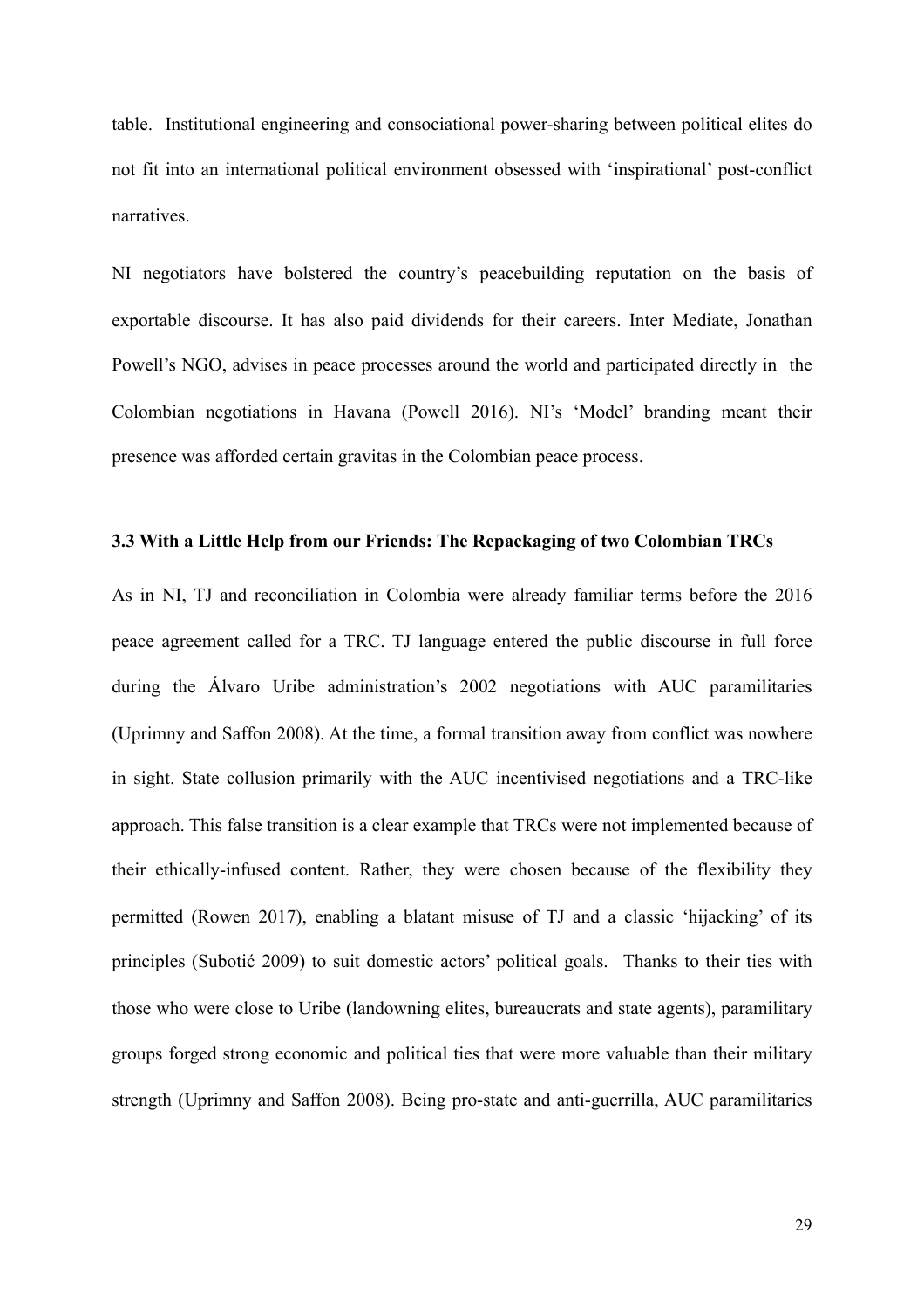were rarely prosecuted or hindered throughout their campaigns because the state directly benefited from their activities (Uprimny and Saffon 2008).

ICTJ experts who had been involved with the South African TRC advised Uribe's government on the AUC negotiations (Uprimny and Saffon 2008)*.* His government implemented Law 975/05 (called the Justice and Peace Law), claiming it was directly informed by 'restorative justice' concepts from South Africa. Pardons were justified based on new TRC ideas that criminal prosecutions are an obstacle to reconciliation (Uprimny and Saffon 2008). Law 975 created a National Commission on Reparation and Reconciliation and promised reductions in prison sentences if AUC members confessed all their crimes in *versions libres*, truthful and complete confessions (Rowen 2017).

Facing criticism from civil society organisations for helping Uribe force a transition, the ICTJ disassociated itself from the TJ process (Rowen 2017). While the Inter-American Court of Human Rights ordered the Uribe administration to modify its approach (Rowen 2017), the Colombian Constitutional Court upheld Law 975, declaring it justifiable to ensure peace. A more lenient definition of justice was therefore useful in domestic politics to rationalise choices made in negotiations (Rowen 2017: 632). An interview with one of Law 975's principal architects revealed that policymakers created the law to avoid domestic and international legal obligations, precisely because "TJ makes political interpretation very flexible" (Rowen 2017: 632). Truth-telling was equated with justice in this example. The Uribe government consistently adhered to global ideas of TJ, but applied it nefariously to the 'wrong' group. Law 975 throws the 'TRCs as norms' claims into question, due to the unpredictable (Rowen 2017), varying nature of domestic TRC implementation.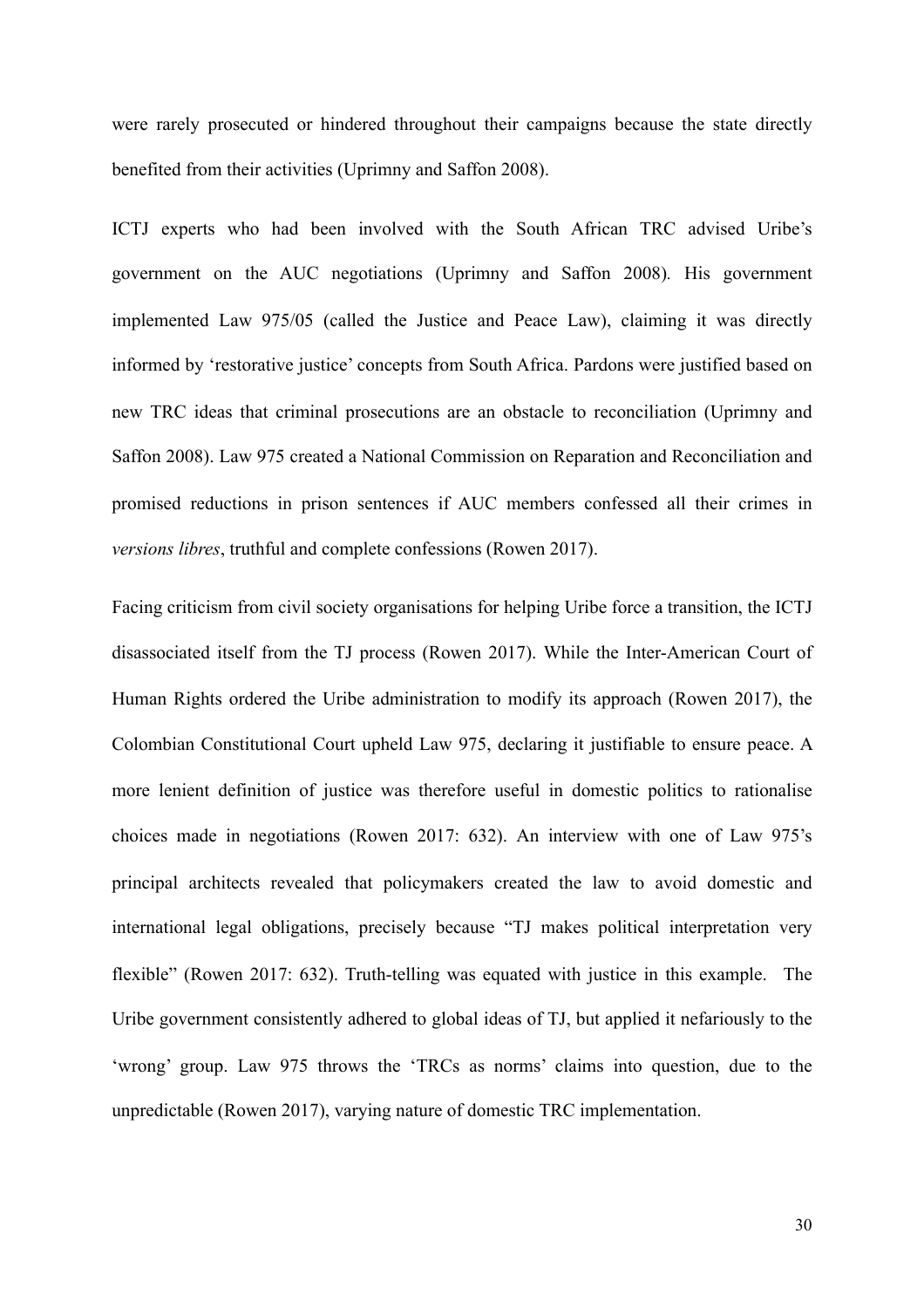When Uribe left power in 2010 and Santos took over, the idea of TJ was tarnished in Colombia. Colombians were accustomed to TJ discourse being used as a rhetorical repackaging device with legitimising effects for those in power (Upriminy and Saffon 2008). Nevertheless, Santos' negotiating team proposed a TRC curiously analogous to Uribe's initiatives. This replication also makes 'norm claims' highly problematic. The next section analyses how Santos used NI negotiators' discourse to push his political project.

TJ was depicted as the most challenging provision of the CFA to negotiate. Santos asserts that "justice was the real crux" of the talks (Silver, 2017). Striking a deal on TJ issues was deemed essential for getting to peace (Bakiner 2019). The negotiations culminated in an agreement with an ambitious transitional justice model, distinguished by its degree of deliberation and planning (Bakiner 2019). In other words, the agreement responded to "today's heavier" international TJ expectations (Brett 2018: 21). The CFA mandates the creation of the CEV, which is a TRC that started work in November 2018 and will publish its final report in 2021. While its nomenclature omits the term reconciliation, Joshi and Quinn (2019) find it is similar to previous TRCs. What is more significant is that an official truthseeking report had already published in Colombia in 2012 (See Centro Nacional de Memoria Histórica 2012). Recall that Uribe held a TRC-like mechanism too. Though both truthseeking initiatives are repeated twice, this has not altered international expectations and perceptions surrounding the 2016 peace agreement.

Colombia currently implements alternative post-conflict justice arrangements for FARC-EP ex-combatants through a "reduced punitive system" (Sánchez León, García-Godos and Vallejo 2016: 259). The negotiations felt a new pressure that NI had not: the ICC now prohibited blanket amnesties (Sánchez León, García-Godos and Vallejo 2016). Colombia's

31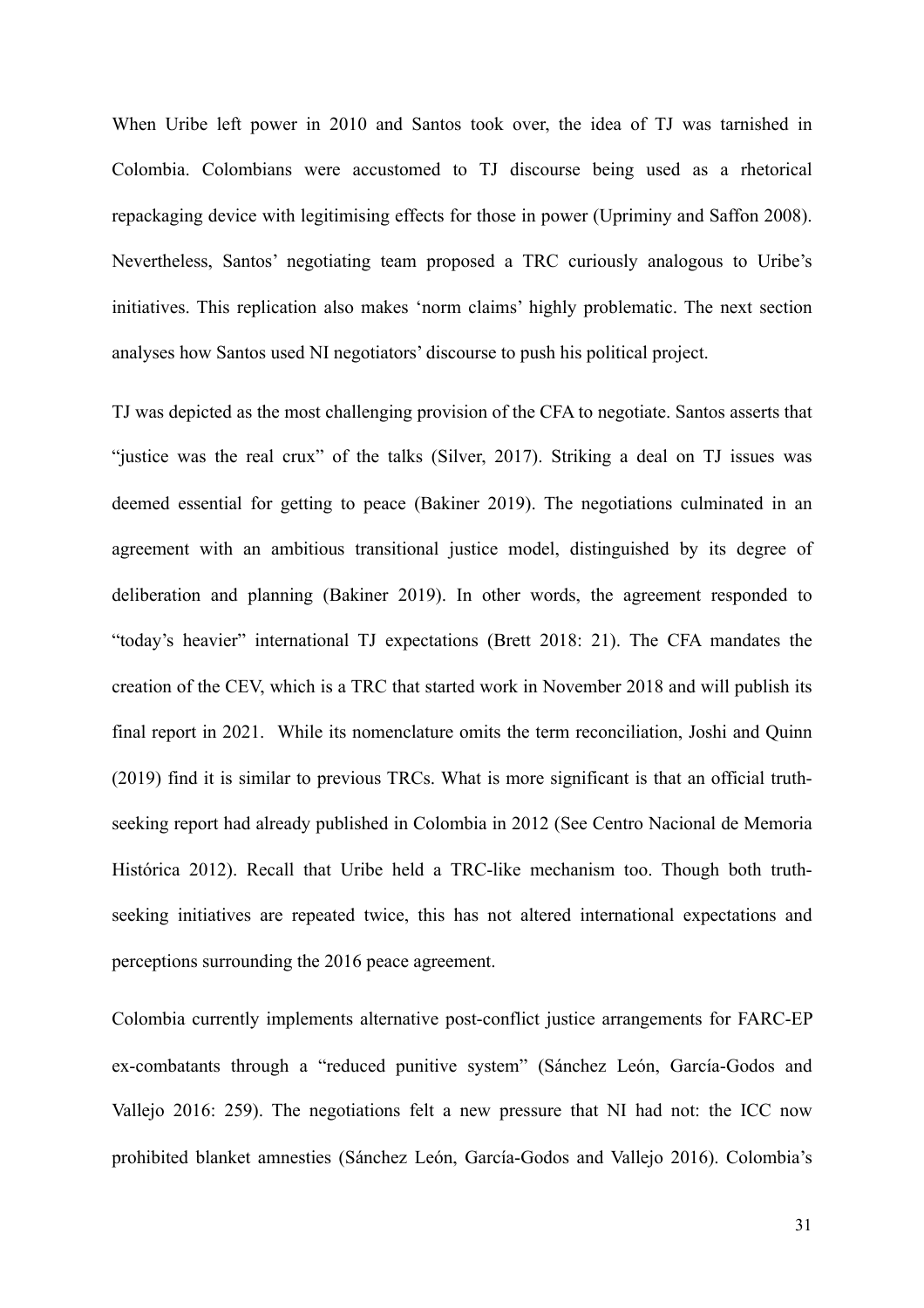judicial system could not process all parties to the conflict either (Sánchez León, García-Godos and Vallejo 2016). 'New' post-conflict justice arrangements were therefore created, and their content can be explained by the strong interference of the ICTJ.

Colombia is the ICTJ's largest program (Subotić 2012). Despite societal backlash against its activities in 2010, an independent report from the Swedish International Development Cooperation Agency (SIDA) (2018) found that the ICTJ directly influenced the CFA's content. Its advisory role in Havana was influential in amnesty provisions and the design of public policies surrounding truth-seeking. The ICTJ even participated in the selection of TRC commissioners and made recommendations on the design, structure and staff composition of JEP, the special courts that would process former FARC-EP combatants (SIDA 2018).

The FARC-EP demobilised and decommissioned its weapons on the condition that certain members would face special judicial tribunals and submit to restrictions on their liberty for five to eight years (Bakiner 2019). Alternative sanctions are called 'accountability pardons', which are meant to be "restorative and will repair the harms inflicted" (Sánchez León, García-Godos and Vallejo 2016: 259). The Special Jurisdiction for Peace, the alternative tribunal in charge, hands down sentences in accordance to the degree of truth and culpability recognised and disclosed before the tribunal (Jurisdicción Especial Para la Paz 2019). To incentivise truth recovery, if the tribunal finds omissions or the accused fail tell the complete truth about abuses they committed, a more punitive sentence is applied. The truth is afforded an increased value in this hybrid tribunal. The JEP's alternative process relies especially on truth to help reconstruct peace and benefit society. How did this idea gain so much currency?

Santos uses NI negotiators' 'universal lessons' on the power of dialogue to rationalise his decisions in the Colombian peace process. Dialoguing was depicted as a necessary step to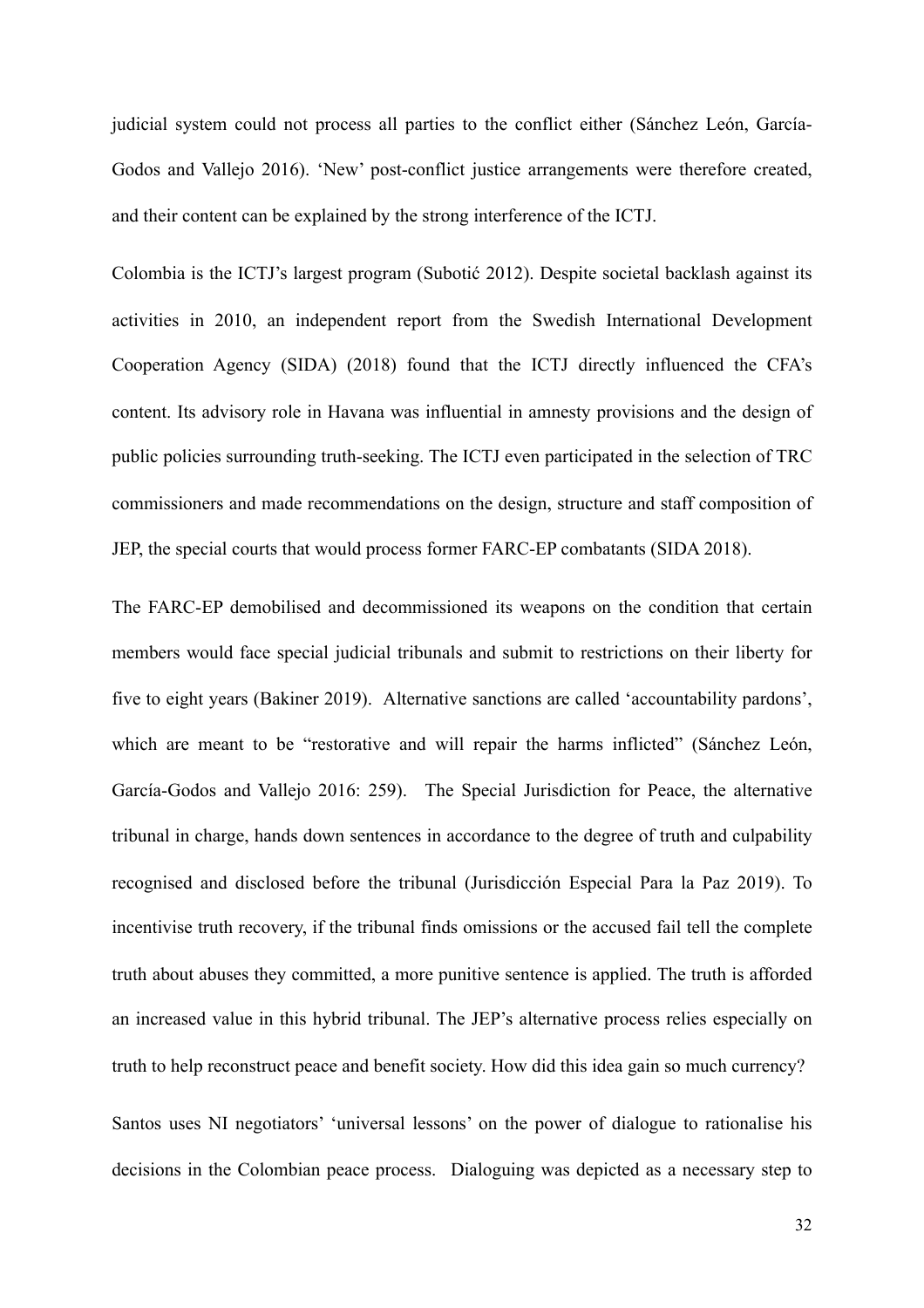opening talks and securing an agreement. In an interview with the BBC's HARDTalk, in response to a question on why he engaged with a movement he used to label "terrorists and bandits", Santos replies, "you don't make peace with your friends, you make peace with your enemies" (Santos, 2015). Santos goes further, stating that despite the FARC-EP's previous use of negotiations to stall and re-arm, in the Havana negotiations he was "completely trusting them" (Santos, 2015). He asserts that his role is to convince people that TJ "is the price to pay, but is the package for peace" (Santos 2015). The interviewer raises the divisive issue of the alternative justice scheme in Colombian society (Santos 2015). Santos replies with a question: "What did the UK do with the IRA?" Here, he directly invokes the 'model' peace process, though the ICC most likely would not have permitted the informal amnesty with former perpetrators in NI peace process (Hughes 2015).

Using NI negotiators' discourse as a starting point, Santos' rationale eventually transcends the the peace versus justice trade-off. In Santos' discourse, alternative sanctions are legitimised through his statements that 'victims' are "his strongest allies", and have been "the most generous" in the process (Silver 2017). Speaking on their behalf, he stresses that contrary to punishment, "what they want to know is the truth" (Silver 2017). Truth is necessary to a new future for Santos, as he states: "Only in a Colombia with truth can we begin to turn the page" (Al Jazeera 2015). Santos' framing, using dominant, globally accepted TRC discourse, depicts the negotiations as dependent on the "virtuous restrictions" of victims' rights (Uprimny and Saffon 2008: 184). Here, Santos demonstrates how progressive he and his government are because they incorporate international TJ standards expectations into negotiations. Society however, was not ready for truth as justice. The initial 2016 deal was rejected by a small margin in a plebiscite on October 2, 2016. 'No' voters vehemently campaigned against the agreements' essential TJ points (Chaparro Amaya 2018).

33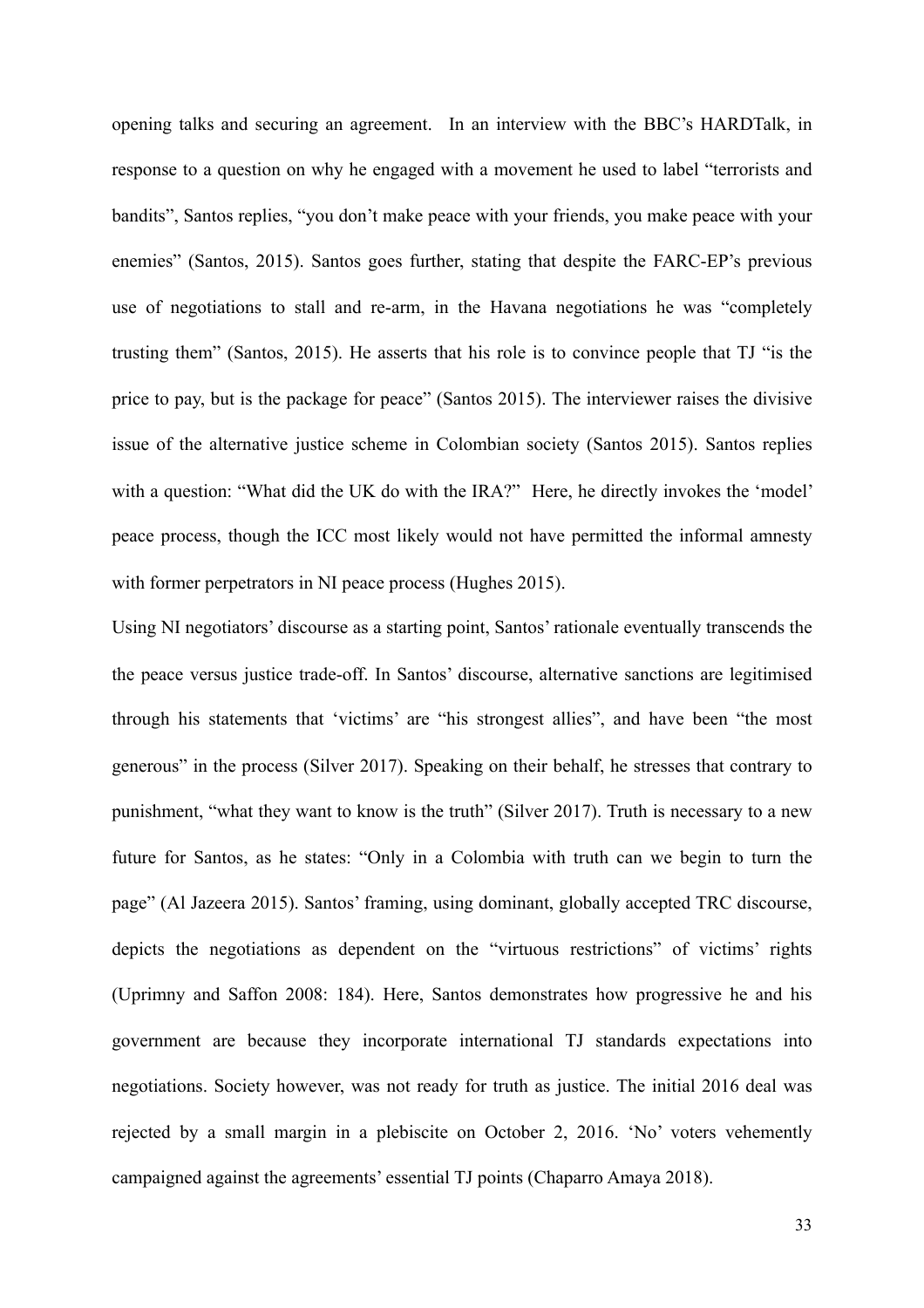With the international validation of NI model-expert learning behind him, Santos' government performed the legislative gymnastics necessary to pass an amended peace deal in Congress in November 2016 (Chagas-Basto 2019). In a victorious speech, Santos welcomes the FARC to democracy as a formal political party, using metaphor to construct a before and after in the nation's history. He declares that "the horrible night has ended and the glorious day has arrived" (Silver 2017). Though peace negotiations have failed repeatedly in the past, this discourse is used to signal that this time, at last, peace had arrived thanks to his government. The next section focuses on what Santos achieves by using 'truth as justice' discourse when deciding to implement a truth commission. TRC implementation was due to a series of strategic calculations on behalf of his administration when negotiating peace (Brett 2018).

# <span id="page-34-0"></span>**3.4 Great Global Expectations:**

The international community's expectations surrounding TRCs influenced Santos' decision. In a 2016 documentary film, Santos explains that part of his motivation to achieve peace no matter the cost — is because "the world needs success stories. This is probably the only successful process out of more than 22 conflicts going on in the world right now that shows that things can indeed be fixed through dialogue. A 50 year-long war *can* end. The international community appreciates this enormously" (Silver, 2017). His construction of an idealised transition (Rowen 2017) held numerous personal benefits. Santos received the 2016 Nobel Prize for Peace, hold an honorary degrees at the London School of Economics and Visiting Professorship at Oxford, and has retired from formal politics to share his knowledge around the world (Mineo 2016).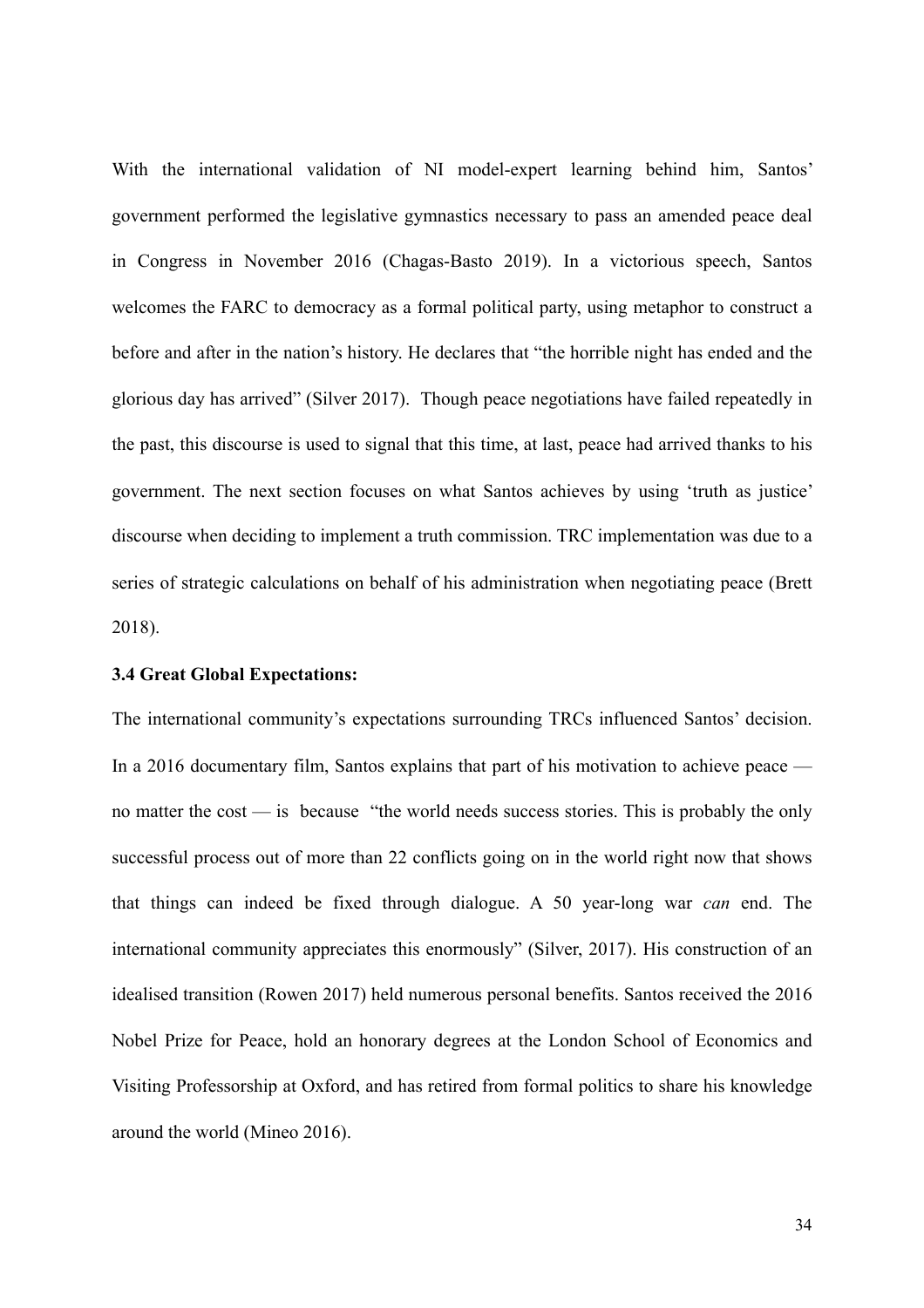Santos uses TJ language to portray Colombia as a mature, caring, Western state that keeps up with international standards (Rowen 2017). Lord Alderdice, speaking in 2016, contrasts his experience negotiating in NI with Colombia's progressive initiatives: "They started with a victim's law. We left it till the end when people didn't care too much" (LSE Ideas 2016). Alderdice laments NI's inability to incorporate a TRC into their peace process, and heralds Colombia's approach while making the international community's high expectations clear: "This is one of the very few serious peace processes that is going anywhere at all. If you can rubbish this one, what's the message to other people trying to create peace?" (LSE Ideas 2016). In sum, the stakes were high to deliver peace using TJ mechanisms. The next section shows how international gatekeeping standards exert more than symbolic weight on grantees. More tangible, monetary reasons explain policymakers' choices.

States and policymakers emulate TRC discourse because they are accountable to donors. This section uses the EU as an example to show how discourse on truth-seeking and 'the past' tends to be donor-driven (Baker and Obradovic-Wochnik 2016). TJ mechanisms promoting reconciliation are an integral part of the EU's peacebuilding checklist (Sharp 2013a; Baker and Obradovic-Wochnik 2016). If we follow the money trail, we find similar discourse emulated domestically based what the EU considers important. Formal reckoning with past wrongs are part of its 'entrance requirements' for membership (often demanded of Balkan states (see Subotić 2009)). The EU funds therefore explain current obsessions with the examining the past to build peace in recipient countries. The EU has funded peace in NI since 1989. This support has gone on for so long, that it has demarcated four funding phases (PEACE I-IV) to describe changing priorities (European Parliament 2018). From 2000-2017, the EU has earmarked a total of 1.5 billion euros for peacebuilding and TJ activities in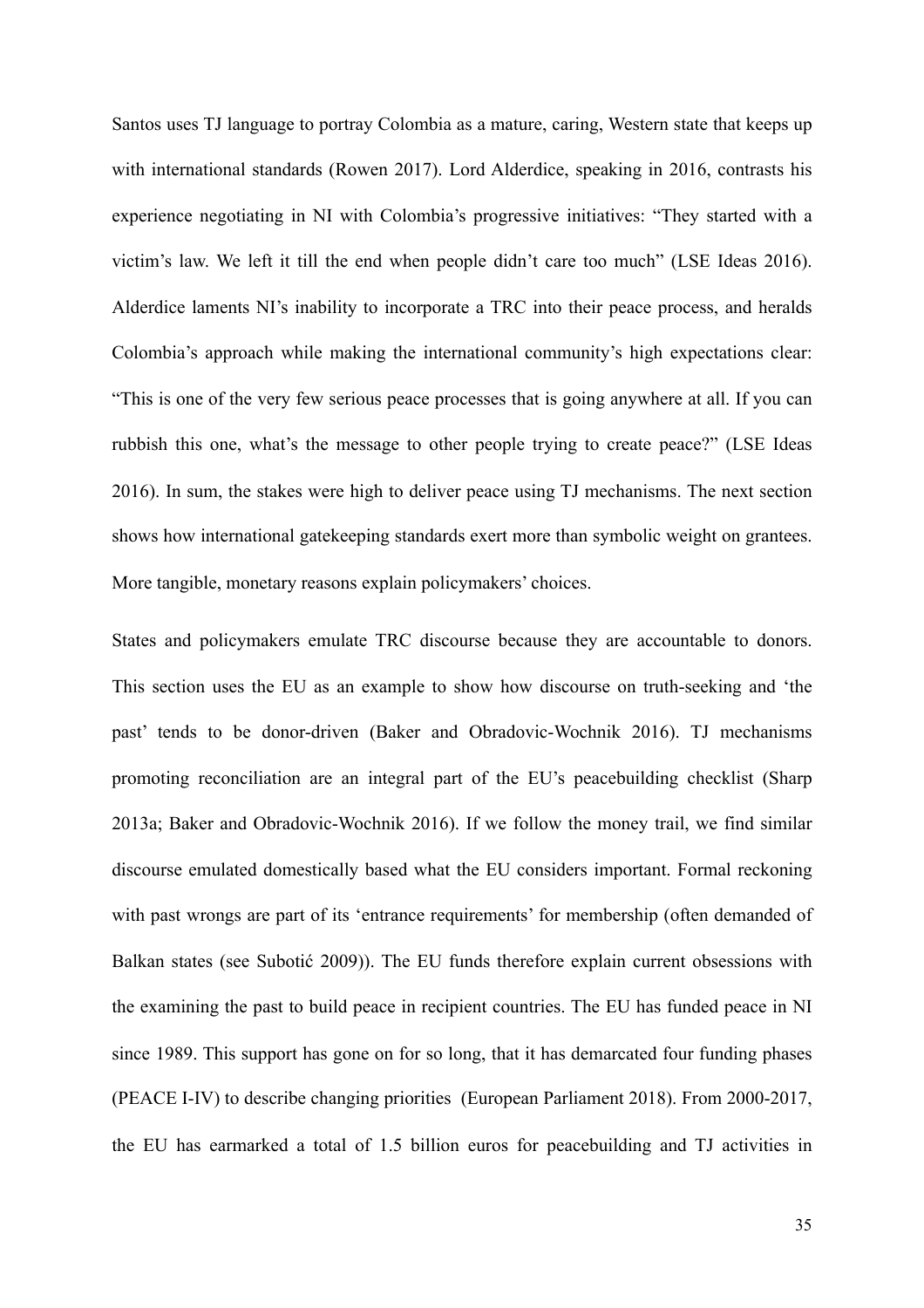Colombia (Delegation of the European Union to Colombia 2018). After the peace process, it highlights its support is specifically to promote reconciliation (Delegation of the European Union to Colombia 2018). This supports the argument that TRCs are a donor-driven policy trend, but what other factors explain its implementation?

### <span id="page-36-0"></span>**3.5 Dodging Structural Inequality**

Power dynamics at the domestic level reveal alternative reasons for why a TRCs appealed to Santos. One of the principal goals of Santos' peace initiatives was to "pacify the country" to open its natural resources up for business (Brett 2018: 11). He describes a conversation with Nelson Mandela in which the late leader advised him that "as long as Colombians didn't end the war, his country was not going to become a developed country" (Mineo, 2018).

Santos has explicitly stated that Colombia's economic model was not negotiable in the peace processes (Bakiner 2019). His administration went to great lengths to reassure Colombia's business community and ruling elite that their interests would not be threatened (Brett 2018). Uribe's connections, among them to landowning elites, were powerful spoilers in the peace process. The task was to convince them that peace was more lucrative than conflict (Brett 2018). After the 'no' vote prevailed in the 2016 plebiscite, land reform proposals that were too radical were omitted (Bakiner 2019). Failure to address the structural causes of the conflict was the "'Achilles' heel of the talks" (Brett 2018: 25): it helped move them forward but did not touch "the exclusionary economic model that drove conflict in the first place" (Brett 2018: 21). Nevertheless, the agreement claims to address one of the conflict's root causes: the fact that Colombia has some of the most unequal land distribution in the world (Brett 2018). A massive land restitution program is underway (Sikkink et. al 2016).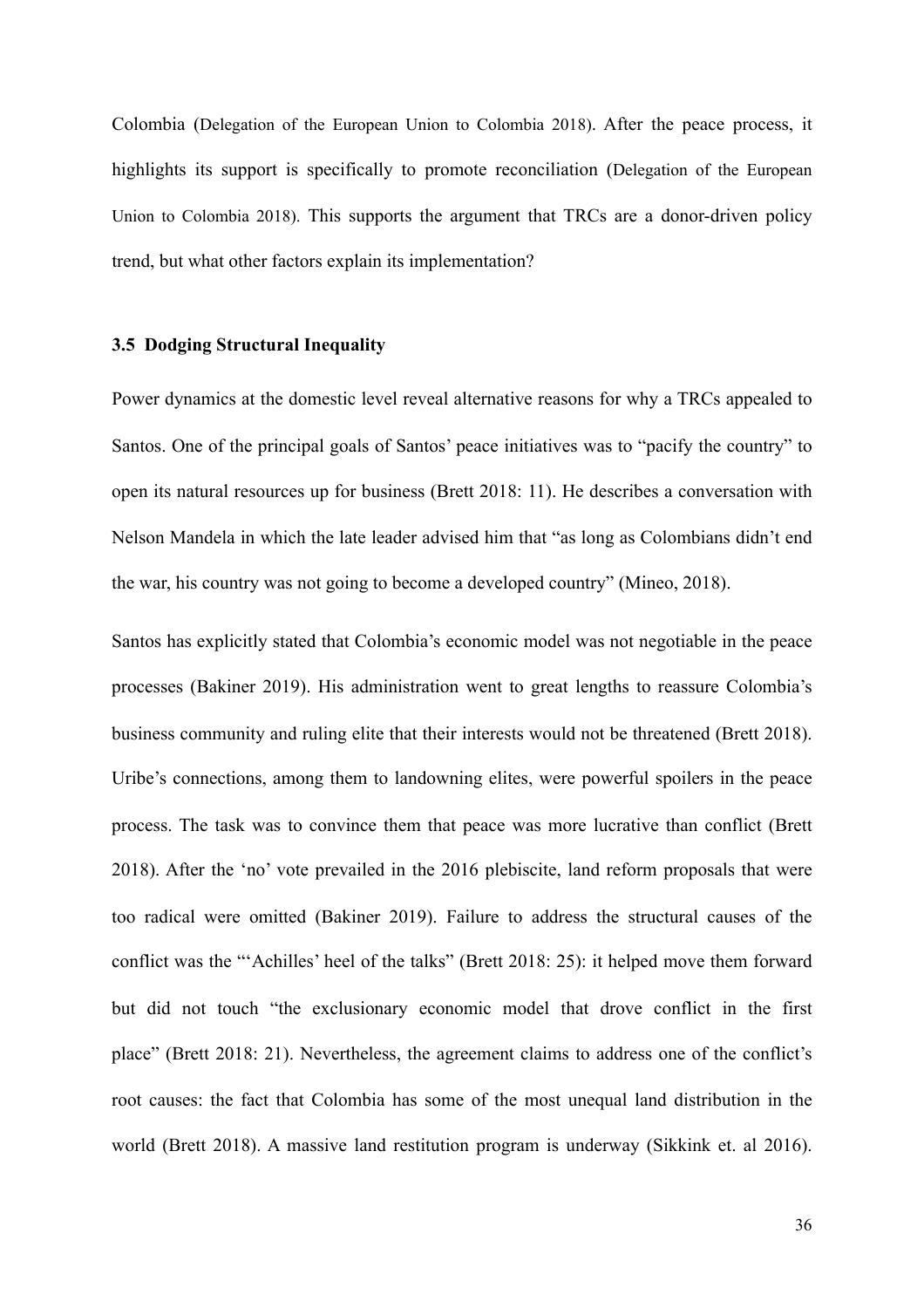Evidence suggests however, that structural change may be a false promise given the tremendous challenges involved in delivering reparations to a growing list of victims (Sikkink et. al 2016). It remains unclear whether the TRC and land reparations programs do enough to dismantle the tight-knit collusion among former paramilitaries, the elite political class and economic interests in the country (Uprimny and Saffon 2008). Whether the transitional justice provisions will deliver appears doubtful.

# <span id="page-37-0"></span>**3.6 What is Happening 'on the ground'?**

In Colombia, the conflict has been foundational to the very structure of the state and society (Chaparro Amaya 2018). Combined with its protracted nature, this means it will be difficult to extricate the political grip elite actors hold over high-level decision-making. Never being seriously addressed, socioeconomic inequality and exclusion endures. Violence continues: There has been a spike in homicides against social activists (Meernik, Demeritt and Uribe-López 2019). The 'truth' may be of little help in the context of entrenched societal divisions regarding reconstruction. Attacking the root causes of the conflict stays at the rhetorical level as it is doubtful whether Colombia has the "capacity to provide substantive redress" to 7 million victims of forced displacement (Rowen 2017: 643). Still, donor countries like the UK, disparage Colombia's new president and 'no' campaigner Iván Duque's actions since he took office in late 2018, stating, "his attitude and disdain towards the agreement" and its fundamental TJ initiatives is concerning (HC Deb 18 June 2019). Duque's constitutional challenges and attempts to dismantle the CEV and special tribunals have been blocked by congress and the courts (Grattan 2019). Although progressive political elites in Colombia discredit him as a pariah, his campaign platform *did* centre on a rejectionist stance to TJ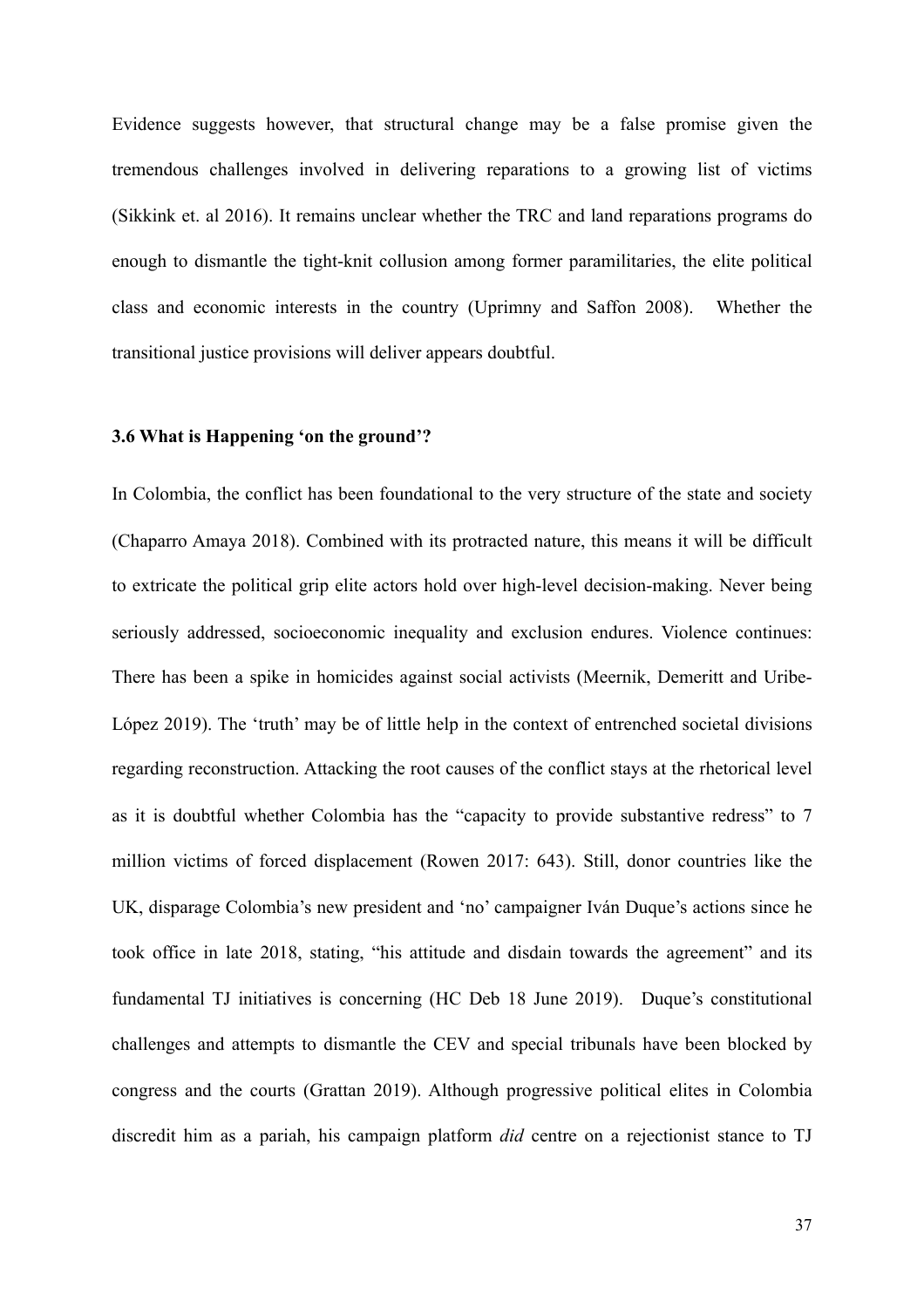mechanisms in the of peace process. His election to office in 2018 demonstrates that society is still split on the issue of truth-seeking.

On the societal level in NI, every time the possibility of a formal truth-seeking mechanism is discussed, divisions and tensions rise to the surface (Hughes 2015b). As discussed above, political elites' hesitancy to implement a TRC means calls for 'truth' are either just rhetoric or political opportunism (Connolly and Campbell 2012). There is still an idea, attributable to the influence of international reconciliation discourse that has taken hold in NI: maybe if a TRC process is implemented, and gets over and done with, societal problems will be solved (Hughes 2015b). Current challenges facing society in NI will require more than truthrecovery. Structural segregation in housing and education is the greatest obstacle to reconciliation and a 'shared society', but political will to address structure is non-existent (Hughes 2018). NI is in political crisis, not having had a government since January 2017 (Lawther 2018). If the crisis is eventually resolved, NI policymakers will most likely keep postponing structural issues with allusions to quick policy fixes (McEvoy, McEvoy and McConnachie 2006).

# <span id="page-38-0"></span>**Conclusions**

In this dissertation, I have discounted claims that TRCs have spread around the globe due to their ethical content. Developing an answer to why truth commissions are considered an essential component of building a lasting peace in post-conflict societies, I have shown that political elites use TRCs and TJ discourse to showcase their relevance on the international stage and depict themselves as mature Western states. I have provided alternative reasons, grounded in post-colonial, structural and universalist scholarly critiques, for why TRCs are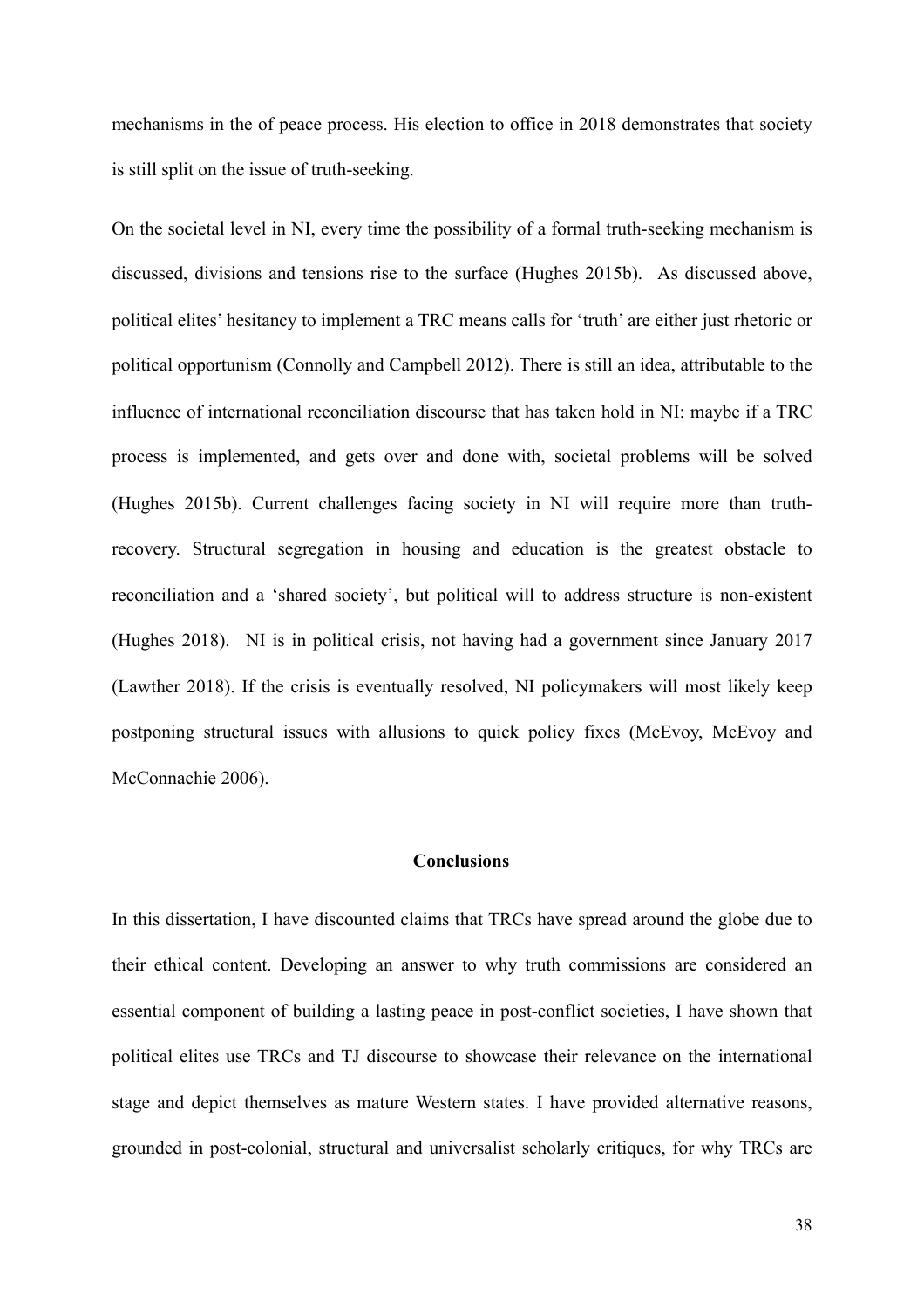considered an appealing policy mechanism in protracted conflicts. Beyond interrogating their perceived universal applicability, and their deficiencies for creating structural transformation, I have argued that their universal characteristics and conceptual flexibility serve to silence structural grievance on the domestic level.

In both NI and Colombia, there were pre-emptive calls for reconciliation well before the TRC 'norm' supposedly emerged. TJ discourse was not new and had already been clearly instrumentalised (Hughes 2015; Rowen 2017). This fomented an aversion in both societies to concepts of truth, 'reconciliation' and TJ that persists. Domestic rejection contrasted with the continued presence of TRCs in policy and elite public discourse, suggests TRCs have provided ways to recycle and rebrand the same tired approaches to change. Critics of my argument may ask: If you reject TJ, are resentment and inaction the alternatives? I have shown that structural issues remain at the heart of both conflicts. Until they are seriously addressed, we will keep seeing the same flaws with TJ. My research suggests that TRCs may be 'here to stay', but not because they represent the best way forward for these two societies.

The TJ field must reckon with its waning credibility (Thomason 2015). More scholarly research must establish whether TRCs are simply naive policymaking or represent a purposeful maintenance of the status quo of global power arrangements. Conflict and contestation are normal in healthy democracies (Brudholm 2008). Academia must look deeper look into the unintended consequences of TRCs (Moon 2008) and their global, Western-based promotions of what democracy looks like. Furthermore, is it enough to add structural redress into TJ mechanisms? Do we need a more "incremental, politically-sensitive approach" (McAuliffe 2015: 105) to domestic context variation or a completely new approach to post-conflict reconstruction altogether? The key lesson of TRC proliferation is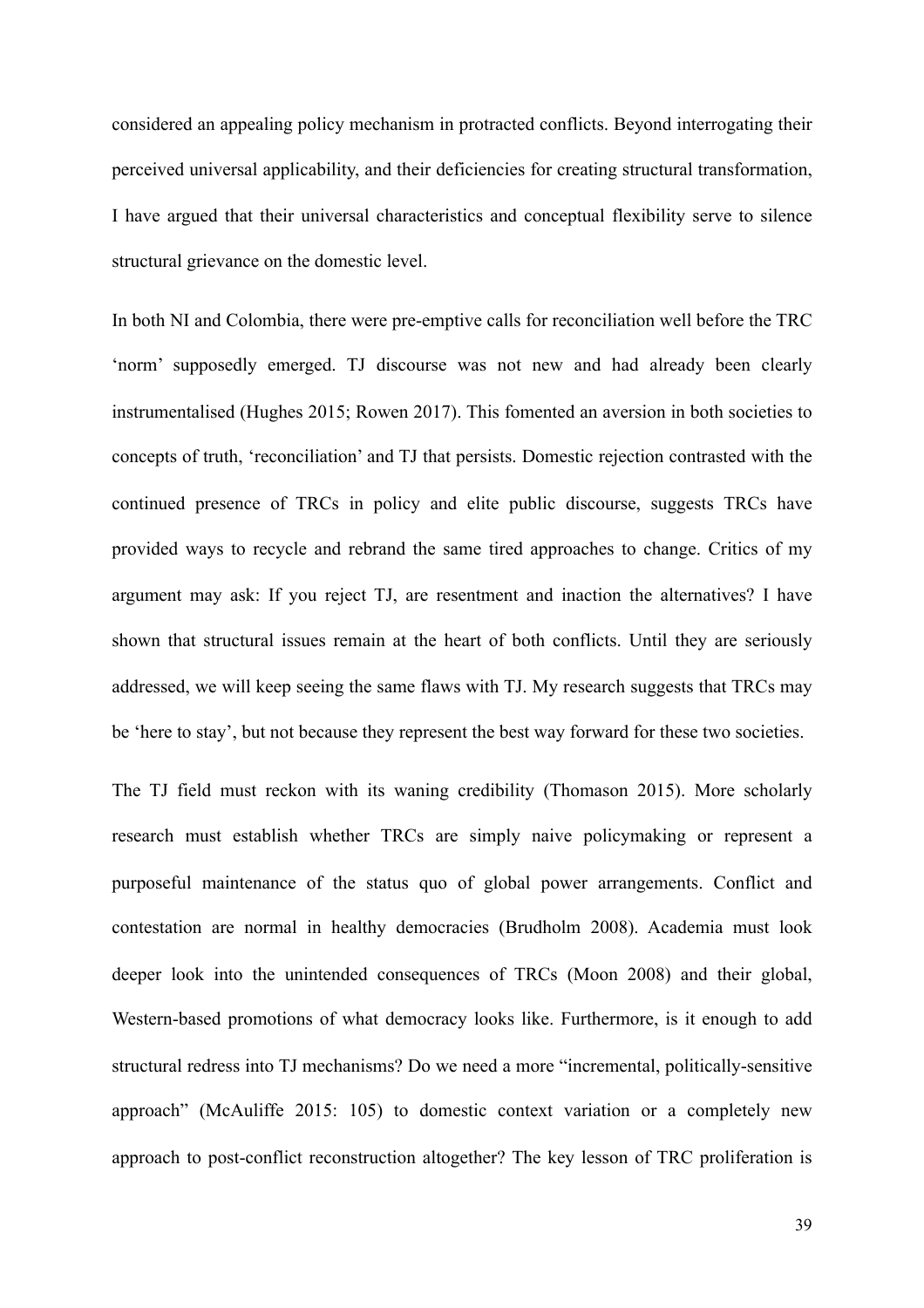that the nation state cannot force embittered populations into reconciling when they are unwilling (Kissane, 2016). In an ongoing complex, brutal conflict like Syria, TJ mechanisms currently appear absurd and inconsequential to its resolution. This suggests that rather than 'ethical norm', the use of TRCs in peacebuilding may in fact be a post-2000 policy trend on its way out. Conflict resolution and TJ scholars need to think of new ways to address the structural, root causes of conflict, and create stronger, alternative solutions to TRCs.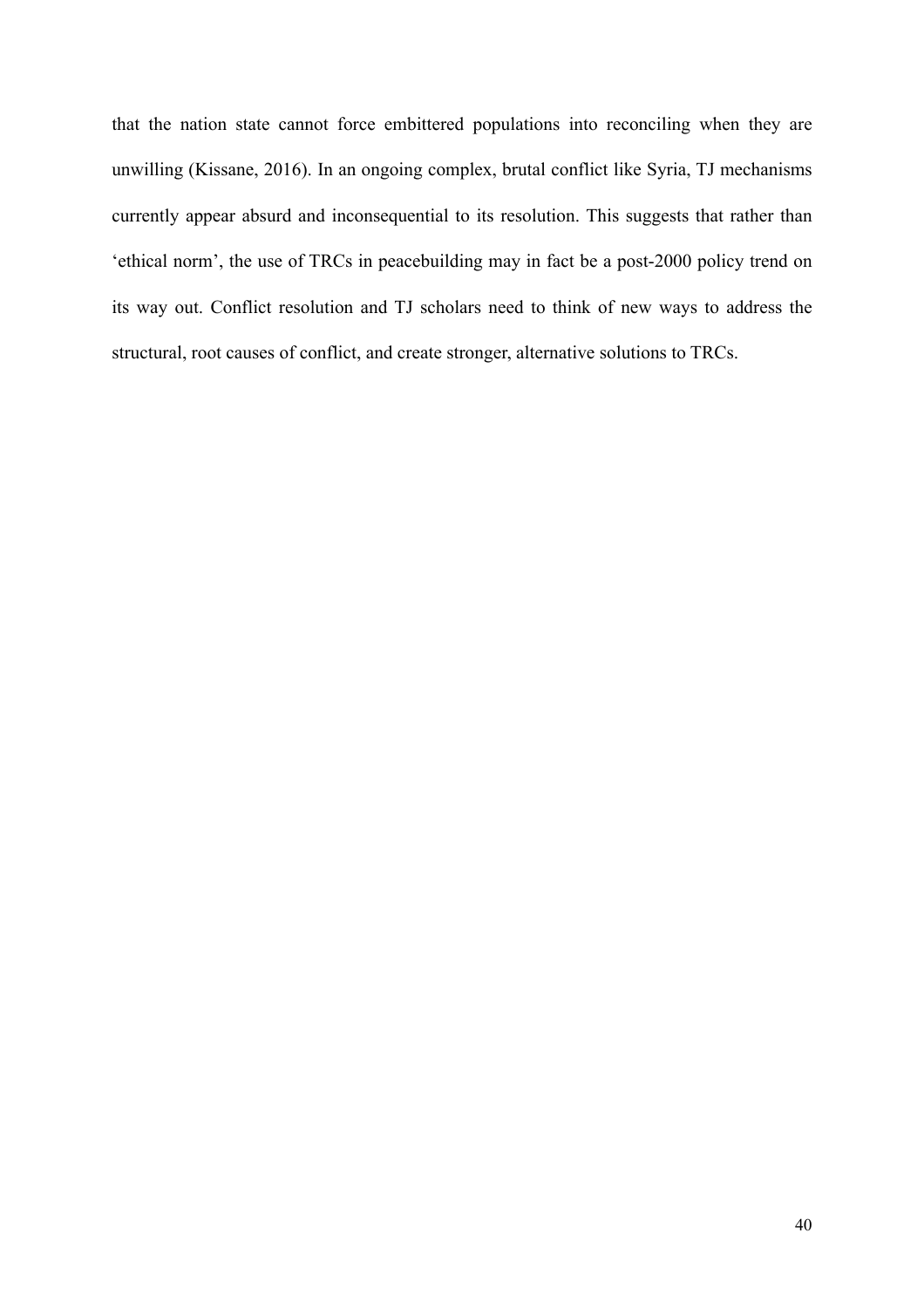# <span id="page-41-0"></span>**Bibliography**

### **Books and Book Chapters:**

- Azar, E. (1990) *The Management of Protracted Social Conflict: Theory and Cases*. Dartmouth: Aldershot.
- Bakiner, O. (2019) 'The Comprehensive System of Truth, Justice, Reparation and Non-Repetition: Precedents and Prospects'. (eds) [Meernik](https://www.cambridge.org/core/search?filters%255BauthorTerms%255D=James%2520Meernik&eventCode=SE-AU), J. , [DeMeritt,](https://www.cambridge.org/core/search?filters%255BauthorTerms%255D=Jacqueline%2520H.%2520R.%2520DeMeritt&eventCode=SE-AU) J. H. R., and Uribe-López, M. *As War Ends: What Colombia Can Tell Us About the Sustainability of Peace and Transitional Justice.* Cambridge**:** Cambridge University Press: 230–248.
- Bakiner, O. (2016) *Truth Commissions: Memory, Power and Legitimacy.* Philadelphia: University of Pennsylvania Press.
- Brudholm, T. (2008) *Resentment's Virtue: Jean Amery and the Refusal to Forgive.*  Philadelphia: Temple University Press.
- Chaparro Amaya, R. (2018) *La Cuestión del Ser Enemigo*. Bogotá: Siglo del Hombre Editores, Universidad del Rosario.
- Cohen, S. (2001) *[States of Denial: Knowing about Atrocities and Suffering](https://www.amazon.com/States-Denial-Knowing-Atrocities-Suffering/dp/0745623921).* Cambridge: Polity Press.
- Coulthard, G. (2014) *Red Skin, White Masks: Rejecting the Colonial Politics of Recognition.*  Minneapolis: Minnesota University Press.
- Derrida, J. (2001) *On Cosmopolitanism and Forgiveness*. New York: Routledge.
- Dezalay, S. (2017) 'The Role of International NGOs in the Emergence of Transitional Justice: A case study of the International Center for Transitional Justice'. (eds) Lawther, C., Moffett, L., Jacobs, D. *Research Handbook on Transitional Justice*. United Kingdom: Edward Elgar Publishing: 202–220.
- Díaz Pabón, F.A. (2018) *Truth, Justice and Reconciliation in Colombia: Transitioning from Violence.* New York: Routledge.
- Friedman, R. (2017) C*ompeting memories: Truth and Reconciliation in Sierra Leone and Peru*. Cambridge: Cambridge University Press.
- Hayner, P.B. (2002) *Unspeakable Truths: Confronting State Terror and Atrocity*. New York: Routledge.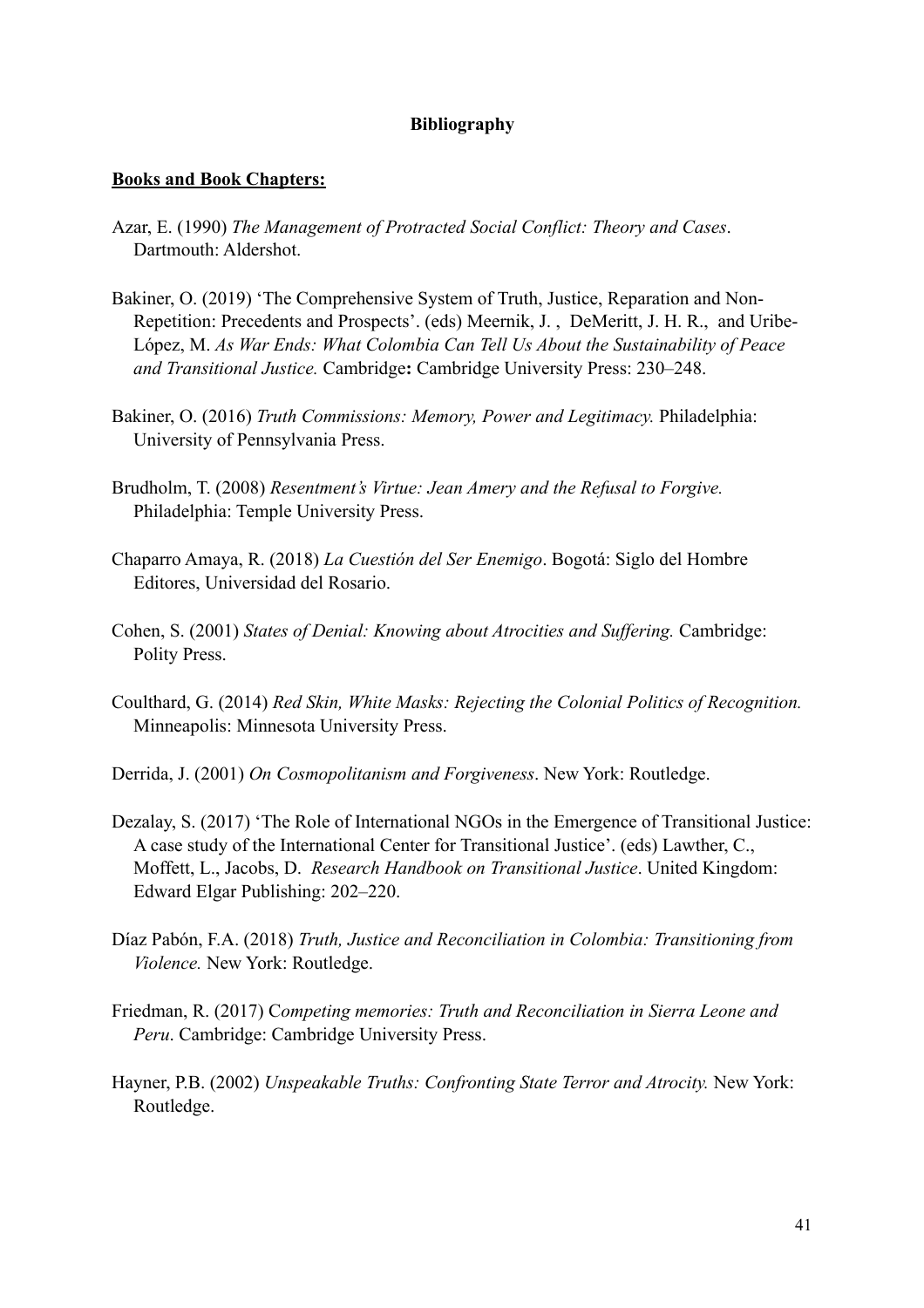- Hughes, J. (2015) 'Reconstruction without Reconciliation: is Northern Ireland a "Model"?' Kissane, B. (ed) *After Civil War: Division, Reconstruction, and Reconciliation in Contemporary Europe.* Philadelphia: University of Pennsylvania Press: 245–272.
- Jarstad, A.K. (2008) 'Dilemmas of War-to-democracy Transitions: Theories and Concepts'. Jarstad, A.K. and Sisk, T.D. (eds.) *From War to Democracy: Dilemmas of Peacebuilding*. Cambridge: Cambridge University Press: 16–36.
- Joshi, M., Quinn, J. (2019) 'Transitional Justice in the Colombian Final Accord: Text Context and Implementation'. In [Meernik,](https://www.cambridge.org/core/search?filters%255BauthorTerms%255D=James%2520Meernik&eventCode=SE-AU) J., [DeMeritt,](https://www.cambridge.org/core/search?filters%255BauthorTerms%255D=Jacqueline%2520H.%2520R.%2520DeMeritt&eventCode=SE-AU) J. H. R., Uribe-López, M. (eds) *As War Ends: What Colombia Can Tell Us About the Sustainability of Peace and Transitional Justice.* Cambridge: Cambridge University Press: 207–229.
- Kissane, B. (2016) *Nations torn asunder: The Challenge of Civil War*. Oxford: Oxford University Press.
- Finnemore, M. (1996) *National Interests in International Security.* Ithaca: Cornell University Press.
- Lawther, C. (2014) *Truth, Denial and Transition: The Contested past in Northern Ireland*. London: Routledge.
- McAuliffe, P. (2015) 'Structural Causes of Conflict and the Superficiality of Transition'. In Corradetti, C. Eisikovits, N. Volpe Rotondi, J. (eds.) *Theorizing Transitional Justice.* Surrey: Ashgate: 93–105.
- McEvoy, K., and Shirlow, P. (2008) *Beyond the Wire: Former prisoners and conflict transformation in Northern Ireland*. Pluto Press.
- McGarry, J., and O'Leary, B. (1995) *Explaining Northern Ireland: Broken Images.* Oxford: Blackwell Publishers.
- [Meernik,](https://www.cambridge.org/core/search?filters%255BauthorTerms%255D=James%2520Meernik&eventCode=SE-AU) J., [DeMeritt](https://www.cambridge.org/core/search?filters%255BauthorTerms%255D=Jacqueline%2520H.%2520R.%2520DeMeritt&eventCode=SE-AU), J. H. R., Uribe-López, M. (2019). 'Conclusion'. In [Meernik,](https://www.cambridge.org/core/search?filters%255BauthorTerms%255D=James%2520Meernik&eventCode=SE-AU) J., [DeMeritt,](https://www.cambridge.org/core/search?filters%255BauthorTerms%255D=Jacqueline%2520H.%2520R.%2520DeMeritt&eventCode=SE-AU) J. H. R., Uribe-López, M. (eds) *As War Ends: What Colombia Can Tell Us About the Sustainability of Peace and Transitional Justice.* Cambridge: Cambridge University Press: 393–409.
- Moon, C. (2008) *Narrating Political Reconciliation: South Africa's Truth and Reconciliation Commission.* Lanham: Lexington Books.
- Murphy, J.G. (2003) *Getting Even: Forgiveness and its Limits.* Oxford: Oxford University Press.
- Powell, J. (2008) *Great Hatred, Little Room: Making Peace in Northern Ireland*. London: Random House.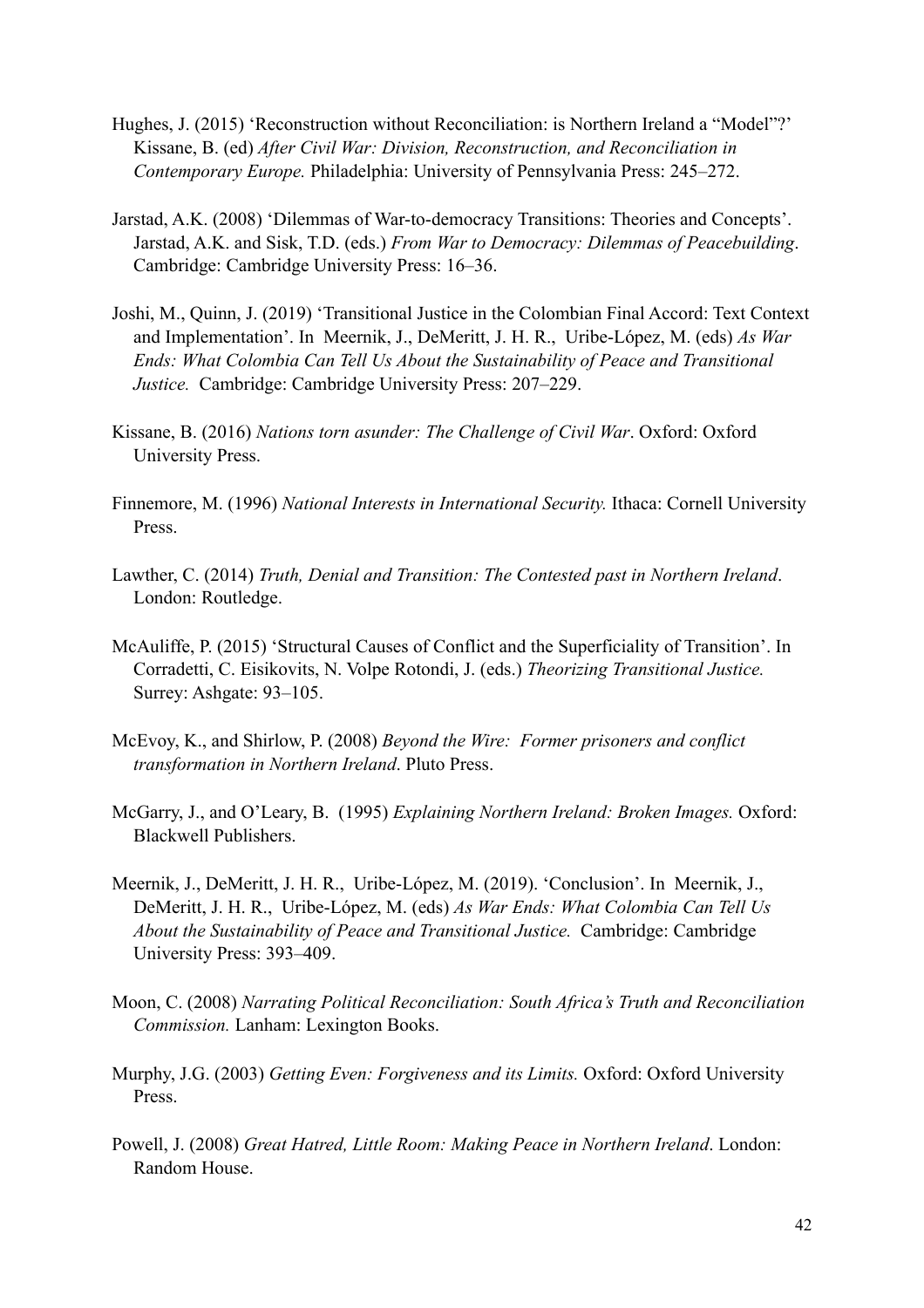- Thomason, K. (2015) Transitional Justice as Structural Justice. In Corradetti, C. Eisikovits, N. Volpe Rotondi, J. (eds.) *Theorizing Transitional Justice.* Surrey: Ashgate: 71–80.
- Schwartz-Shea, D., Yanow, P. (2012) *Interpretive Research Design: Concepts and Processes.* New York: Routledge.
- Sánchez León, N.C. García-Godos, J., and Vallejo, C. (2016) 'Colombia: Transitional Justice before Transition'. In: Skaar, E., García-Godos, J., & Collins, C. (eds.) *Transitional Justice in Latin America: The Uneven Road from Impunity Towards Accountability.* New York: Routledge: 252–275.
- Subotić, J. (2009) *Hijacked Justice: Dealing with the Past in the Balkans.* Ithaca: Cornell University Press.
- Teitel, R. (2014) *Globalizing Transitional Justice: Contemporary Essays.* Oxford: Oxford University Press.

# **Academic Articles**

- Acharya, A. (2004) 'How Ideas Spread: Whose Norms Matter? Norm Localization and Institutional Change in Asian Regionalism'. *International Organization,* 58: 239–275 <https://doi.org/10.1017/S0020818304582024>
- Baker, C., and Obradovic-Wochnik, J. (2016) 'Mapping the Nexus of Transitional Justice and Peacebuilding'. *Journal of Intervention and Statebuilding* 10: 281–301. [https://doi.org/](https://doi.org/10.1080/17502977.2016.1199483) [10.1080/17502977.2016.1199483](https://doi.org/10.1080/17502977.2016.1199483)
- Bell, C., and Badanjak, S. (2019) 'Introducing PA-X: A New Peace Agreement Database and Dataset'. *Journal of Peace Research* 56: 452–466. [https://doi.org/](https://doi.org/10.1177/0022343318819123) [10.1177/0022343318819123](https://doi.org/10.1177/0022343318819123)
- Ben-Josef Hirsch, M. (2014) 'Ideational Change and the Emergence of the International Norm of Truth and Reconciliation Commissions'. *European Journal of International Relations* 20: 810–833.<https://doi.org/10.1177/1354066113484344>
- Björkdahl, A. (2002) 'Norms in International Relations: Some Conceptual and Methodological Reflections'. *Cambridge Review of International Affairs* 15: 9–23. [https://](https://doi.org/10.1080/09557570220126216) [doi.org/10.1080/09557570220126216](https://doi.org/10.1080/09557570220126216)
- Connolly, I., and Campbell, C. (2012) 'The Sharp End: Armed Opposition Movements, Transitional Truth Processes and the *Rechtsstaat*'. *The International Journal of Transitional Justice* 6: 11–39. doi:10.1093/ijtj/ijr030
- Daly, E. (2008) 'Truth Skepticism: An Inquiry into the Value of Truth in Times of Transition'. *International Journal of Transitional Justice* 2: 23–41[. https://doi.org/10.1093/ijtj/ijn004](https://doi.org/10.1093/ijtj/ijn004)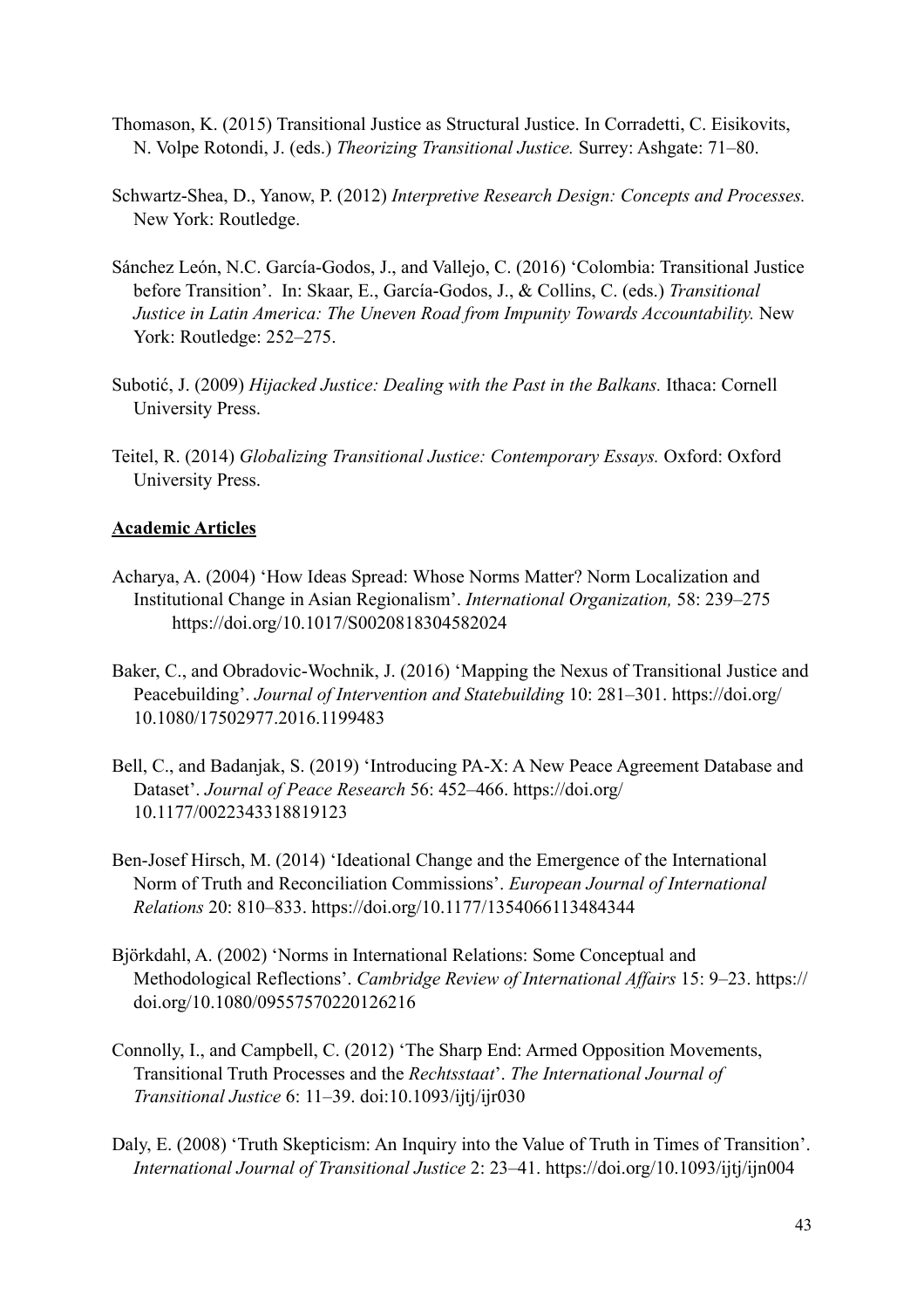- Dwyer, S. (1999) 'Reconciliation for Realists'. *Ethics & International Affairs* 13: 81–98[.](https://doi.org/10.1111/j.1747-7093.1999.tb00328.x)  <https://doi.org/10.1111/j.1747-7093.1999.tb00328.x>
- Epstein, C. (2014) 'The Postcolonial Perspective: An Introduction'. *International Theory* 6: 294–311.<https://doi.org/10.1017/S1752971914000219>
- Finnemore, M., Sikkink, K. (1998) 'International Norm Dynamics and Political Change'. *International Organization* 52: 887–917[. https://doi.org/10.1162/002081898550789](https://doi.org/10.1162/002081898550789)
- Florini, A. (1996) 'The Evolution of International Norms'. *International Studies Quarterly* 40: 363–389.<https://doi.org/10.2307/2600716>
- Hirsch, M.B., MacKenzie, M., and Sesay, M. (2012) 'Measuring the impacts of truth and reconciliation commissions: Placing the global 'success' of TRCs in local perspective'. *Cooperation and Conflict* 47: 386–403.<https://doi.org/10.1177/0010836712454273>
- Hirsch, M.B. (2014) 'Ideational Change and the Emergence of the International Norm of Truth and Reconciliation Commissions'. *European Journal of International Relations* 20(3): 810–833.
- Hughes, J. (2018) 'Agency versus Structure in Reconciliation'. *Ethnic and Racial Studies* 41: 624–642[. https://doi.org/10.1080/01419870.2018.1381340](https://doi.org/10.1080/01419870.2018.1381340)
- Hughes, J., and Kostovicova, D. (2018) 'Introduction: Rethinking Reconciliation and Transitional Justice after Conflict'. *Ethnic and Racial Studies* 41: 617–623. [https://doi.org/](https://doi.org/10.1080/01419870.2017.1406129) [10.1080/01419870.2017.1406129](https://doi.org/10.1080/01419870.2017.1406129)
- Licklider, R. (1995) 'The Consequences of Negotiated Settlements of Civil Wars, 1945-1993', *American Political Science Review* 89(3): 681–690.
- Kostovicova, D. and Bicquelet, A. (2018) 'Norm Contestation and Reconciliation: Evidence from a Regional Transitional Justice Process in the Balkans'. *Ethnic and Racial Studies* 41: 681–700.<https://doi.org/10.1080/01419870.2018.1380211>
- Lawther, C. (2013) 'Denial, Silence and the Politics of the Past: Unpicking the Opposition to Truth Recovery in Northern Ireland'. *International Journal of Transitional Justice* 7: 157– 177.<https://doi.org/10.1093/ijtj/ijs029>
- Madlingozi, T. (2010) 'On Transitional Justice Entrepreneurs and the Production of Victims.' *Journal of Human Rights Practice* 2: 208–228.<https://doi.org/10.1093/jhuman/huq005>
- McEvoy, K., McEvoy, L., and McConnachie, K. (2006) 'Reconciliation as a 'Dirty Word': Conflict, Community Relations and Education in Northern Ireland'. *Journal of International Affairs* 60(1): 81–106.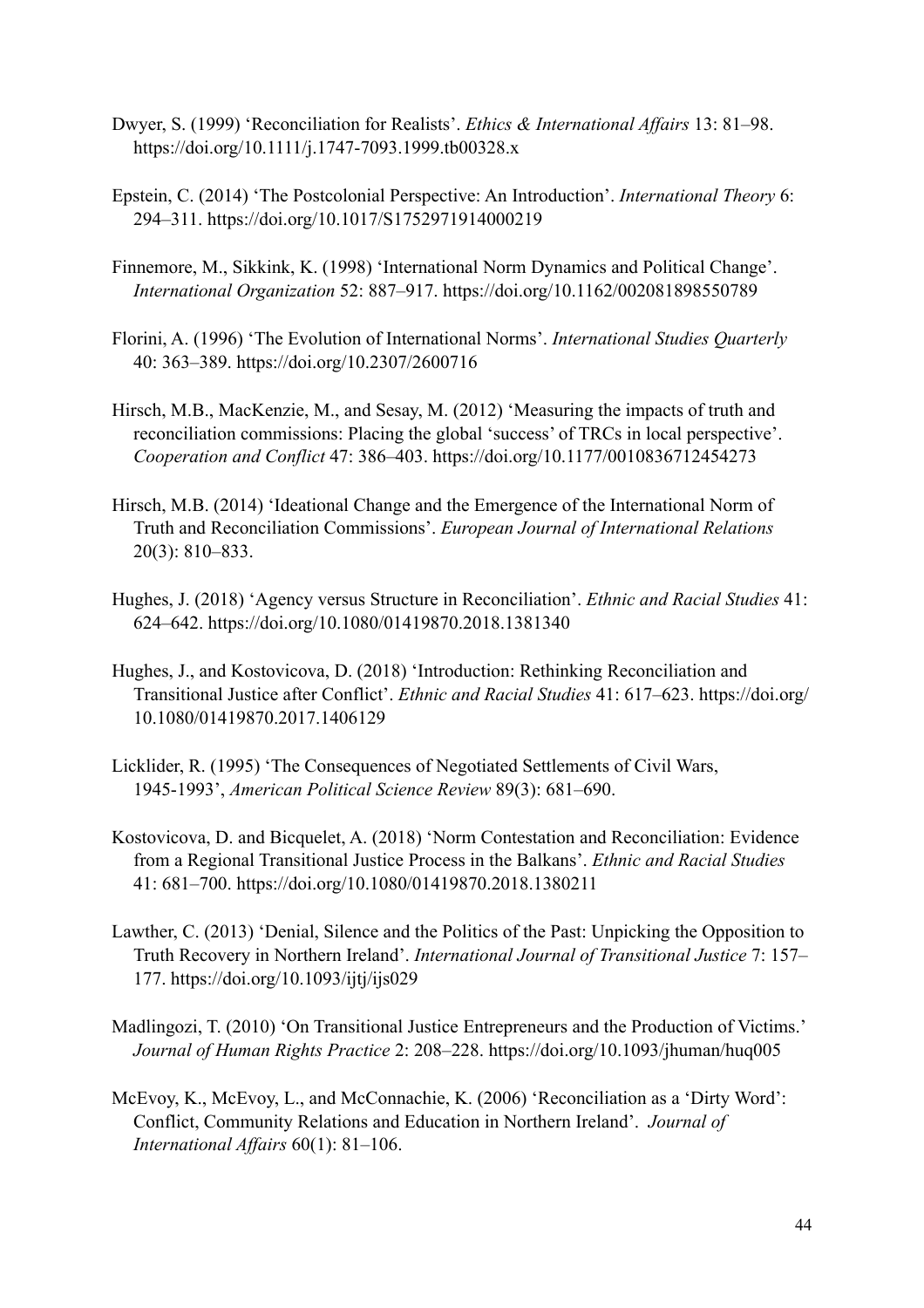- McEvoy, K. (2018) 'Travel, Dilemmas and Nonrecurrence: Observations on the 'Respectabilisation' of Transitional Justice'. *International Journal of Transitional Justice* 12: 185–193.<https://doi.org/10.1093/ijtj/ijy013>
- Moon, C. (2009) 'Healing Past Violence: Traumatic Assumptions and Therapeutic Interventions in War and Reconciliation'. *Journal of Human Rights* 8: 71–91. [https://](https://doi.org/10.1080/14754830902717726) [doi.org/10.1080/14754830902717726](https://doi.org/10.1080/14754830902717726)
- Nagy, R. 2008. 'Transitional Justice as Global Project: Critical Reflections'. Third World Quarterly 29: 275–289[. https://doi.org/10.1080/01436590701806848](https://doi.org/10.1080/01436590701806848)
- Sharp, D.N. (2013a) 'Beyond the Post-Conflict Checklist: Linking Peacebuilding and Transitional Justice through the Lens of Critique'. *Chicago Journal of International Law* 14(1): 165–195.
- Sharp, D.N., (2013b). 'Interrogating the Peripheries: The Preoccupations of Fourth Generation Transitional Justice'*. Harvard Human Rights Journal* 26, 30.
- Subotić, J. (2012). 'The Transformation of International Transitional Justice Advocacy'. *International Journal of Transitional Justice* 6: 106–125[. https://doi.org/10.1093/ijtj/ijr036](https://doi.org/10.1093/ijtj/ijr036)
- Uprimny, R., and Saffon, P. (2008) 'Usos y Abusos de la Justicia Transicional en Colombia'. *Anuario de Derechos Humanos* 4: 165–195.
- Skaar, E. (2013) 'Reconciliation in a Transitional Justice Perspective.' *Transitional Justice Review* 1(1): 1–51

# **Policy Documents, Peace Agreements and Reports:**

- Acuerdo Final para la Terminación del Conflicto y la Construcción de una Paz Estable y Duradera. (2016) Available at: [http://www.altocomisionadoparalapaz.gov.co/procesos-y](http://www.altocomisionadoparalapaz.gov.co/procesos-y-conversaciones/Documentos%2520compartidos/24-11-2016NuevoAcuerdoFinal.pdf)[conversaciones/Documentos%20compartidos/24-11-2016NuevoAcuerdoFinal.pdf](http://www.altocomisionadoparalapaz.gov.co/procesos-y-conversaciones/Documentos%2520compartidos/24-11-2016NuevoAcuerdoFinal.pdf)  (Accessed: 10 June 2019).
- Bloomfield D., Barnes, T. and Huyse, L. (2003) *Reconciliation after Violent Conflict: A Handbook*. Stockholm: International Institute for Democracy and Electoral Assistance.
- Bloomfield, Sir Kenneth, KCB. (1998) *We Will Remember Them*. *Report of the Northern Ireland Victims Commissioner* Belfast: The Stationary Office. Available at: [https://](https://cain.ulster.ac.uk/issues/violence/victims.htm) [cain.ulster.ac.uk/issues/violence/victims.htm](https://cain.ulster.ac.uk/issues/violence/victims.htm) (Accessed: 10 July 2019).
- Brett, R. (2018) National Security Council, *UK Stabilisation Unit, Elite Bargains and Political Deals Project: Colombia Case Study*. Available at: [https://](https://assets.publishing.service.gov.uk/government/uploads/system/uploads/attachment_data/file/766016/Colombia_case_study.pdf) [assets.publishing.service.gov.uk/government/uploads/system/uploads/attachment\\_data/](https://assets.publishing.service.gov.uk/government/uploads/system/uploads/attachment_data/file/766016/Colombia_case_study.pdf) [file/766016/Colombia\\_case\\_study.pdf](https://assets.publishing.service.gov.uk/government/uploads/system/uploads/attachment_data/file/766016/Colombia_case_study.pdf) (Accessed: 27 June 2019).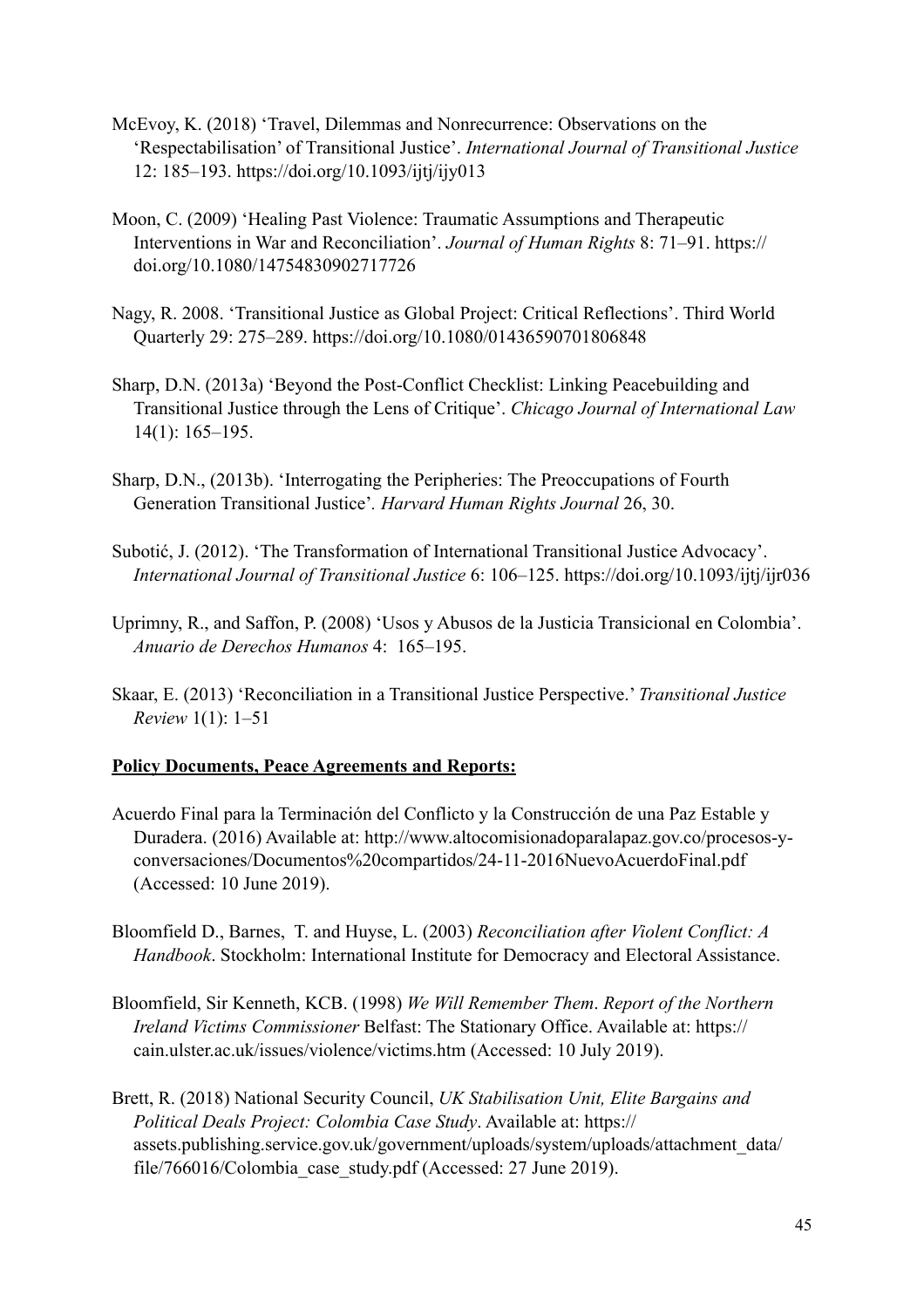- [Departamento para la Prosperidad Social:](http://www.prosperidadsocial.gov.co/Paginas/Inicio.aspx) Centro Nacional de Memoria Histórica. (2012*) ¡Basta Ya! Colombia: Memorias de Guerra y Dignidad, Informe General . Available at:* [http://www.centrodememoriahistorica.gov.co/descargas/informes2013/bastaYa/basta-ya](http://www.centrodememoriahistorica.gov.co/descargas/informes2013/bastaYa/basta-ya-memorias-guerra-dignidad-new-9-agosto.pdf)[memorias-guerra-dignidad-new-9-agosto.pdf](http://www.centrodememoriahistorica.gov.co/descargas/informes2013/bastaYa/basta-ya-memorias-guerra-dignidad-new-9-agosto.pdf) (Accessed: 12 August 2019).
- HC Deb (18 June 2019) vol. 662, col. 83WH. Available at: [https://hansard.parliament.uk/](https://hansard.parliament.uk/commons/2019-06-18/debates/925B586B-3B0C-4D93-8E5F-BD2DABAD7AE2/ColombiaPeaceProcess) [commons/2019-06-18/debates/925B586B-3B0C-4D93-8E5F-BD2DABAD7AE2/](https://hansard.parliament.uk/commons/2019-06-18/debates/925B586B-3B0C-4D93-8E5F-BD2DABAD7AE2/ColombiaPeaceProcess) [ColombiaPeaceProcess](https://hansard.parliament.uk/commons/2019-06-18/debates/925B586B-3B0C-4D93-8E5F-BD2DABAD7AE2/ColombiaPeaceProcess) (Accessed: 1 August 2019).
- Nyberg, J., Abuchaibe, H. and Martínez Pérez, D. Swedish International Development Cooperation Agency (2018) *The key role of ICTJ in the Designing of Colombia's complex Transitional Justice System.* Available at: [https://www.sida.se/contentassets/](https://www.sida.se/contentassets/8bf2e219b1af4009b7afb417c2452918/de2018_9_62145en.pdf) [8bf2e219b1af4009b7afb417c2452918/de2018\\_9\\_62145en.pdf](https://www.sida.se/contentassets/8bf2e219b1af4009b7afb417c2452918/de2018_9_62145en.pdf) (Accessed: 7 August 2019).
- *The Agreement: Agreement Reached in the Multi-Party Negotiations.* (1998). Available at: http://cain.ulst.ac.uk/events/peace/docs/agreement.htm. (Accessed: 10 June 2019)
- Sikkink, K., Pham, P.N., Johnson, D.A., Dixon, P., Marchesi, B., and Vinck, P. (2015) *Evaluation of Integral Reparations Measures in Colombia***:** *Executive Summary.* Carr Center for Human Rights Policy, Harvard Kennedy School and the Harvard Humanitarian Initiative. Available at: [https://pdf.usaid.gov/pdf\\_docs/PA00KSXQ.pdf](https://pdf.usaid.gov/pdf_docs/PA00KSXQ.pdf) (Accessed: 13 August 2019).
- *Stormont House Agreement (*2014) Available at: [https://www.gov.uk/government/](https://www.gov.uk/government/publications/the-stormont-house-agreement) [publications/the-stormont-house-agreement](https://www.gov.uk/government/publications/the-stormont-house-agreement) (Accessed: 18 June 2019)
- Todd, J., and Ruane, J. (2010) *From ''A Shared Future'' to ''Cohesion, Sharing and Integration'': An Analysis of Northern Ireland's Policy Framework Documents*. York: Joseph Rowntree Charitable Trust. Available at: www.jrct.org.uk/core/documents/ download.asp?id429. (Accessed: 10 July 2019).

# **Websites and Online News Articles:**

- Al Jazeera (2013) 'Report says 220,000 died in Colombia Conflict', 25 July. Available at <https://www.aljazeera.com/news/americas/2013/07/201372511122146399.html>(Accessed: 3 August 2019).
- Belfast Telegraph (2018) 'NI peace deal has lasting impact on agreements worldwide, study finds', 5 April. Available at: [https://www.belfasttelegraph.co.uk/news/northern-ireland/ni](https://www.belfasttelegraph.co.uk/news/northern-ireland/ni-peace-deal-has-lasting-impact-on-agreements-worldwide-study-finds-36777677.html)[peace-deal-has-lasting-impact-on-agreements-worldwide-study-finds-36777677.html](https://www.belfasttelegraph.co.uk/news/northern-ireland/ni-peace-deal-has-lasting-impact-on-agreements-worldwide-study-finds-36777677.html)  (Accessed: 8 July 2019).
- Chagas-Bastos, F. (2018) 'Colombia's 'Fake' Peace in Tatters', *Al Jazeera*, 28 February. Available at: [https://www.aljazeera.com/indepth/opinion/colombia-fake-peace](https://www.aljazeera.com/indepth/opinion/colombia-fake-peace-tatters-180223113348483.html)[tatters-180223113348483.html](https://www.aljazeera.com/indepth/opinion/colombia-fake-peace-tatters-180223113348483.html) (Accessed: 10 July 2019).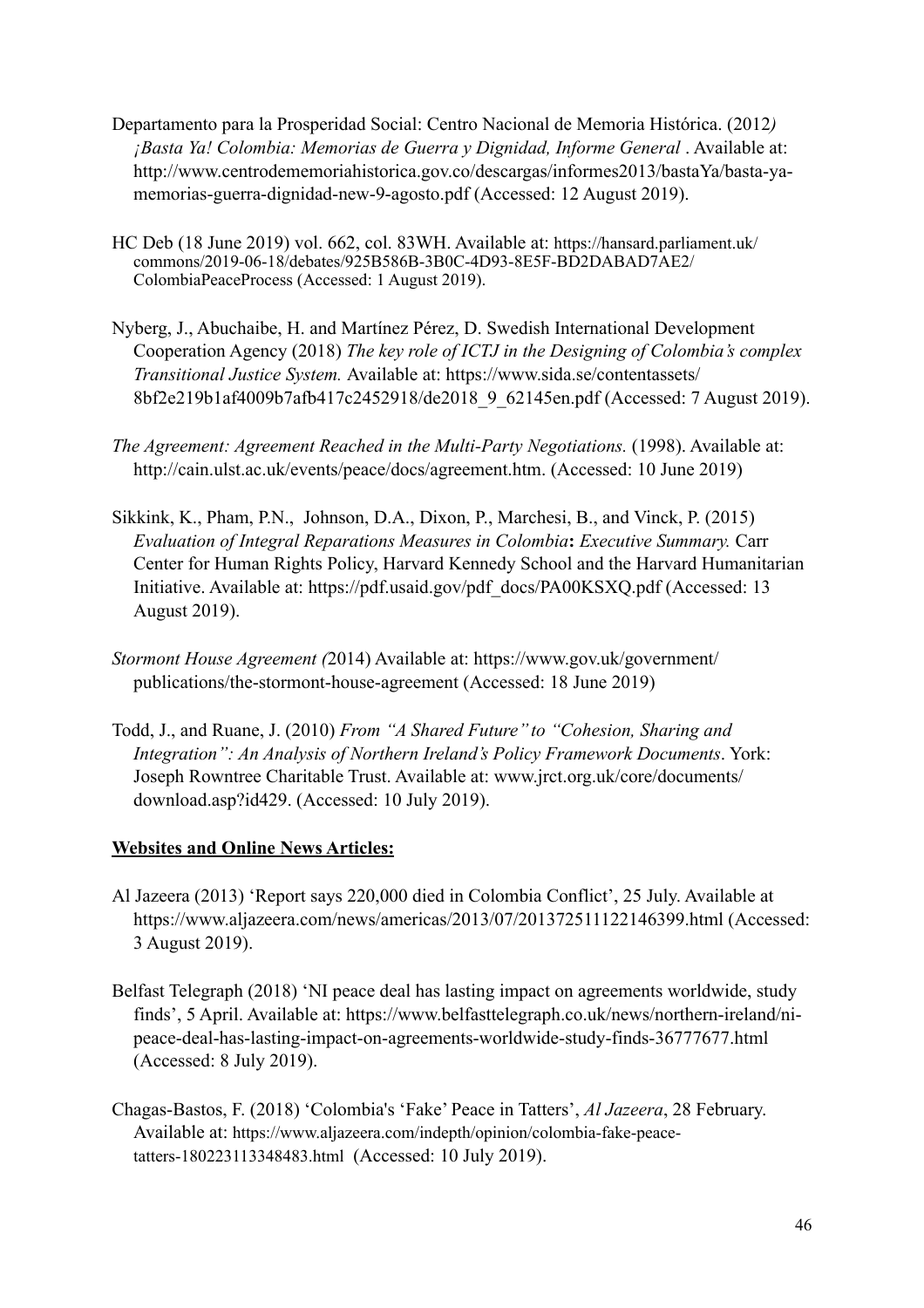- Davenport, M. (2016) 'Juan Manuel Santos: Colombia President to Travel to NI during UK state visit'*, BBC News*, 19 October. Available at: [https://www.bbc.co.uk/news/uk-northern](https://www.bbc.co.uk/news/uk-northern-ireland-37709077)[ireland-37709077](https://www.bbc.co.uk/news/uk-northern-ireland-37709077) (Accessed: June 17).
- Delegation of the European Union to Colombia. (2018) *Colombia: Building Peace and Moving Forward*. [https://eeas.europa.eu/delegations/colombia/45636/colombia-building-peace-and](https://eeas.europa.eu/delegations/colombia/45636/colombia-building-peace-and-moving-forward_en)[moving-forward\\_en](https://eeas.europa.eu/delegations/colombia/45636/colombia-building-peace-and-moving-forward_en) [Online]. (Accessed: 15 June 2019).
- European Commission (2018). *EU Funding in Northern Ireland.* [Online] *Available at:*  [https://ec.europa.eu/unitedkingdom/news/eu-funding-northern-ireland-0\\_en](https://ec.europa.eu/unitedkingdom/news/eu-funding-northern-ireland-0_en) (Accessed 3 August 2019).
- Gardner, F. (2016) 'Colombia connection: The UK's Discreet Role' *BBC News*, 1 November. Available at: <https://www.bbc.co.uk/news/world-latin-america-37826823>(Accessed: 22 March 2019).
- Grattan, S. (2019) 'Colombia's Lower House Rejects Duque's Changes to Peace Tribunal'*, Al Jazeera*, 9 April. Available at: [https://www.aljazeera.com/news/2019/04/colombia-house](https://www.aljazeera.com/news/2019/04/colombia-house-rejects-duque-peace-tribunal-190409184929366.html)[rejects-duque-peace-tribunal-190409184929366.html](https://www.aljazeera.com/news/2019/04/colombia-house-rejects-duque-peace-tribunal-190409184929366.html) (Accessed: 5 June 2019).
- International Center for Transitional Justice (2019). *Americas: Colombia* [Online]. Available at: <https://www.ictj.org/our-work/regions-and-countries/colombia>(Accessed: 15 June 2019).
- Jurisdicción Especial para la Paz. (2019) *Ley Estatuaria JEP: Todo lo que debe saber. La JEP impondrá sanciones privativas de la libertad hasta de 20 años.* [Online]. Available at: [https://www.jep.gov.co/Sala-de-Prensa/Paginas/La-JEP-impondr%C3%A1-sanciones-privativas](https://www.jep.gov.co/Sala-de-Prensa/Paginas/La-JEP-impondr%C3%A1-sanciones-privativas-de-la-libertad-hasta-de-20-a%C3%B1os.aspx)[de-la-libertad-hasta-de-20-a%C3%B1os.aspx](https://www.jep.gov.co/Sala-de-Prensa/Paginas/La-JEP-impondr%C3%A1-sanciones-privativas-de-la-libertad-hasta-de-20-a%C3%B1os.aspx) (Accessed: 15 July 2019).
- Mineo, L. (2018) 'A Prophet of Peace', *The Harvard Gazette,* 21 November. Available at: [https://news.harvard.edu/gazette/story/2018/11/back-at-harvard-former-colombian](https://news.harvard.edu/gazette/story/2018/11/back-at-harvard-former-colombian-president-shares-lessons-of-war-peace/)[president-shares-lessons-of-war-peace/](https://news.harvard.edu/gazette/story/2018/11/back-at-harvard-former-colombian-president-shares-lessons-of-war-peace/) (Accessed: 15 July 2019).
- Northern Ireland Office. (2016) *Press release: New strategic partnership between Northern Ireland and Colombia.* Available at: [https://www.gov.uk/government/news/new-strategic](https://www.gov.uk/government/news/new-strategic-partnership-between-northern-ireland-and-colombia)[partnership-between-northern-ireland-and-colombia](https://www.gov.uk/government/news/new-strategic-partnership-between-northern-ireland-and-colombia) (Accessed: 21 July 2019).
- Political Settlements Research Program, University of Edinburgh. (2019) *Northern Ireland: What the Peace Process has given the World* [Online]. Available at: [https://](https://nipeaceagreements.wordpress.com) [nipeaceagreements.wordpress.com](https://nipeaceagreements.wordpress.com) (Accessed: 9 July 2019).
- Powell, J. (2016) 'A peace deal in Colombia is still possible as my Northern Ireland experience shows'. *The Guardian*, 6 October. Available at: [https://www.theguardian.com/](https://www.theguardian.com/commentisfree/2016/oct/06/referendum-colombia-peace-northern-ireland-havana-agreement-jonathan-powell) [commentisfree/2016/oct/06/referendum-colombia-peace-northern-ireland-havana](https://www.theguardian.com/commentisfree/2016/oct/06/referendum-colombia-peace-northern-ireland-havana-agreement-jonathan-powell)[agreement-jonathan-powell](https://www.theguardian.com/commentisfree/2016/oct/06/referendum-colombia-peace-northern-ireland-havana-agreement-jonathan-powell) (Accessed: 2 June 2019).